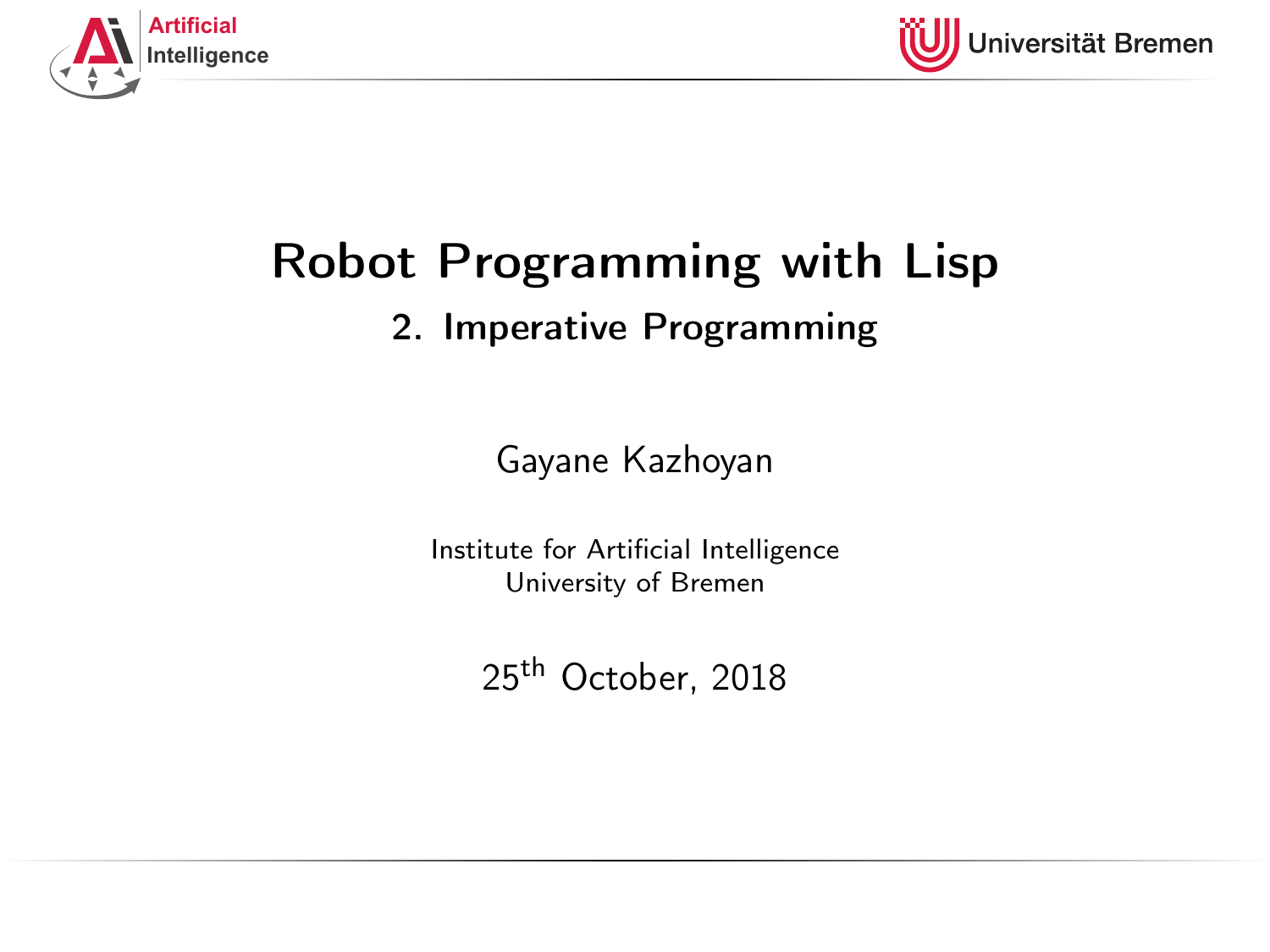<span id="page-1-0"></span>



## Lisp the Language

 $LISP \leftrightarrow LIST$  Processing language

Gayane Kazhoyan 25<sup>th</sup> October, 2018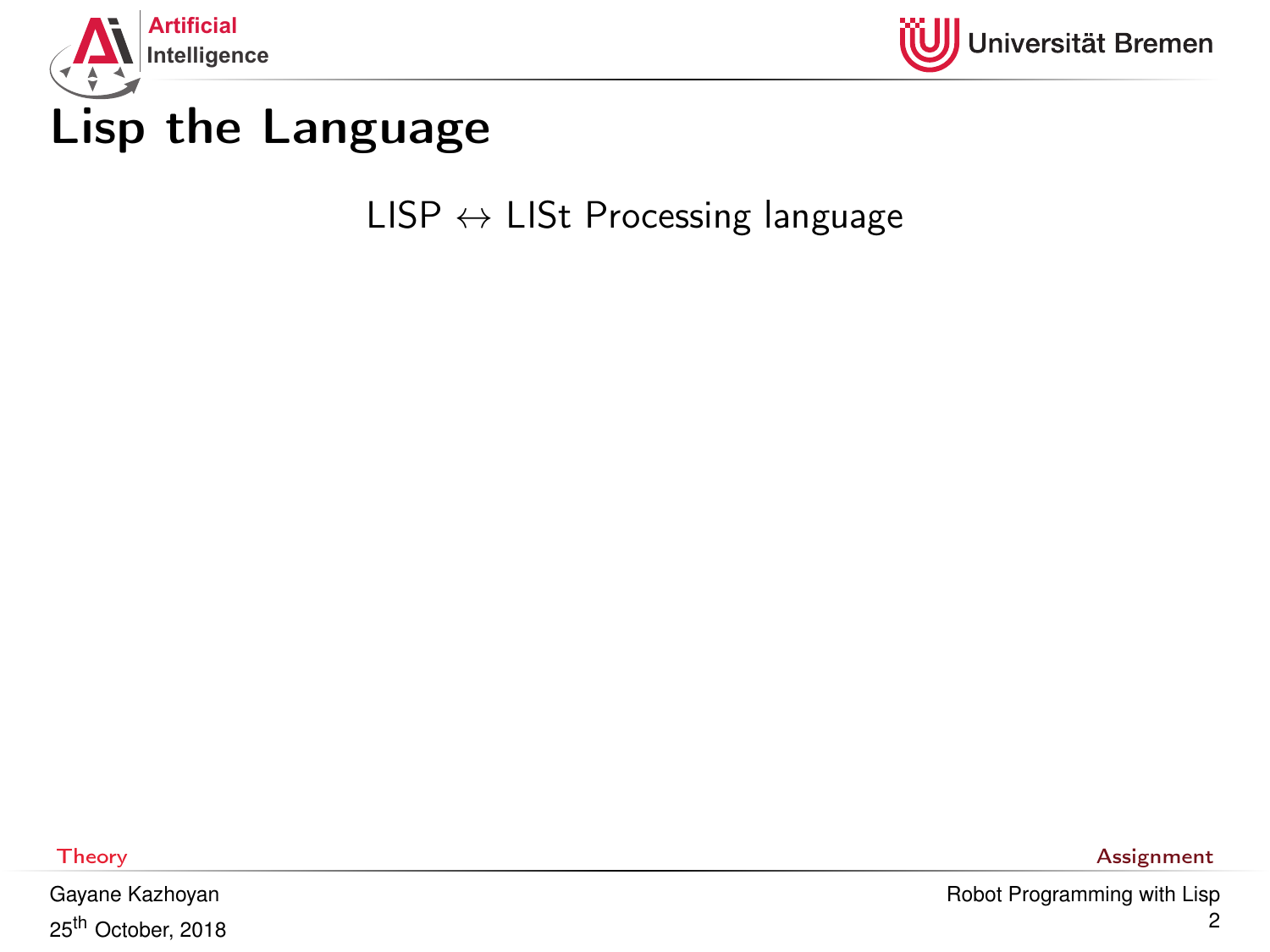

## Lisp the Language

## $LISP \leftrightarrow LISt$  Processing language

(LISP  $\leftrightarrow$  Lots of Irritating Superfluous Parenthesis)



Copyright: XKCD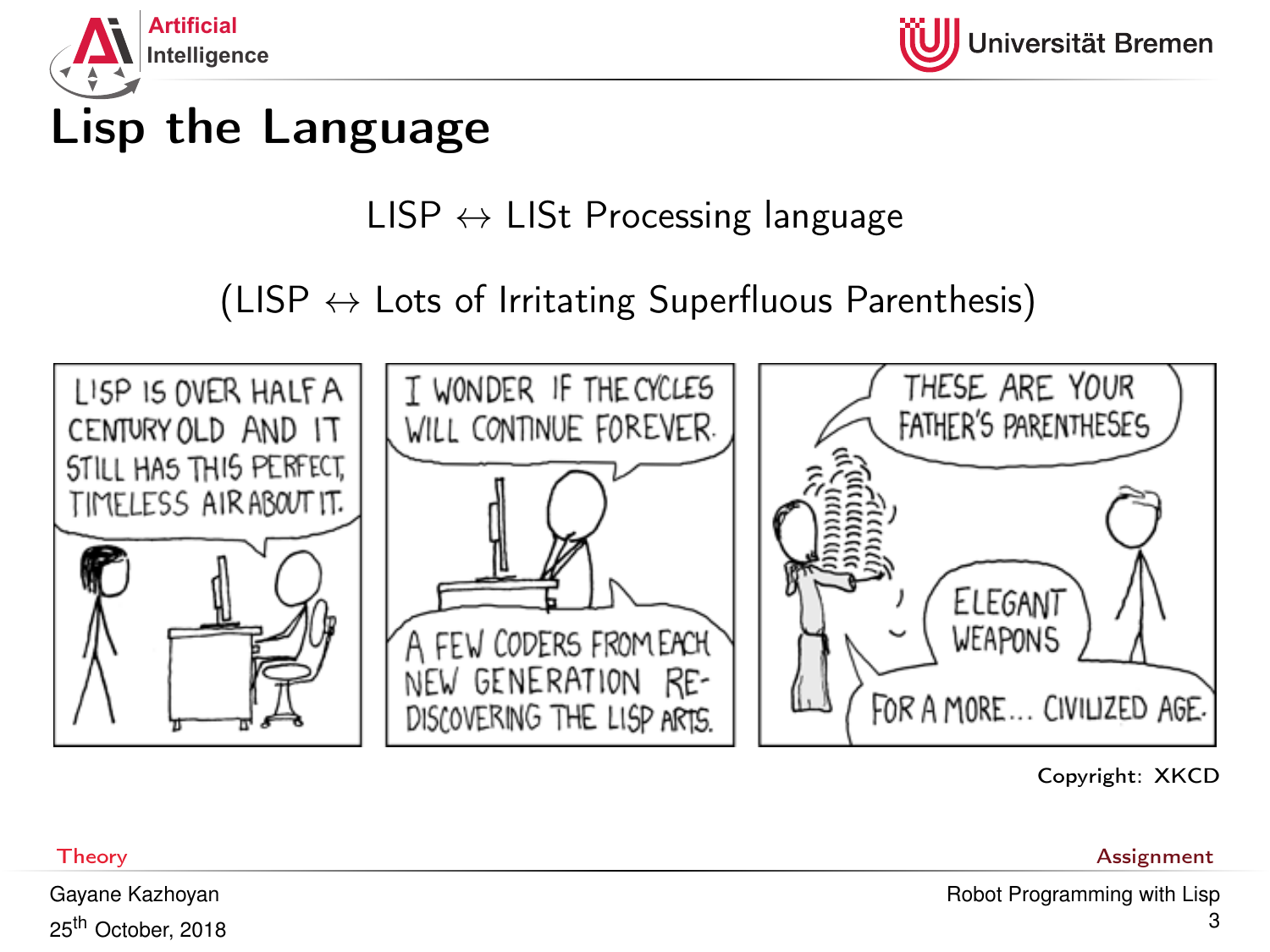



# Technical Characteristics

• Dynamic typing: specifying the type of a variable is optional

Gayane Kazhoyan 25<sup>th</sup> October, 2018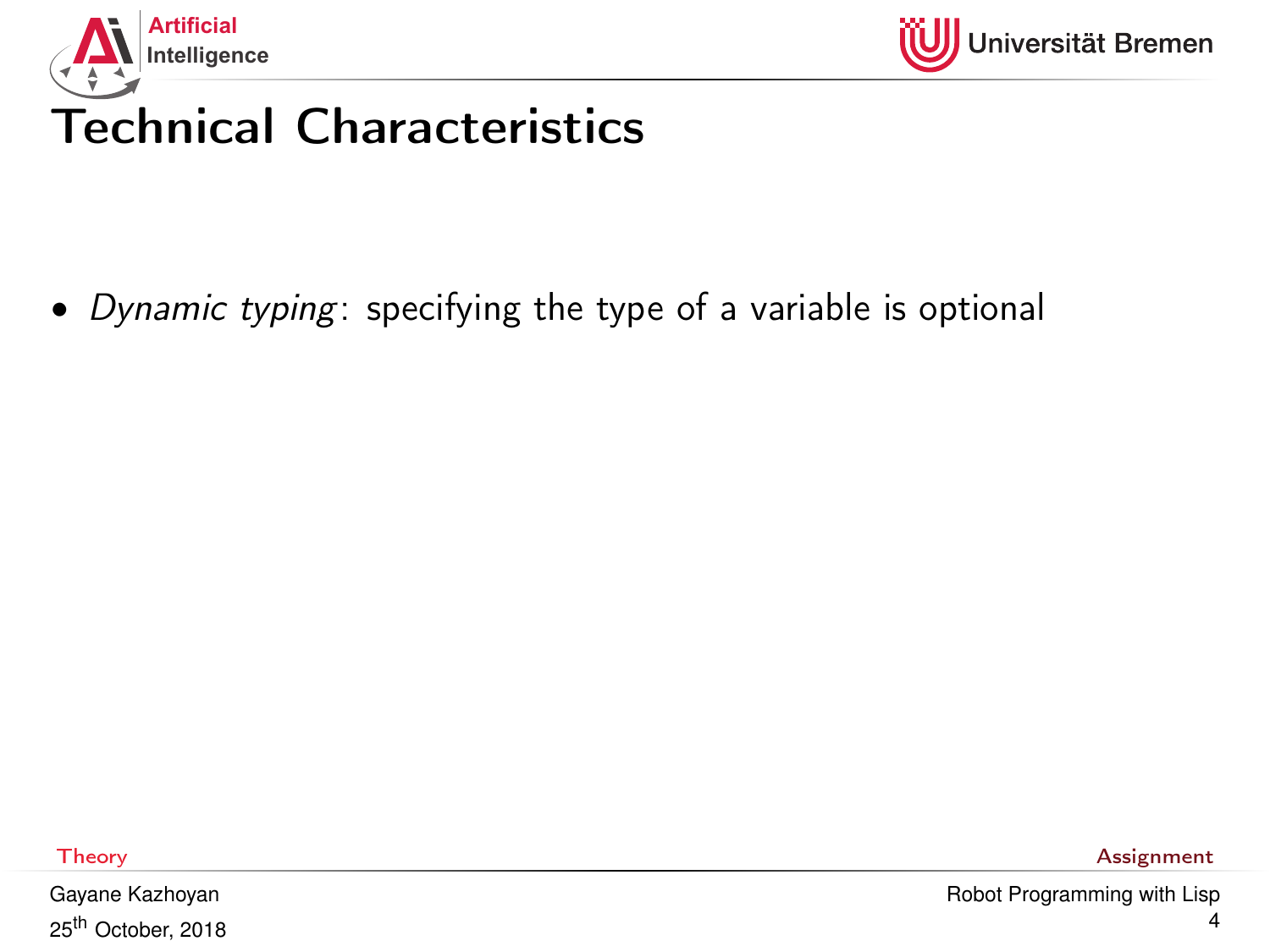



# Technical Characteristics

- Dynamic typing: specifying the type of a variable is optional
- Garbage collection: first language to have an automated GC

Gayane Kazhoyan 25<sup>th</sup> October, 2018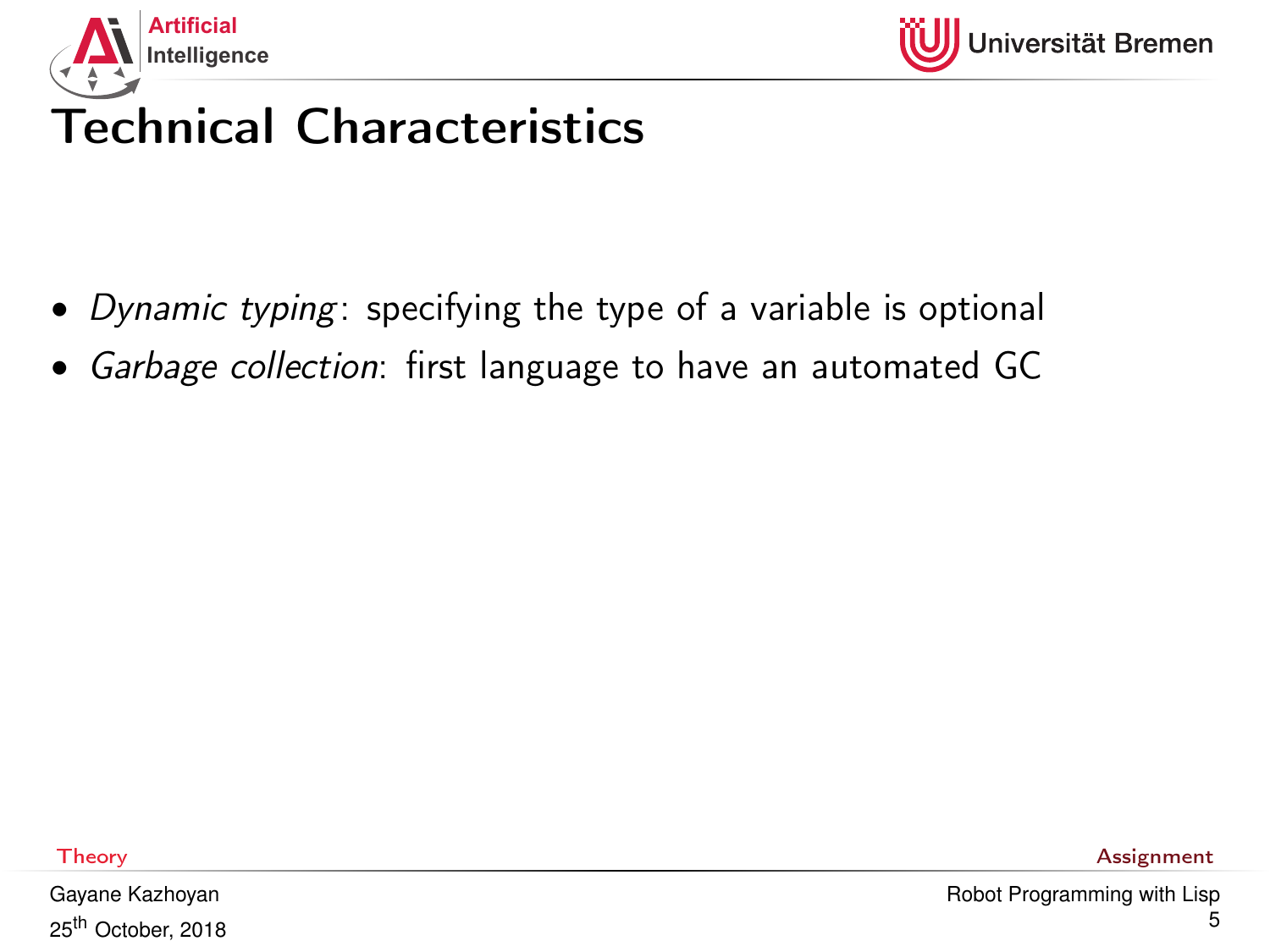

# Technical Characteristics

- Dynamic typing: specifying the type of a variable is optional
- Garbage collection: first language to have an automated GC
- Functions as first-class citizens (e.g. callbacks)

Gayane Kazhoyan 25<sup>th</sup> October, 2018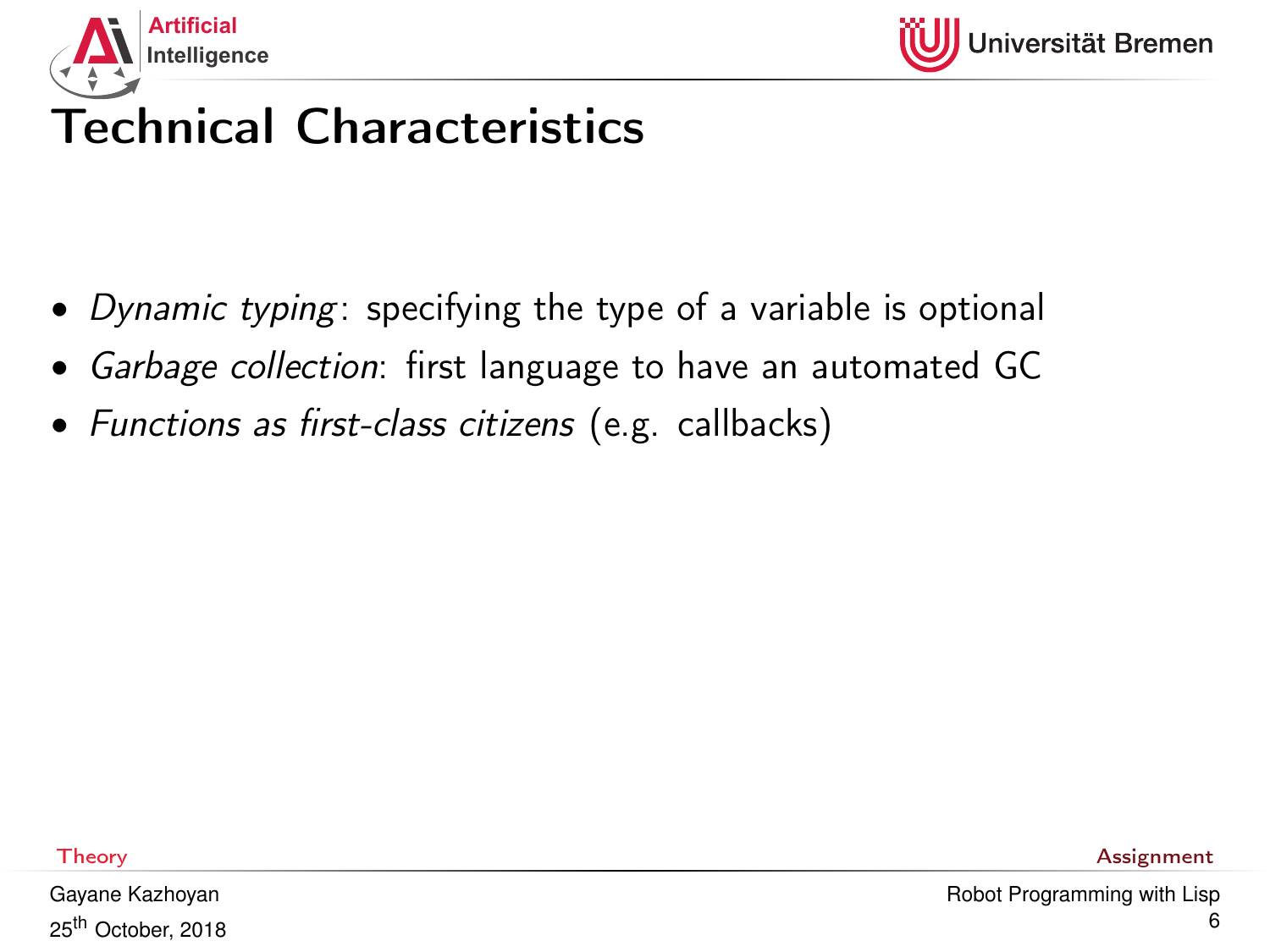

# Technical Characteristics

- Dynamic typing: specifying the type of a variable is optional
- Garbage collection: first language to have an automated GC
- Functions as first-class citizens (e.g. callbacks)
- Anonymous functions

Gayane Kazhoyan 25<sup>th</sup> October, 2018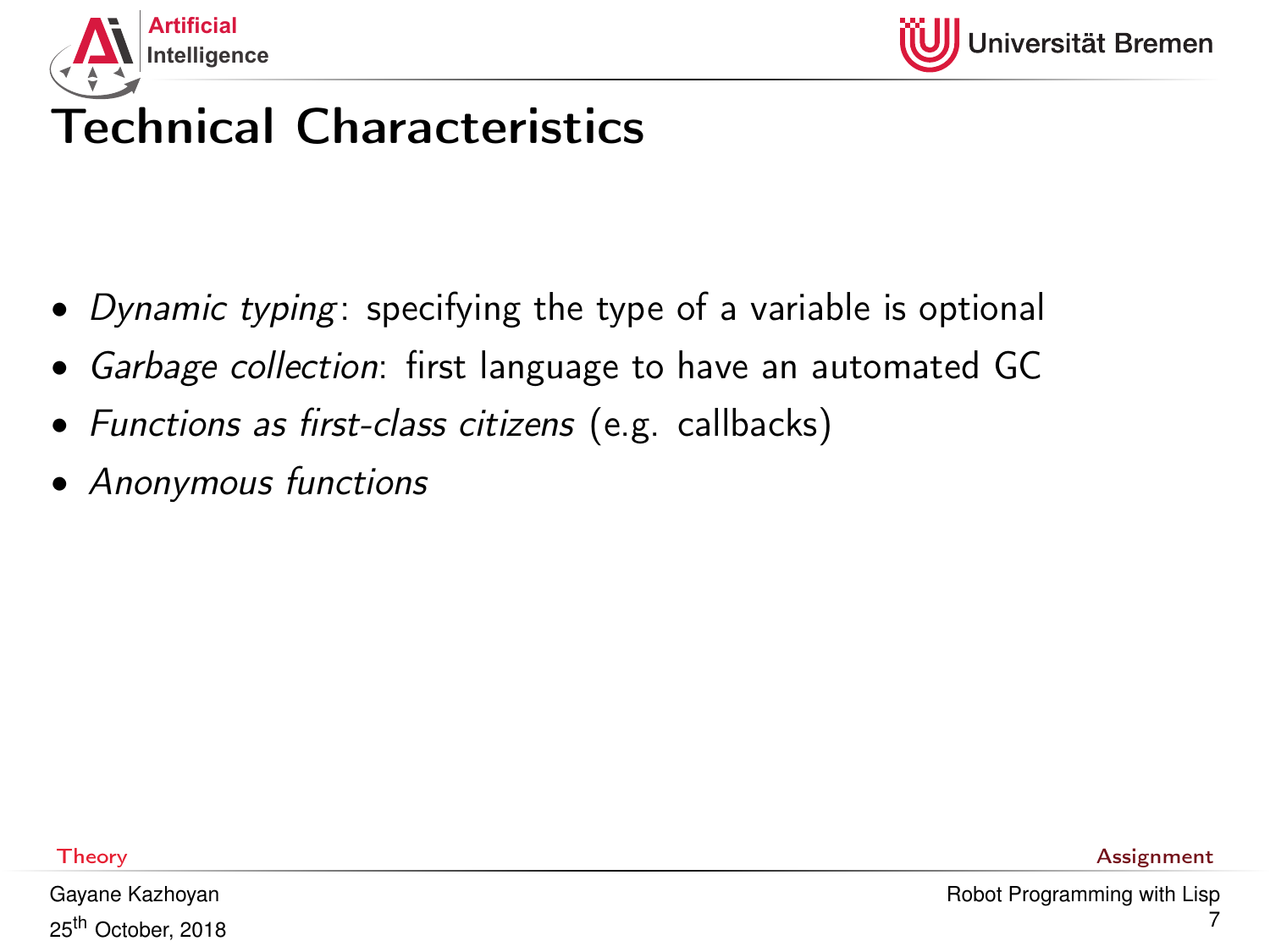

# Technical Characteristics

- Dynamic typing: specifying the type of a variable is optional
- Garbage collection: first language to have an automated GC
- Functions as first-class citizens (e.g. callbacks)
- Anonymous functions
- *Side-effects* are allowed, not purely functional as, e.g., Haskell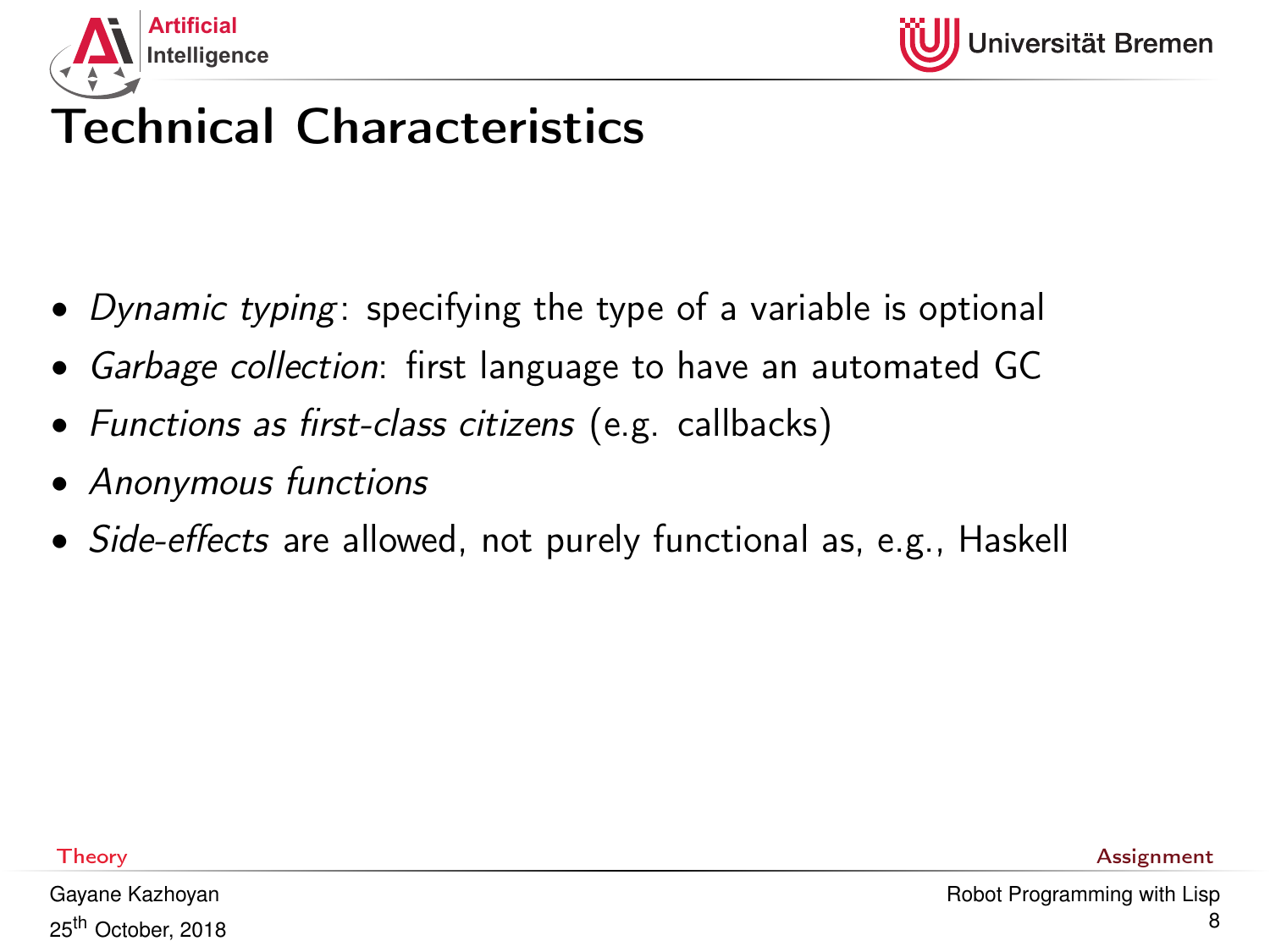

# Technical Characteristics

- Dynamic typing: specifying the type of a variable is optional
- Garbage collection: first language to have an automated GC
- Functions as first-class citizens (e.g. callbacks)
- Anonymous functions
- *Side-effects* are allowed, not purely functional as, e.g., Haskell
- Run-time code generation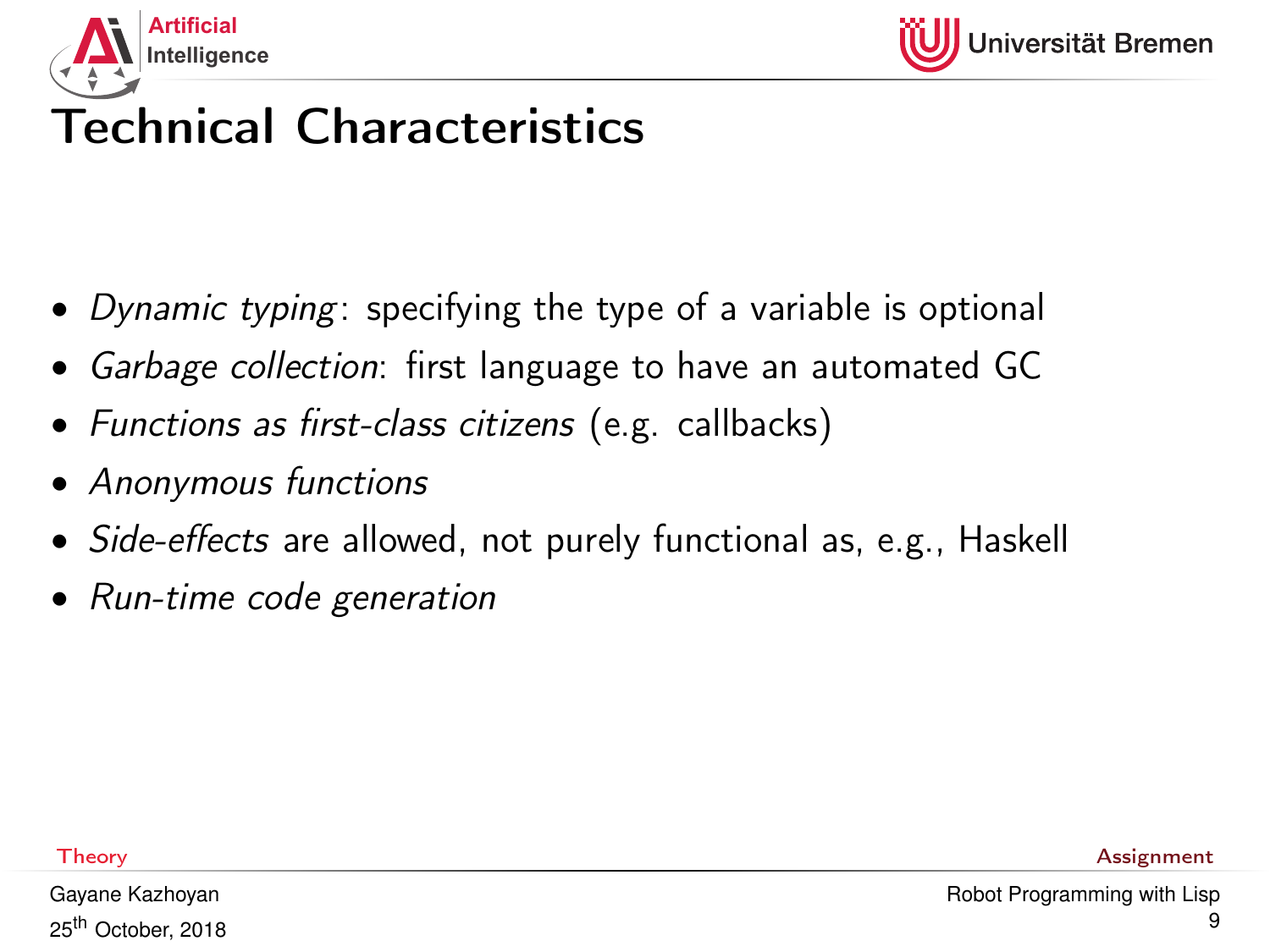

# Technical Characteristics

- Dynamic typing: specifying the type of a variable is optional
- Garbage collection: first language to have an automated GC
- Functions as first-class citizens (e.g. callbacks)
- Anonymous functions
- Side-effects are allowed, not purely functional as, e.g., Haskell
- Run-time code generation
- Easily-expandable through the powerful macros mechanism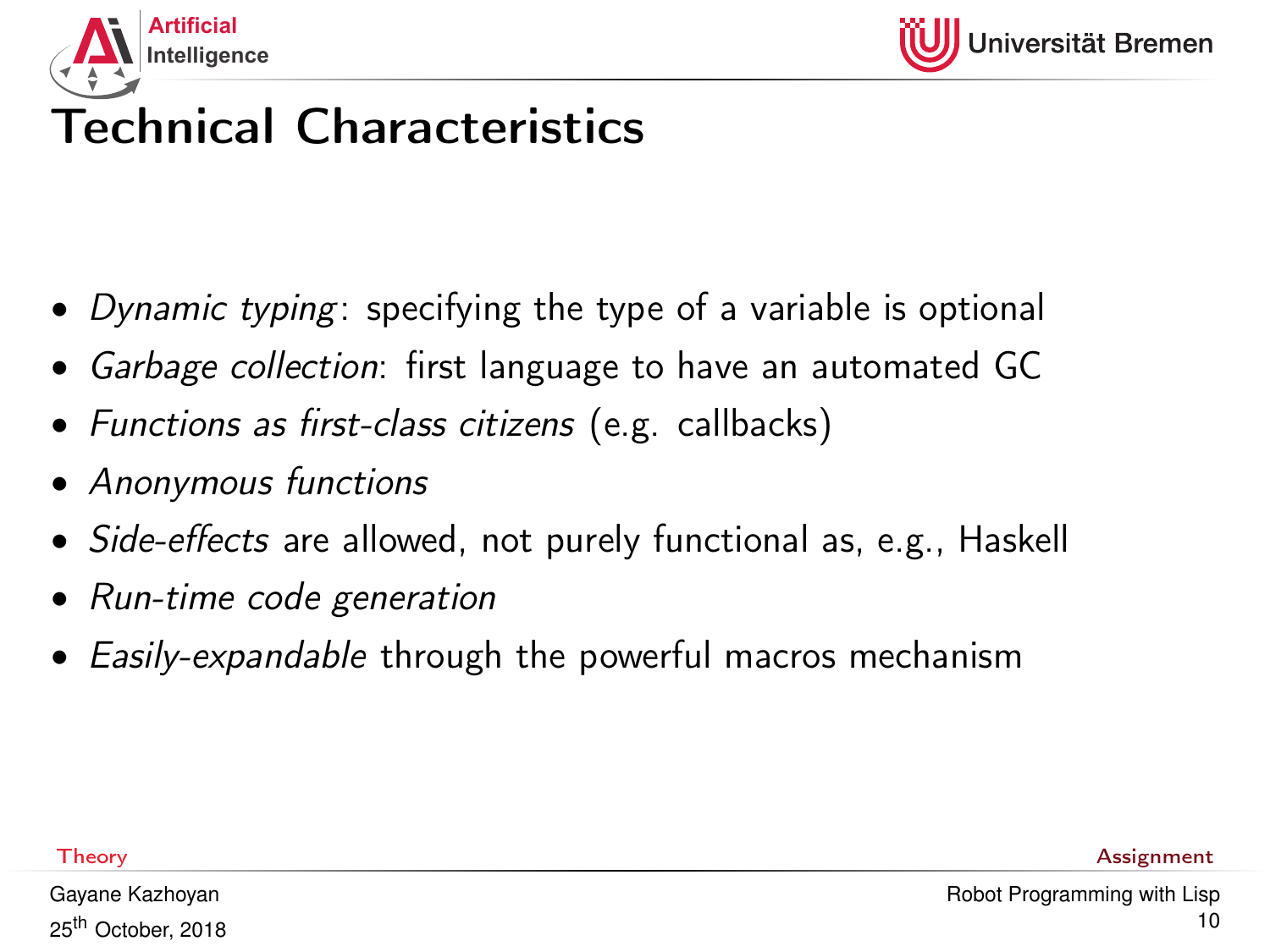



### • 1958: Lisp as a theoretical language designed by John McCarthy (MIT)

Gayane Kazhoyan 25<sup>th</sup> October, 2018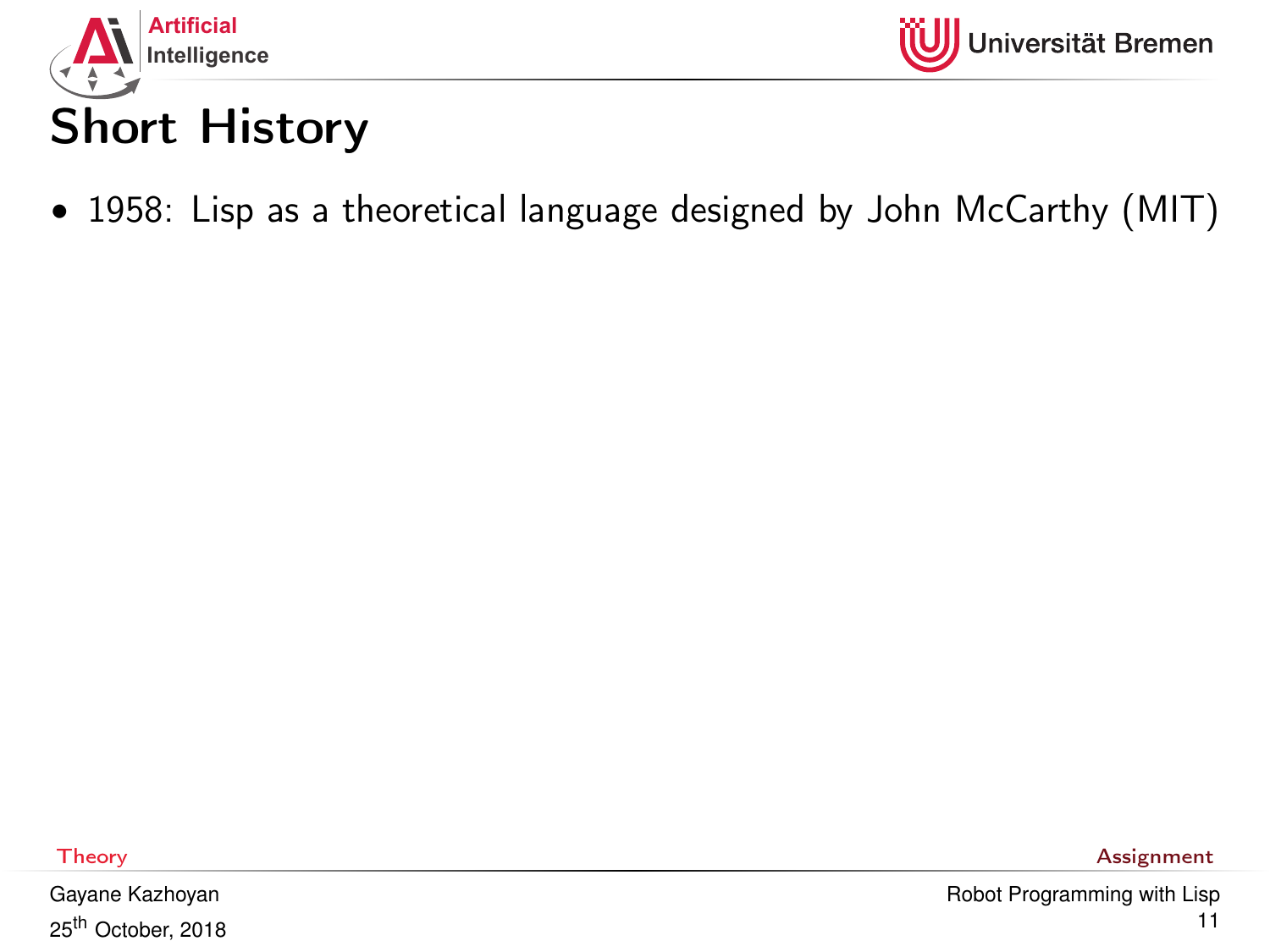

# Short History

- 1958: Lisp as a theoretical language designed by John McCarthy (MIT)
- 1958: First Lisp interpreter implementation by Steve Russel (MIT)

Gayane Kazhoyan 25<sup>th</sup> October, 2018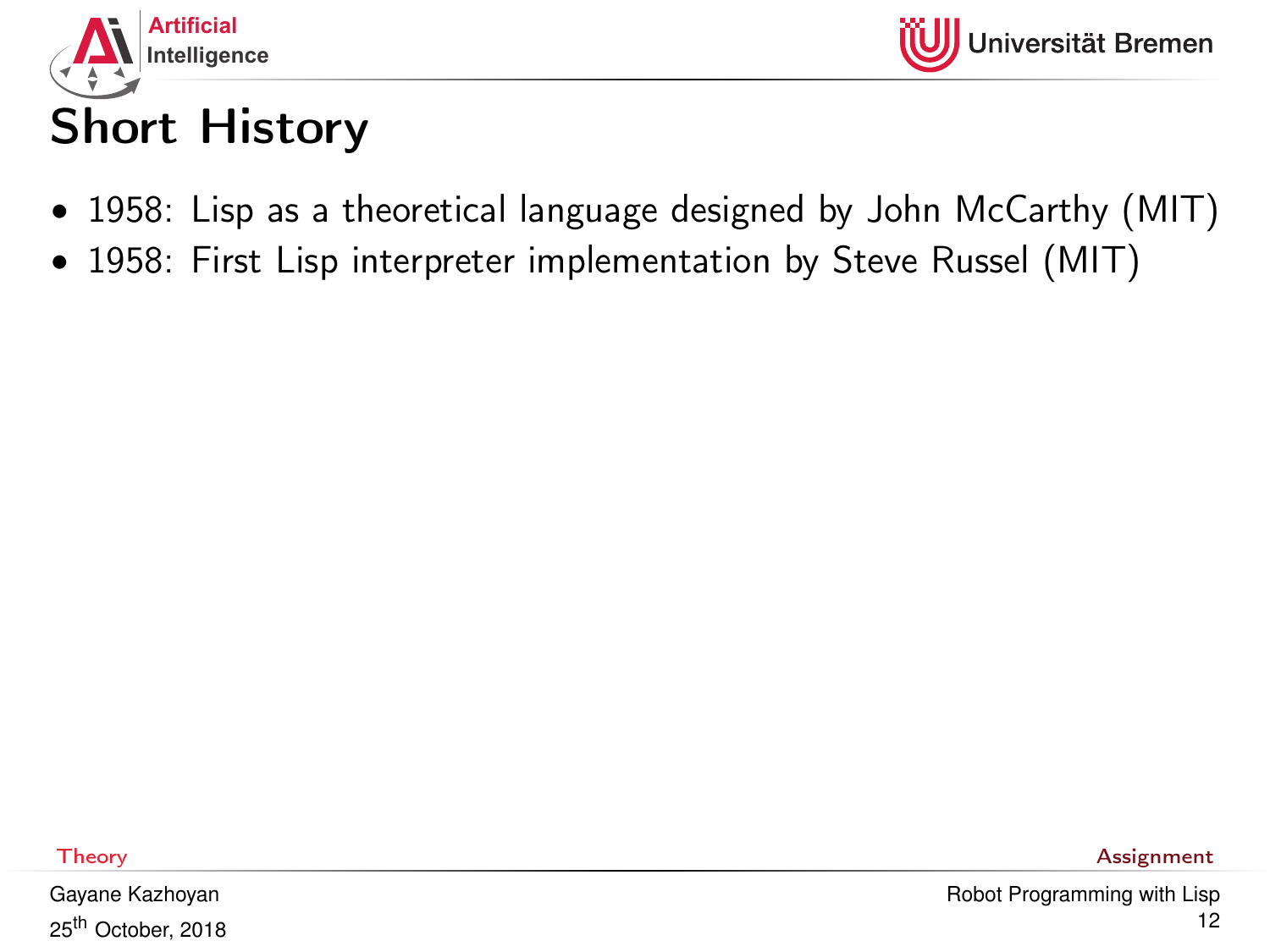

# Short History

- 1958: Lisp as a theoretical language designed by John McCarthy (MIT)
- 1958: First Lisp interpreter implementation by Steve Russel (MIT)
- 1962: First Lisp compiler by Tim Hart and Mike Levin (MIT)

Gayane Kazhoyan 25<sup>th</sup> October, 2018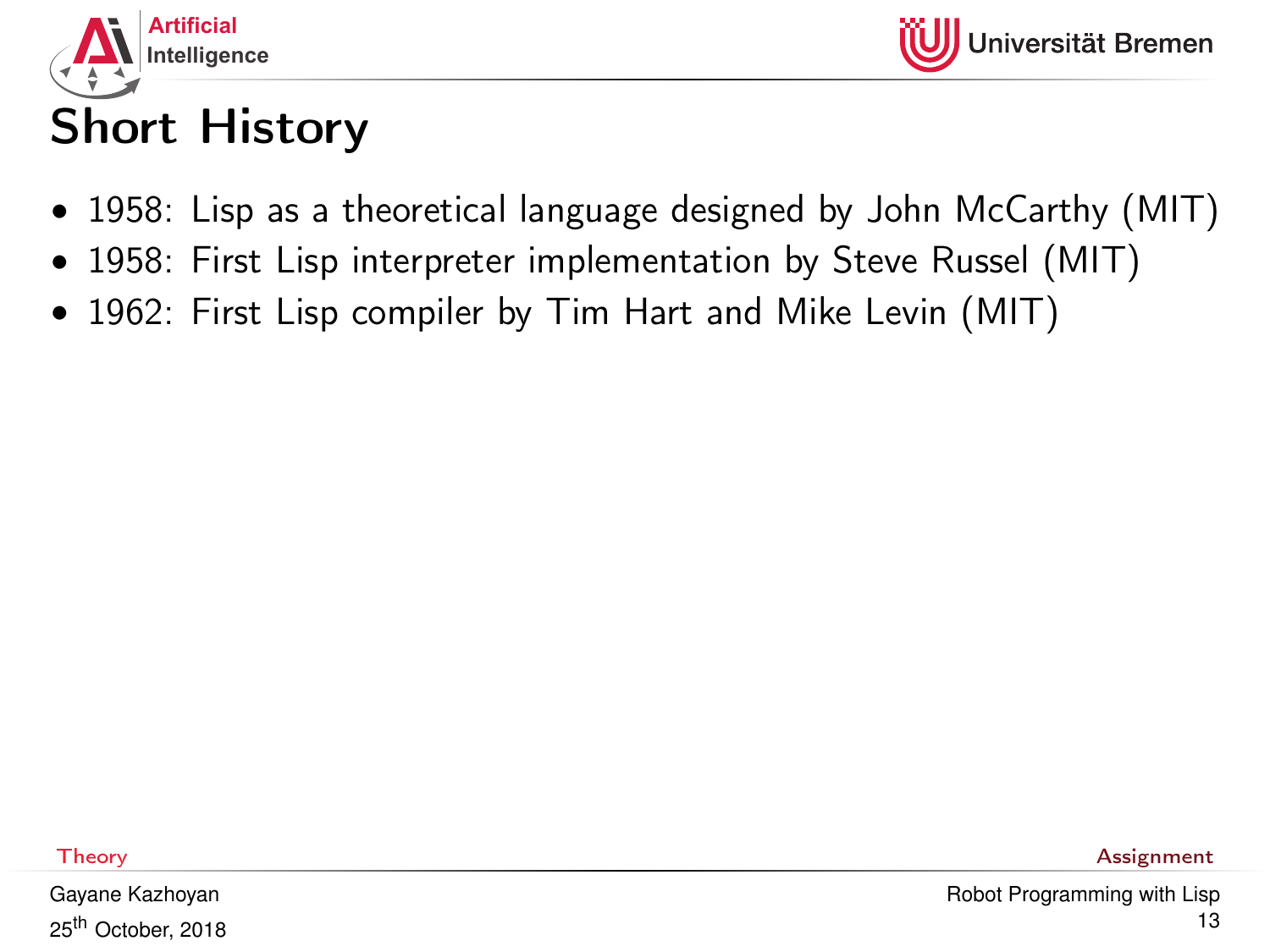



# Short History

- 1958: Lisp as a theoretical language designed by John McCarthy (MIT)
- 1958: First Lisp interpreter implementation by Steve Russel (MIT)
- 1962: First Lisp compiler by Tim Hart and Mike Levin (MIT)
- End of 1960s: MacLisp (MIT), Interlisp (Xerox, Stanford, DARPA)

Gayane Kazhoyan 25<sup>th</sup> October, 2018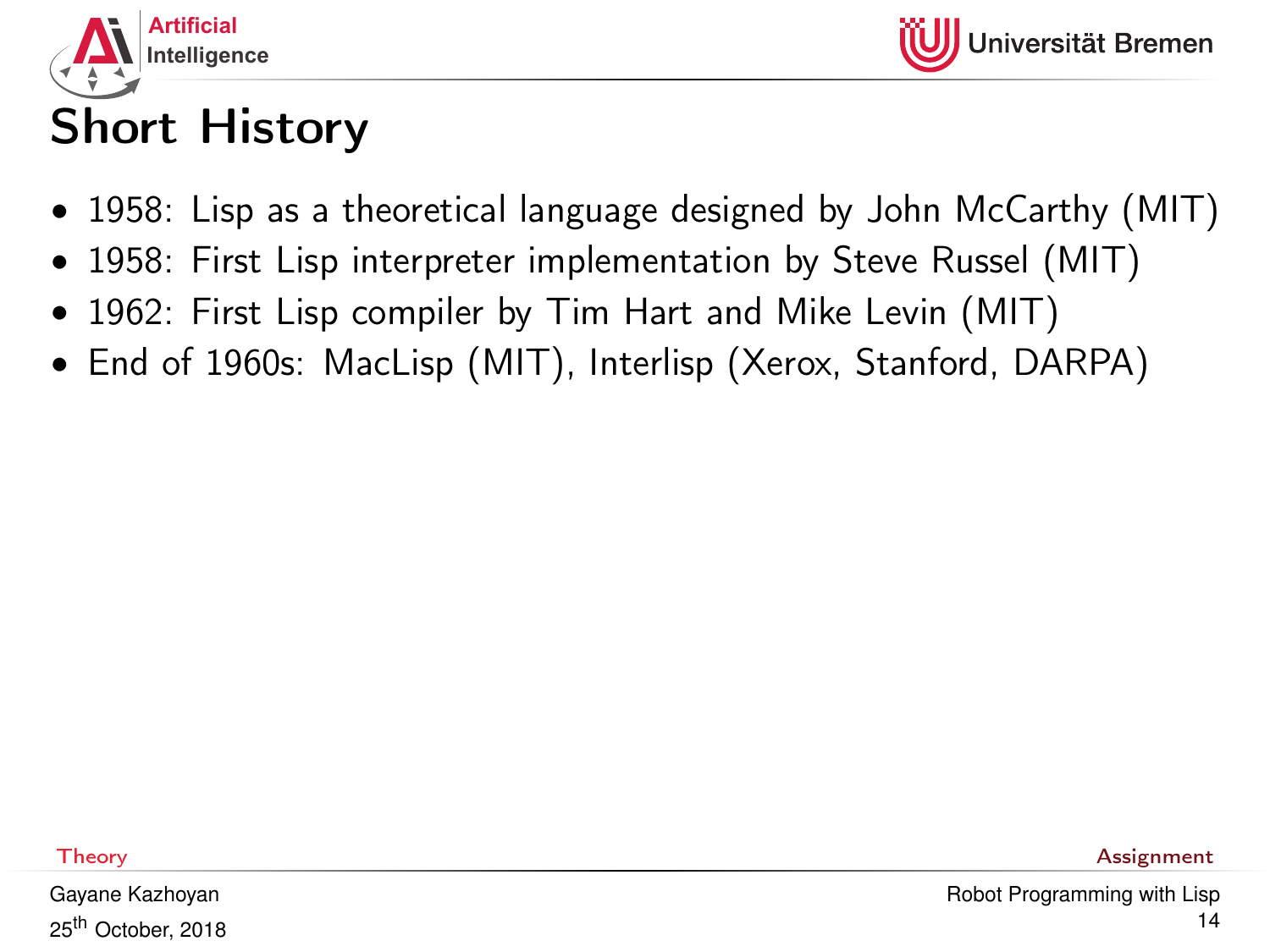

# Short History

- 1958: Lisp as a theoretical language designed by John McCarthy (MIT)
- 1958: First Lisp interpreter implementation by Steve Russel (MIT)
- 1962: First Lisp compiler by Tim Hart and Mike Levin (MIT)
- End of 1960s: MacLisp (MIT), Interlisp (Xerox, Stanford, DARPA)
- 1975: Scheme (MIT)

Gayane Kazhoyan 25<sup>th</sup> October, 2018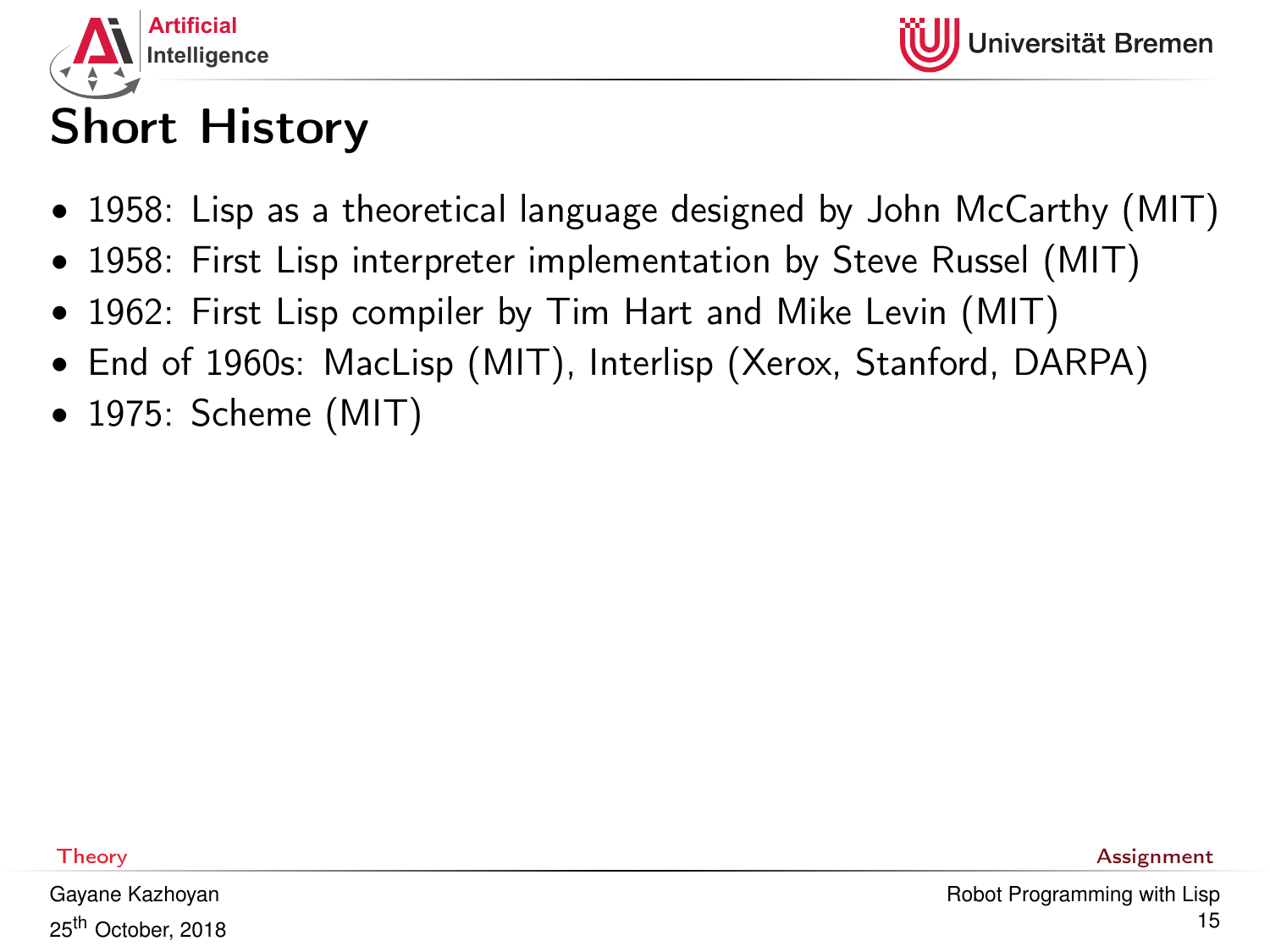

# Short History

- 1958: Lisp as a theoretical language designed by John McCarthy (MIT)
- 1958: First Lisp interpreter implementation by Steve Russel (MIT)
- 1962: First Lisp compiler by Tim Hart and Mike Levin (MIT)
- End of 1960s: MacLisp (MIT), Interlisp (Xerox, Stanford, DARPA)
- 1975: Scheme (MIT)
- 1976: Emacs and EmacsLisp by Richard Stallman and Guy Steele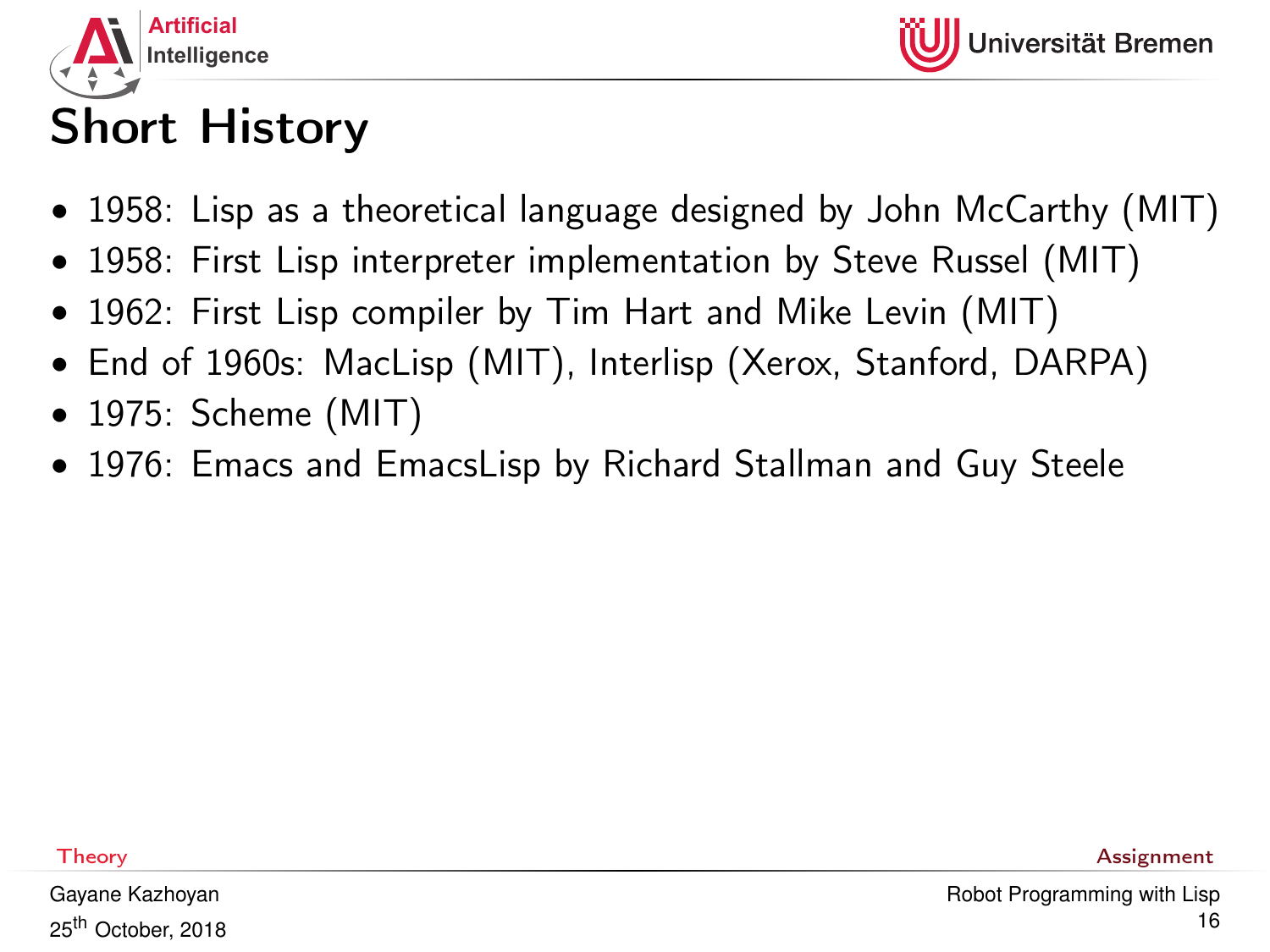

# Short History

- 1958: Lisp as a theoretical language designed by John McCarthy (MIT)
- 1958: First Lisp interpreter implementation by Steve Russel (MIT)
- 1962: First Lisp compiler by Tim Hart and Mike Levin (MIT)
- End of 1960s: MacLisp (MIT), Interlisp (Xerox, Stanford, DARPA)
- 1975: Scheme (MIT)
- 1976: Emacs and EmacsLisp by Richard Stallman and Guy Steele
- 1970s 2000s: Franz Lisp (UC Berkeley), NIL (MIT, Yale), AutoLISP (AutoCAD), Le Lisp (INRIA), PSL (Utah), CMUCL (CMU), T (Yale), Racket, SKILL, LFE (Lisp Flavoured Erlang), ISLISP (ISO standard), ...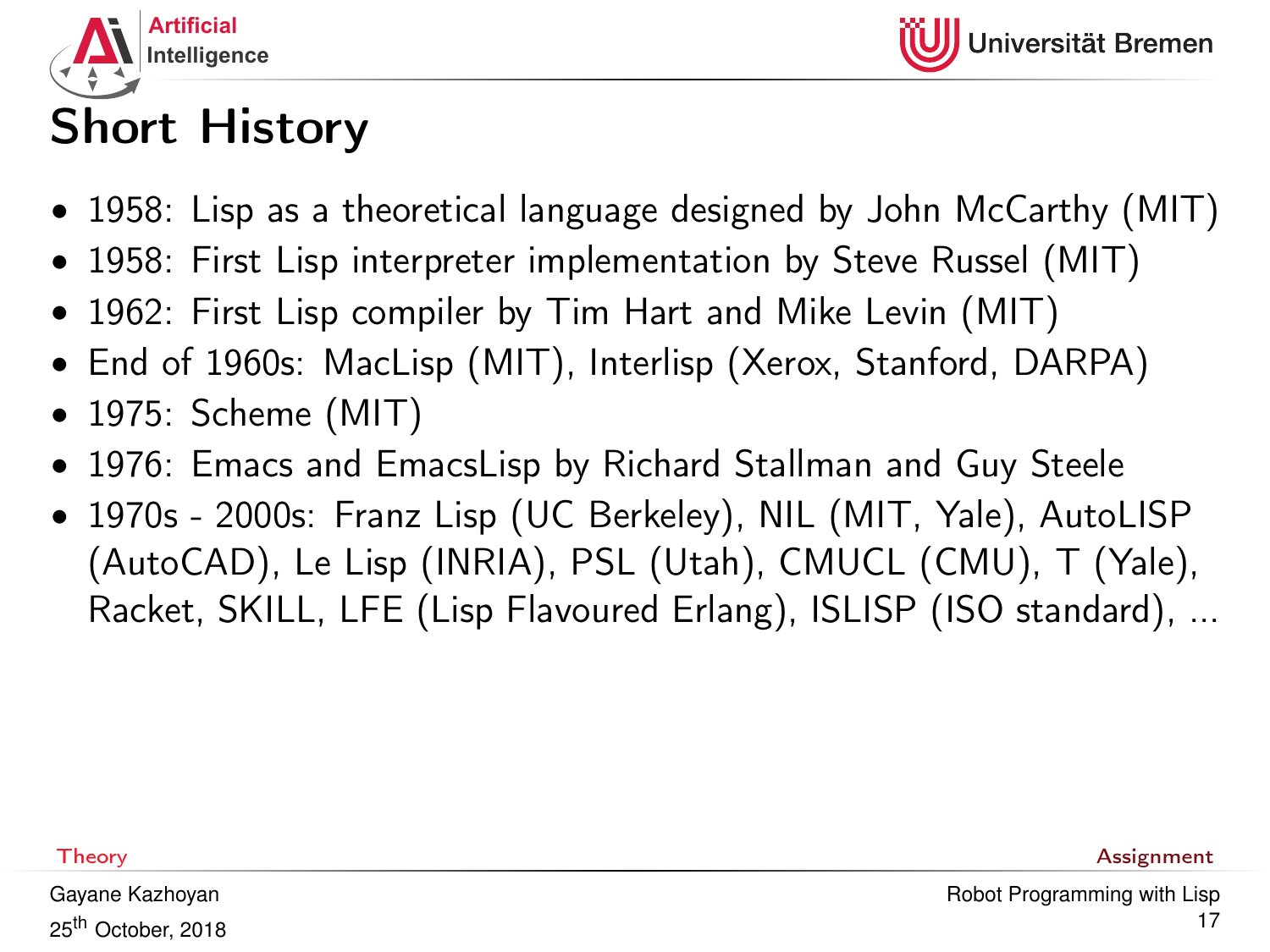

# Short History

- 1958: Lisp as a theoretical language designed by John McCarthy (MIT)
- 1958: First Lisp interpreter implementation by Steve Russel (MIT)
- 1962: First Lisp compiler by Tim Hart and Mike Levin (MIT)
- End of 1960s: MacLisp (MIT), Interlisp (Xerox, Stanford, DARPA)
- 1975: Scheme (MIT)
- 1976: Emacs and EmacsLisp by Richard Stallman and Guy Steele
- 1970s 2000s: Franz Lisp (UC Berkeley), NIL (MIT, Yale), AutoLISP (AutoCAD), Le Lisp (INRIA), PSL (Utah), CMUCL (CMU), T (Yale), Racket, SKILL, LFE (Lisp Flavoured Erlang), ISLISP (ISO standard), ...
- 1984: Common Lisp by Guy Steele, 1999: SBCL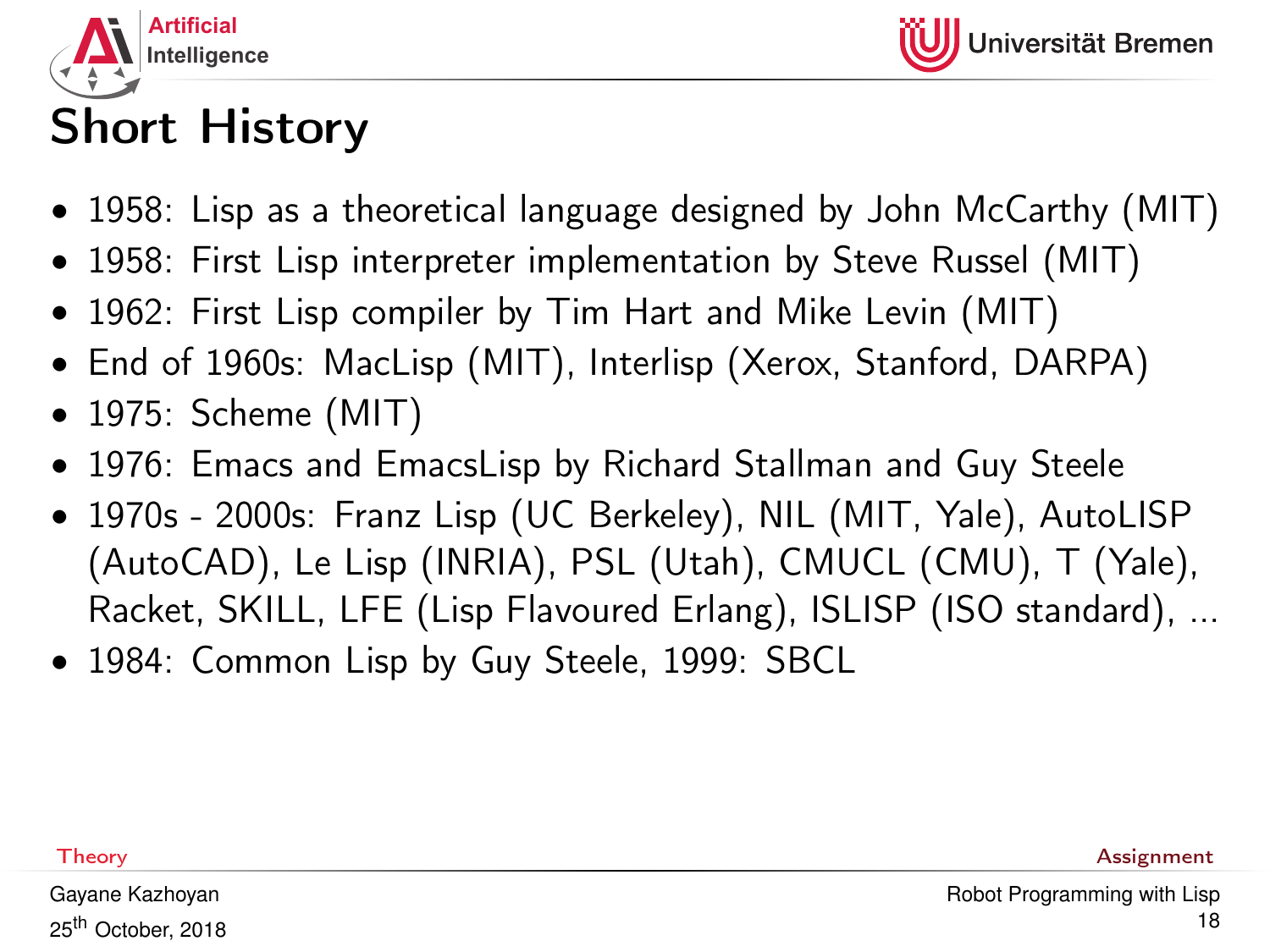

# Short History

- 1958: Lisp as a theoretical language designed by John McCarthy (MIT)
- 1958: First Lisp interpreter implementation by Steve Russel (MIT)
- 1962: First Lisp compiler by Tim Hart and Mike Levin (MIT)
- End of 1960s: MacLisp (MIT), Interlisp (Xerox, Stanford, DARPA)
- 1975: Scheme (MIT)
- 1976: Emacs and EmacsLisp by Richard Stallman and Guy Steele
- 1970s 2000s: Franz Lisp (UC Berkeley), NIL (MIT, Yale), AutoLISP (AutoCAD), Le Lisp (INRIA), PSL (Utah), CMUCL (CMU), T (Yale), Racket, SKILL, LFE (Lisp Flavoured Erlang), ISLISP (ISO standard), ...
- 1984: Common Lisp by Guy Steele, 1999: SBCL
- 1990: Haskell, 1998 the first standard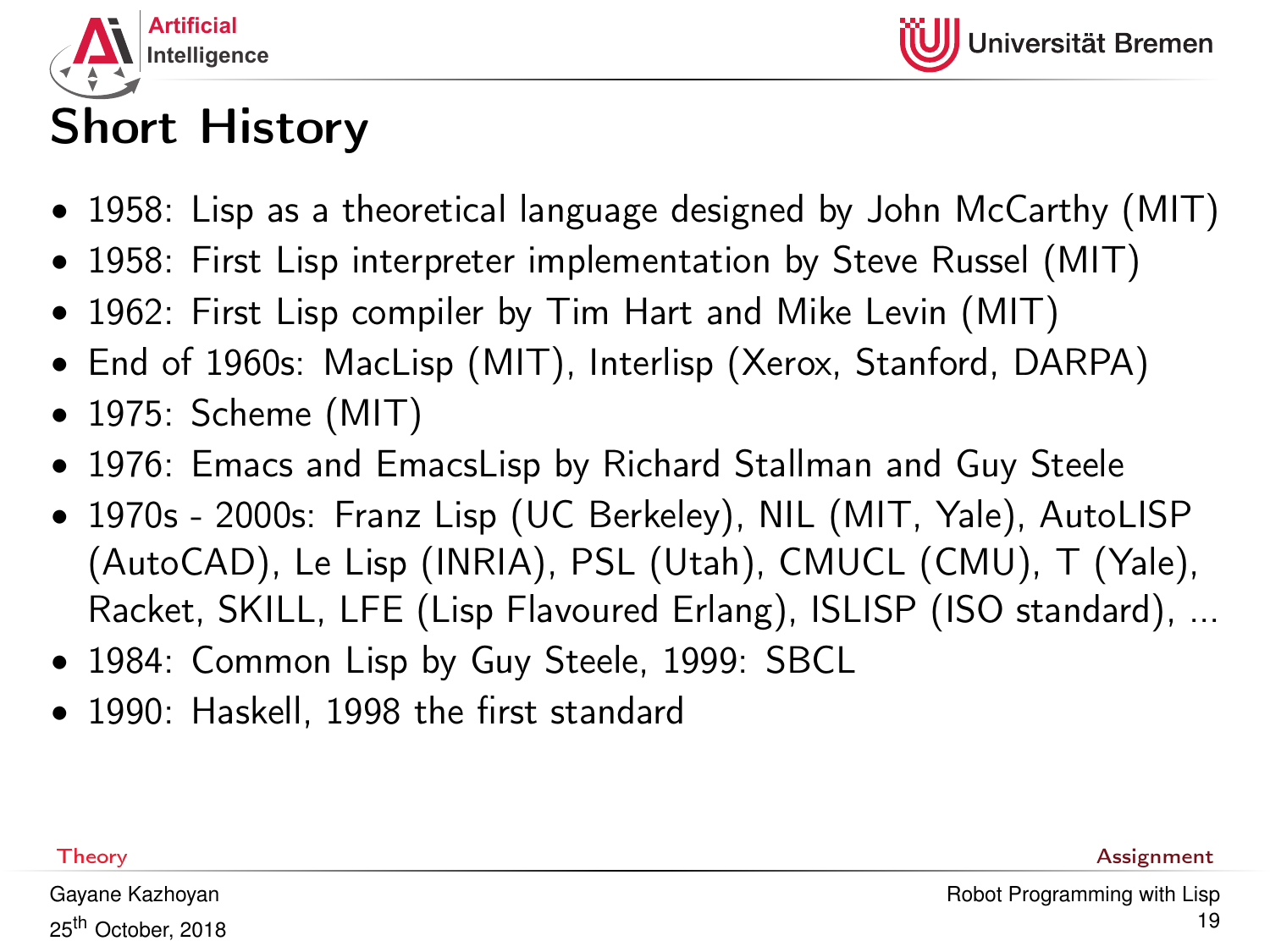

# Short History

- 1958: Lisp as a theoretical language designed by John McCarthy (MIT)
- 1958: First Lisp interpreter implementation by Steve Russel (MIT)
- 1962: First Lisp compiler by Tim Hart and Mike Levin (MIT)
- End of 1960s: MacLisp (MIT), Interlisp (Xerox, Stanford, DARPA)
- 1975: Scheme (MIT)
- 1976: Emacs and EmacsLisp by Richard Stallman and Guy Steele
- 1970s 2000s: Franz Lisp (UC Berkeley), NIL (MIT, Yale), AutoLISP (AutoCAD), Le Lisp (INRIA), PSL (Utah), CMUCL (CMU), T (Yale), Racket, SKILL, LFE (Lisp Flavoured Erlang), ISLISP (ISO standard), ...
- 1984: Common Lisp by Guy Steele, 1999: SBCL
- 1990: Haskell, 1998 the first standard
- 2004: ANSI Common Lisp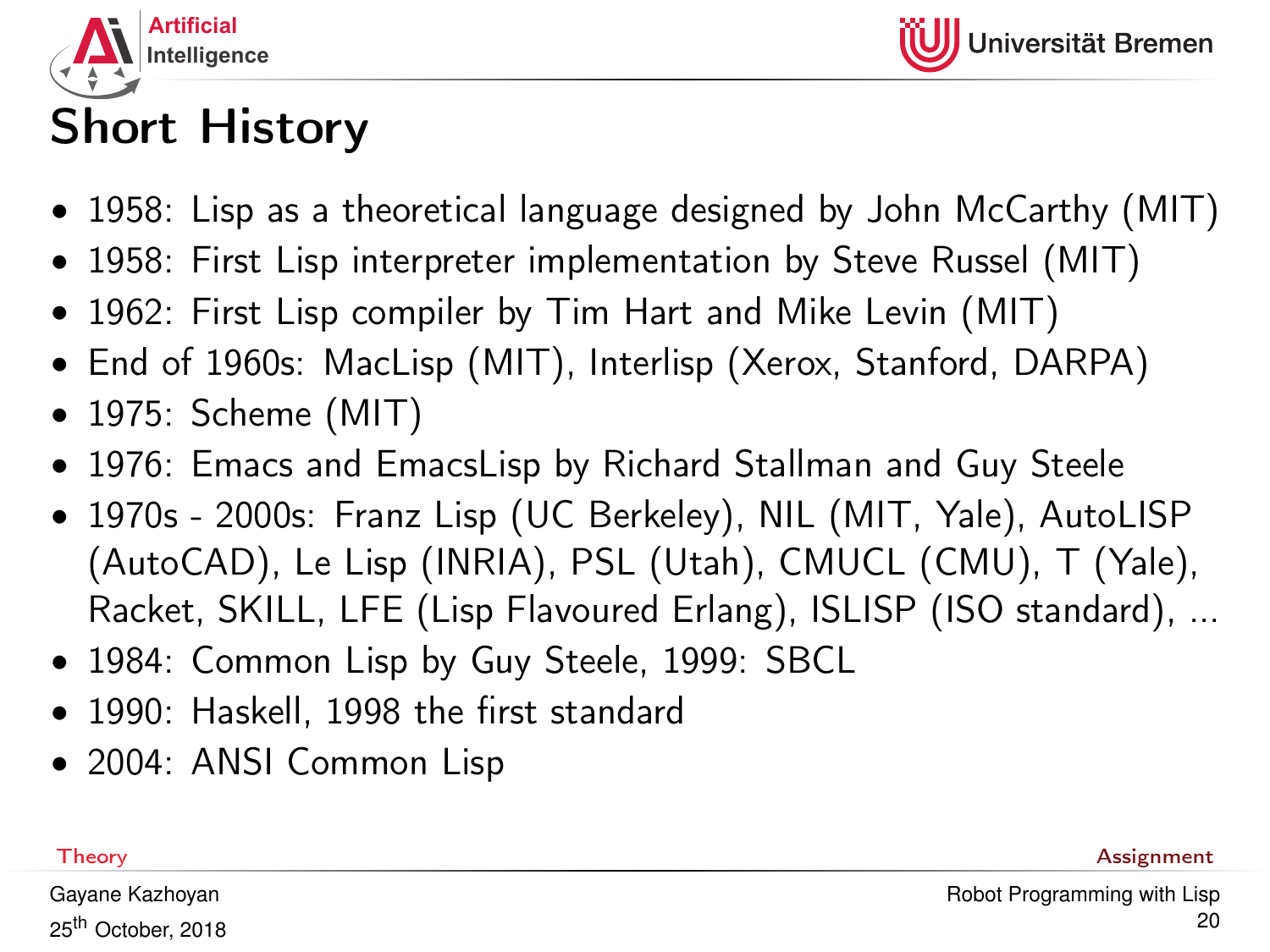

# Short History

- 1958: Lisp as a theoretical language designed by John McCarthy (MIT)
- 1958: First Lisp interpreter implementation by Steve Russel (MIT)
- 1962: First Lisp compiler by Tim Hart and Mike Levin (MIT)
- End of 1960s: MacLisp (MIT), Interlisp (Xerox, Stanford, DARPA)
- 1975: Scheme (MIT)
- 1976: Emacs and EmacsLisp by Richard Stallman and Guy Steele
- 1970s 2000s: Franz Lisp (UC Berkeley), NIL (MIT, Yale), AutoLISP (AutoCAD), Le Lisp (INRIA), PSL (Utah), CMUCL (CMU), T (Yale), Racket, SKILL, LFE (Lisp Flavoured Erlang), ISLISP (ISO standard), ...
- 1984: Common Lisp by Guy Steele, 1999: SBCL
- 1990: Haskell, 1998 the first standard
- 2004: ANSI Common Lisp
- 2007: Clojure

Gayane Kazhoyan 25<sup>th</sup> October, 2018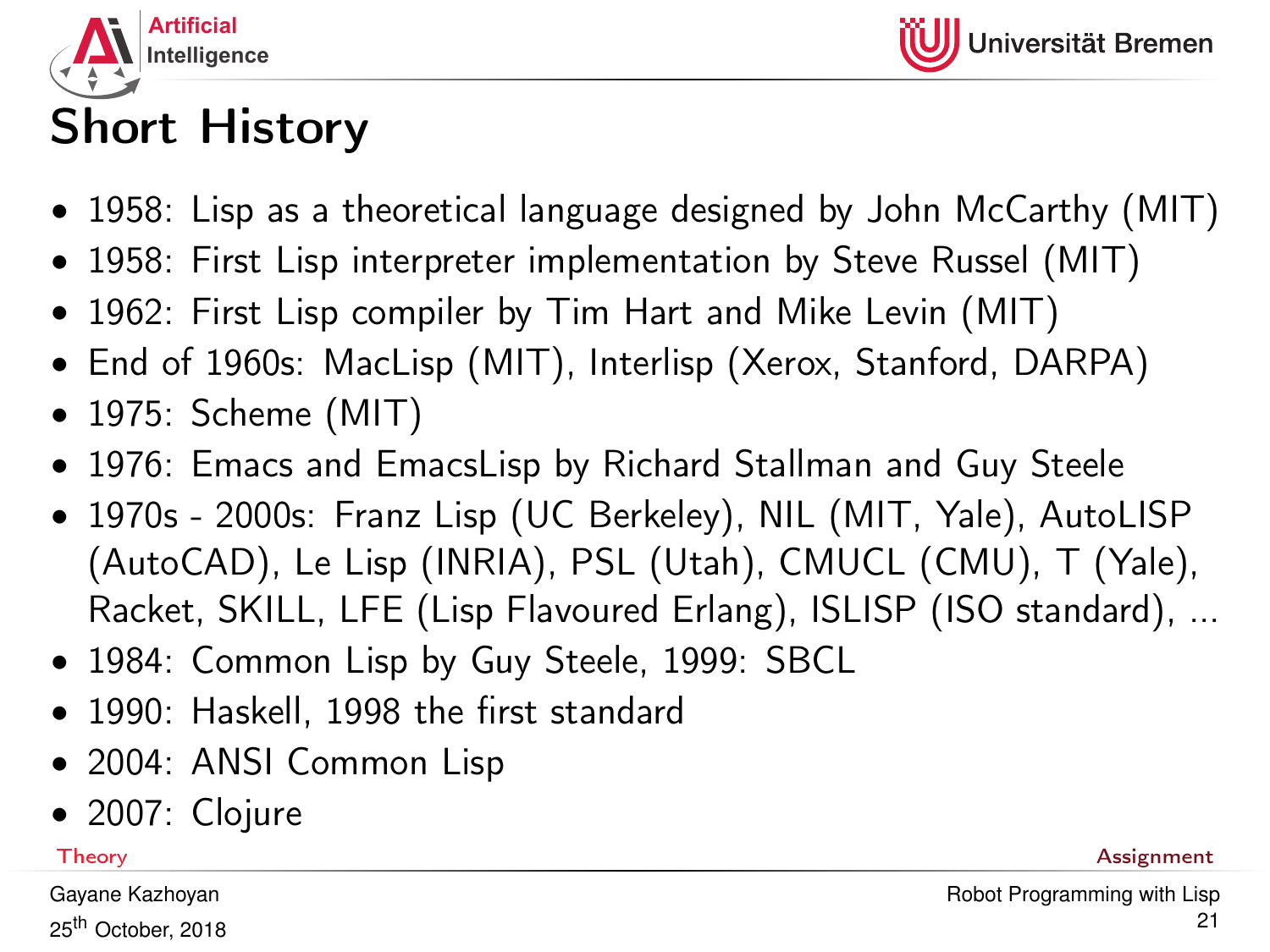



Gayane Kazhoyan 25th October, 2018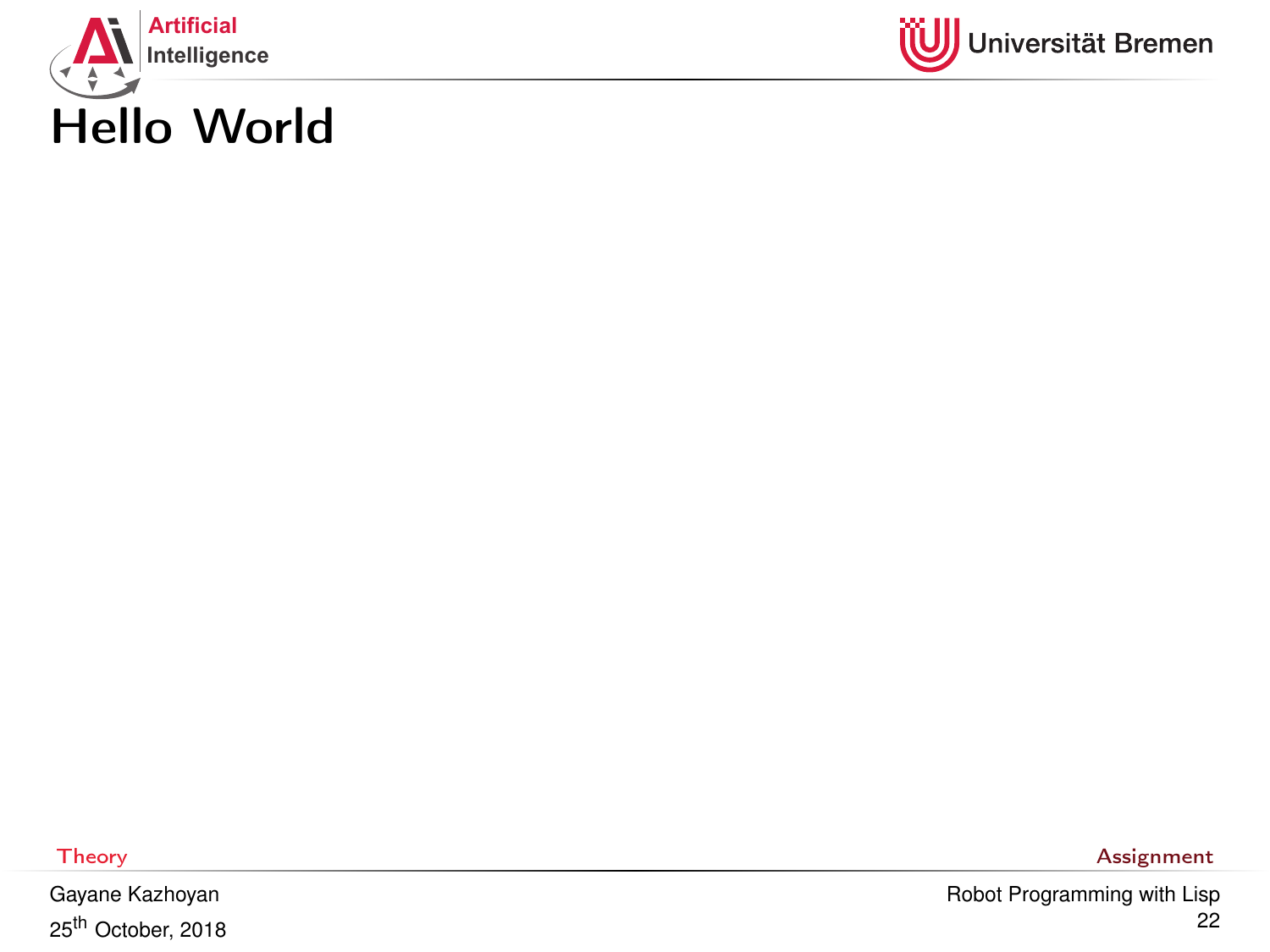



### Java "Hello World"

```
public class HelloWorld {
 public static void main(String[ ] args) {
    System.out.println("Hello World!");
  }
```
}

Gayane Kazhoyan 25<sup>th</sup> October, 2018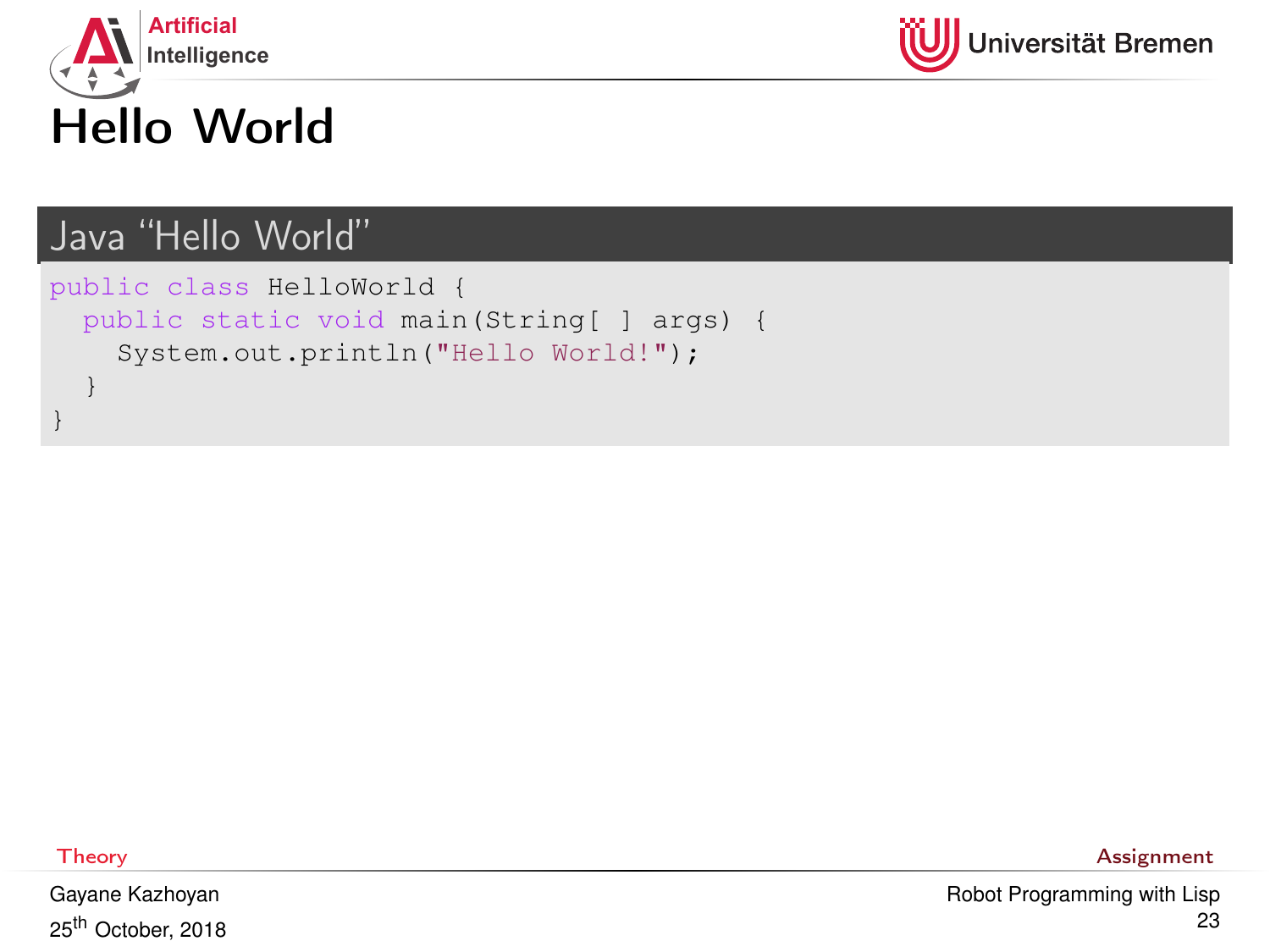



### Java "Hello World"

```
public class HelloWorld {
 public static void main(String[ ] args) {
    System.out.println("Hello World!");
  }
}
```
#### Lisp "Hello World"

"Hello World!"

Gayane Kazhoyan 25<sup>th</sup> October, 2018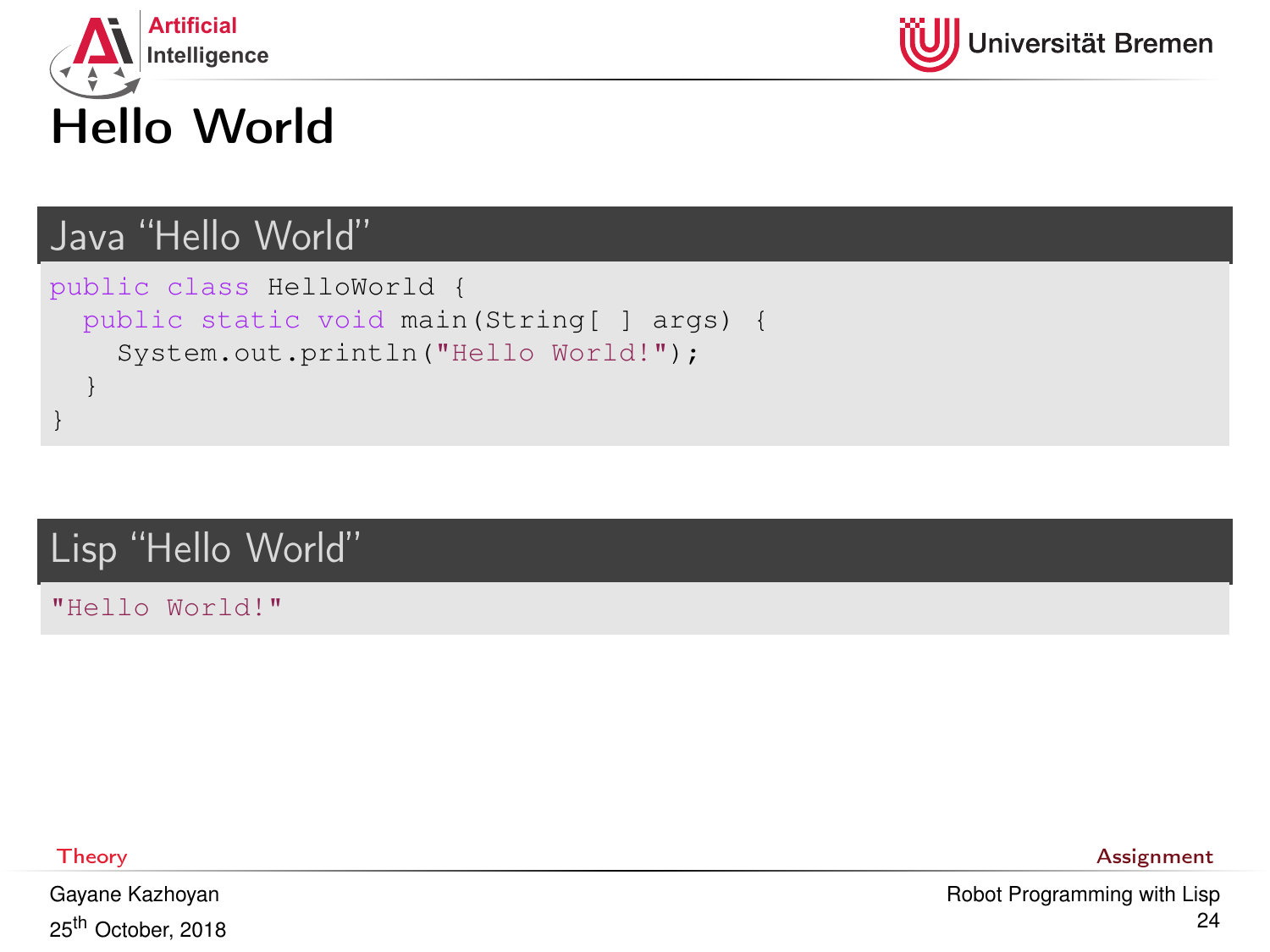



#### Java "Hello World"

```
public class HelloWorld {
 public static void main(String[ ] args) {
    System.out.println("Hello World!");
  }
}
```
#### Lisp "Hello World"

"Hello World!"

- Rapid prototyping
- Read-Eval-Print Loop (Lisp shell)

[Theory](#page-1-0) [Assignment](#page-59-0)

Gayane Kazhoyan 25<sup>th</sup> October, 2018 [Robot Programming with Lisp](#page-0-0) 25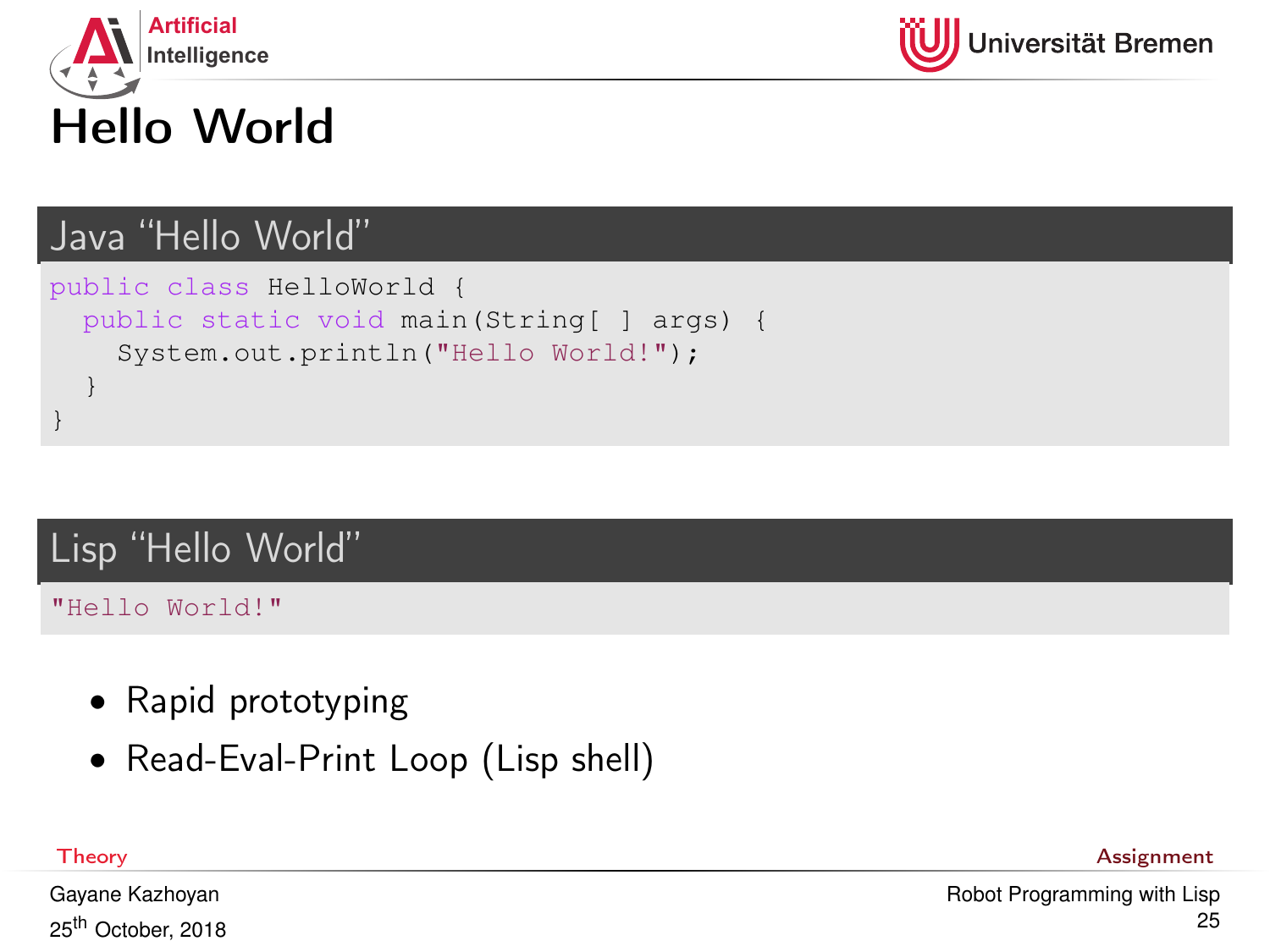

## Also known as prefix notation.

| <b>Examples</b>                    |
|------------------------------------|
| $(+ 1 2 3 4)$                      |
| (sin 3.14)                         |
| $( /$ $( + 4 2) 3)$                |
| (list 1 2 3)                       |
| (defun return-my-arg (arg)<br>arg) |
| (return-my-arg 302)                |

### S-expressions (S for symbolic)

Gayane Kazhoyan 25<sup>th</sup> October, 2018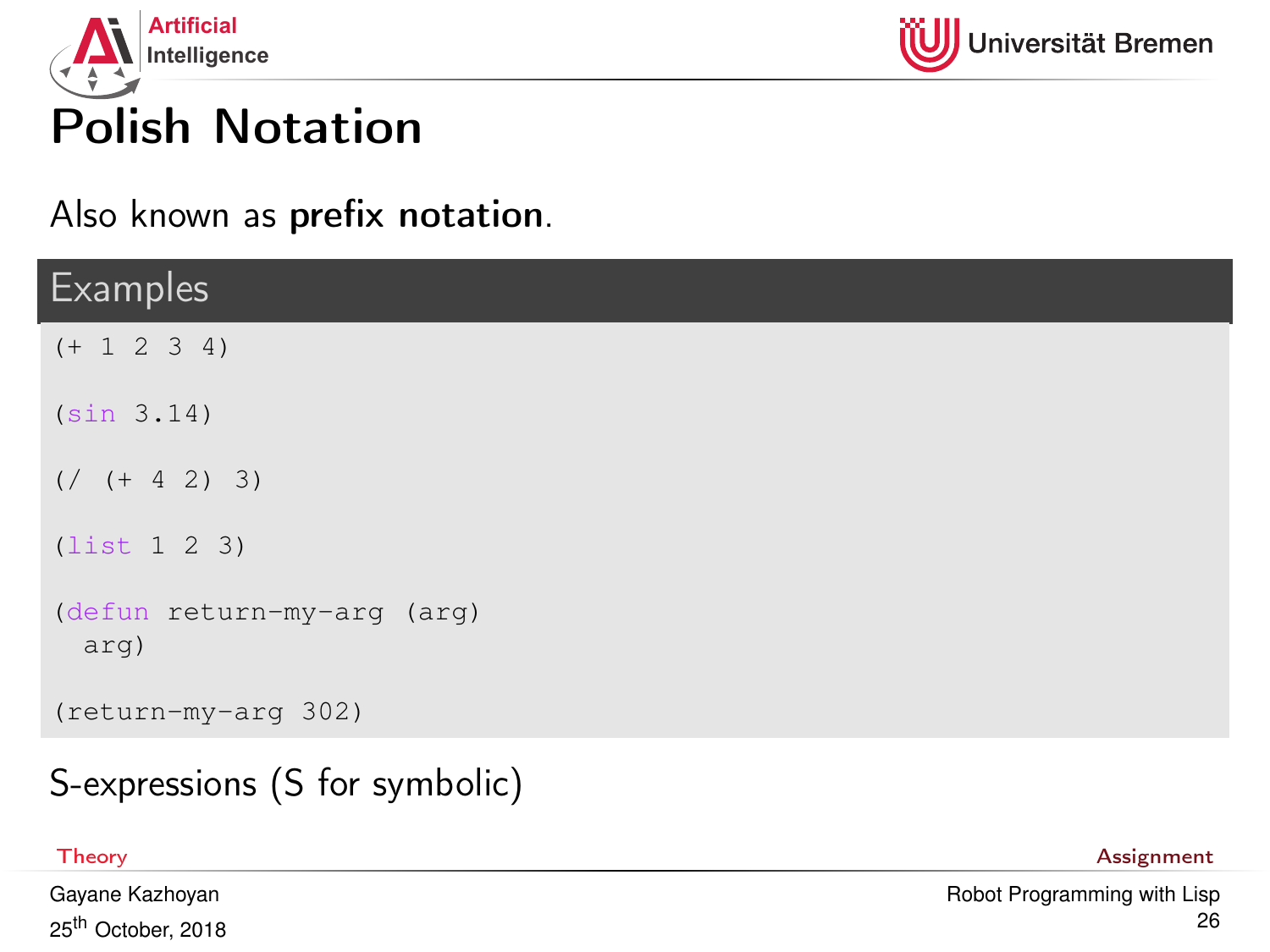



#### Integer

```
CL-USER> (describe 1)
1
  [fixnum]
```
#### Float

```
CL-USER> (describe 1.0)
          (describe 1f0)
1.0
  [single-float]
CL-USER> 1f3
1000.0
```
#### Double

```
CL-USER> (describe 1d0)
1.0d0
 [double-float]
Theory Assignment
```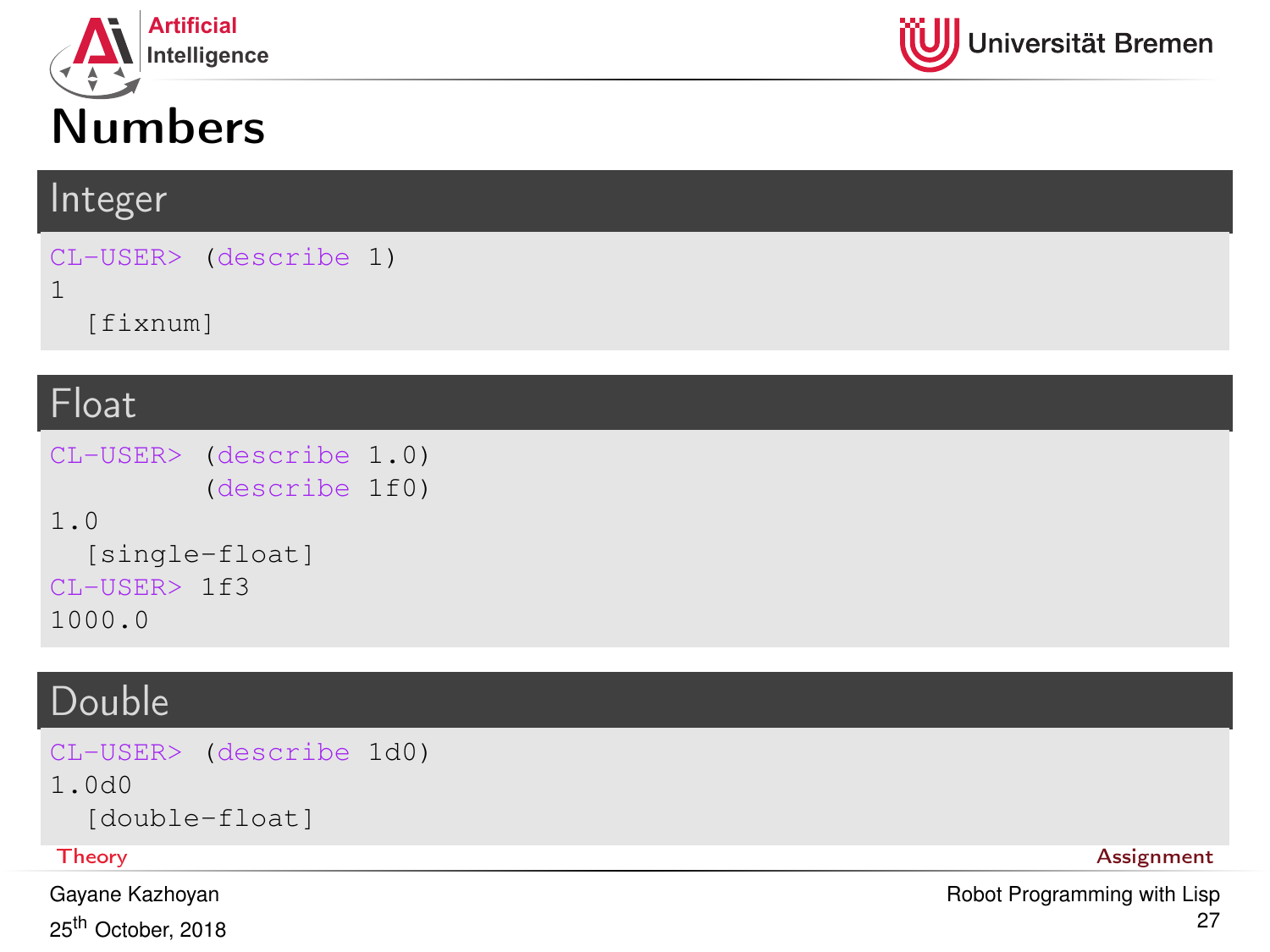



## More Numbers

#### Ratio

```
CI-USER> (/ 1 3)
1/3
CL-USER> (describe 1/3)
1/3
  [ratio]
CL-USER> (describe (/ 1.0 3))
0.33333334
```

```
[single-float]
```
## Numeral Systems

CL-USER> #xFF 255

CL-USER> #b1111

15

Gayane Kazhoyan 25<sup>th</sup> October, 2018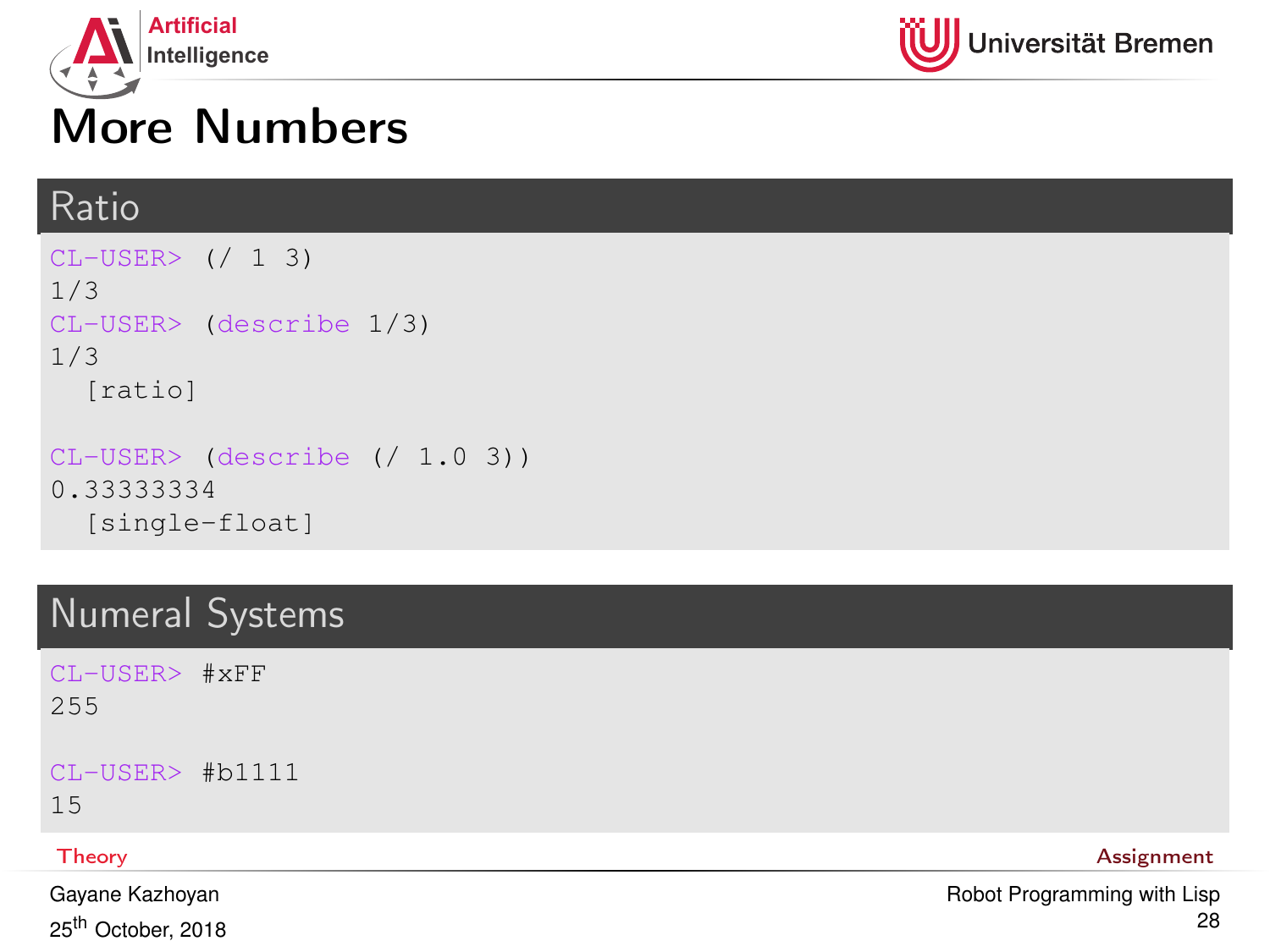



# Chars and Strings

### Char

```
CL-USER> (describe #\Z)
# \setminus Z[standard-char]
: Char-code: 90
:_Char-name: LATIN_CAPITAL_LETTER_Z
CL-USER> (describe #\Ö)
#\LATIN_CAPITAL_LETTER_O_WITH_DIAERESIS
  [character]
:_Char-code: 214
:_Char-name: LATIN_CAPITAL_LETTER_O_WITH_DIAERESIS
```
### String

```
CL-USER> (describe "hello")
"hello"
  [simple-string]
```
Gayane Kazhoyan 25<sup>th</sup> October, 2018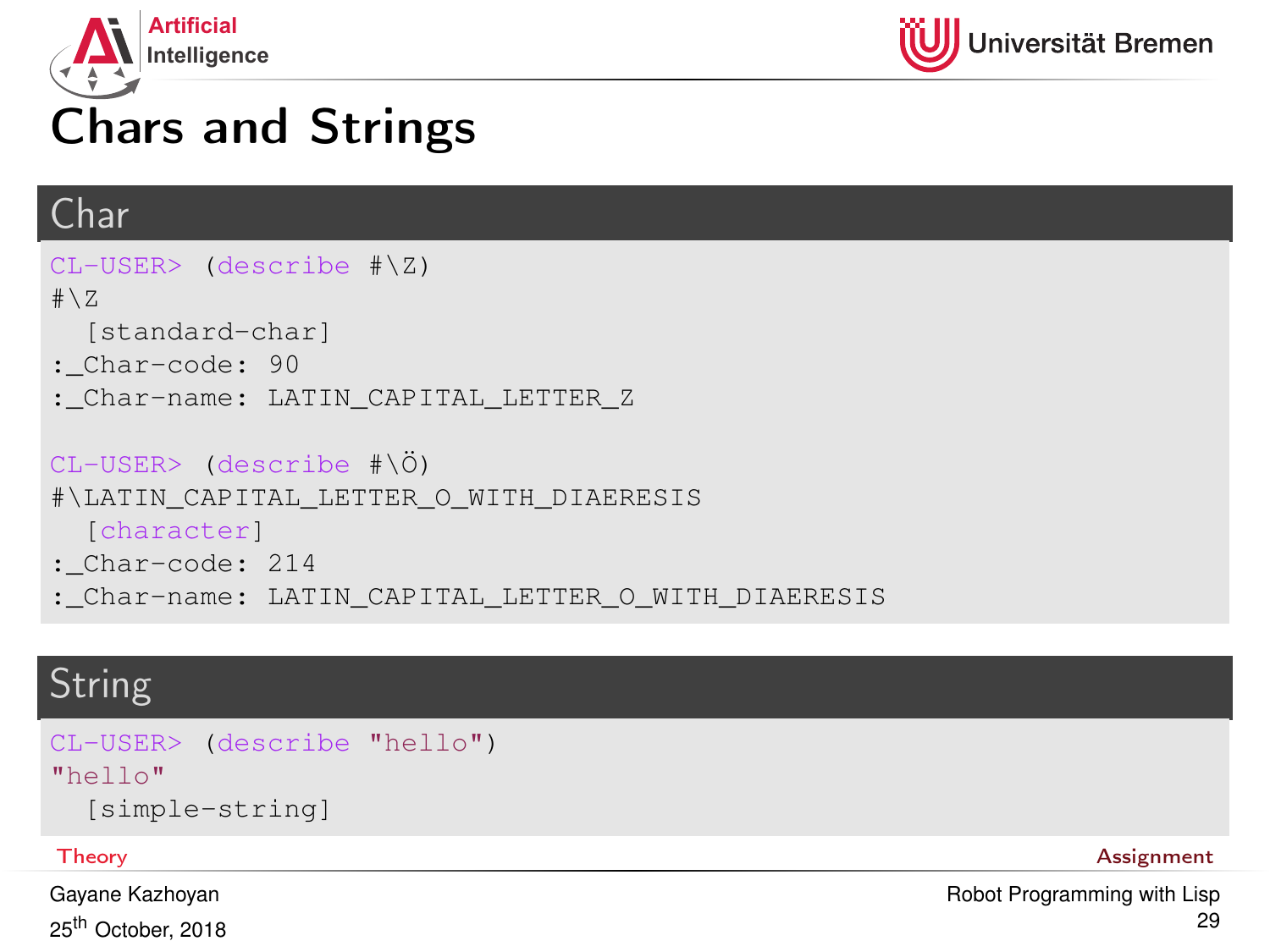

# Variables and Symbols

#### Variable

CL-USER> x

The variable X is unbound.

## Symbol

```
CL-USER> (describe 'x)
COMMON-LISP-USER::X
  [symbol]
```
### Keyword

```
CL-USER> (describe :x)
         (describe ':x)
:X
  [symbol]
X names a constant variable:
  Value: :X
```
Gayane Kazhoyan 25<sup>th</sup> October, 2018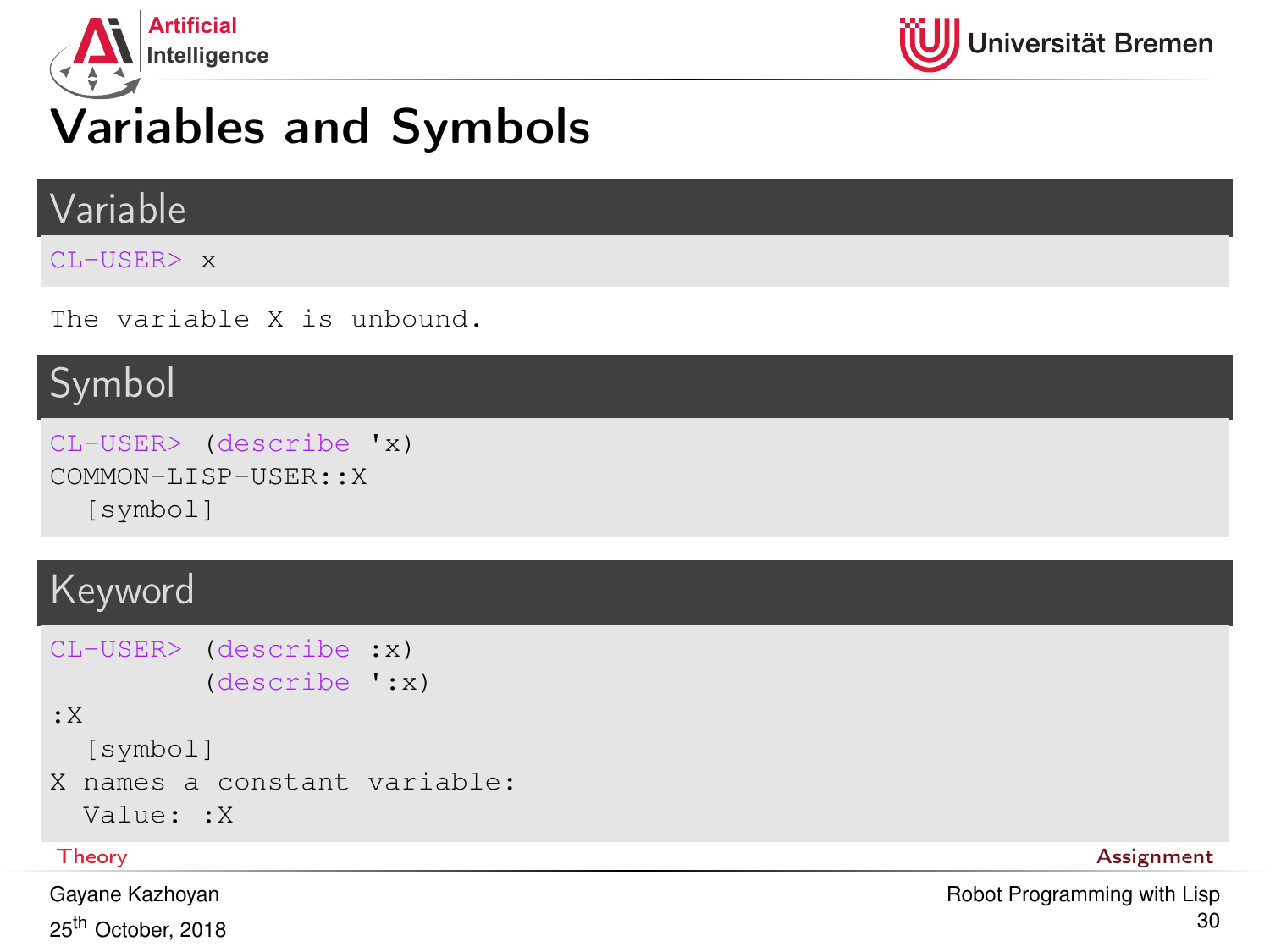





#### False

CL-USER> (describe NIL) COMMON-LISP:NIL [null] NIL names a constant variable: Value: NIL NIL names a primitive type-specifier

#### **True**

```
CL-USER> (describe T)
COMMON-LISP:T
  [symbol]
T names a constant variable:
 Value: T
T names the built-in-class #<BUILT-IN-CLASS T>:
  ...
T names a primitive type-specifier
```
[Theory](#page-1-0) [Assignment](#page-59-0)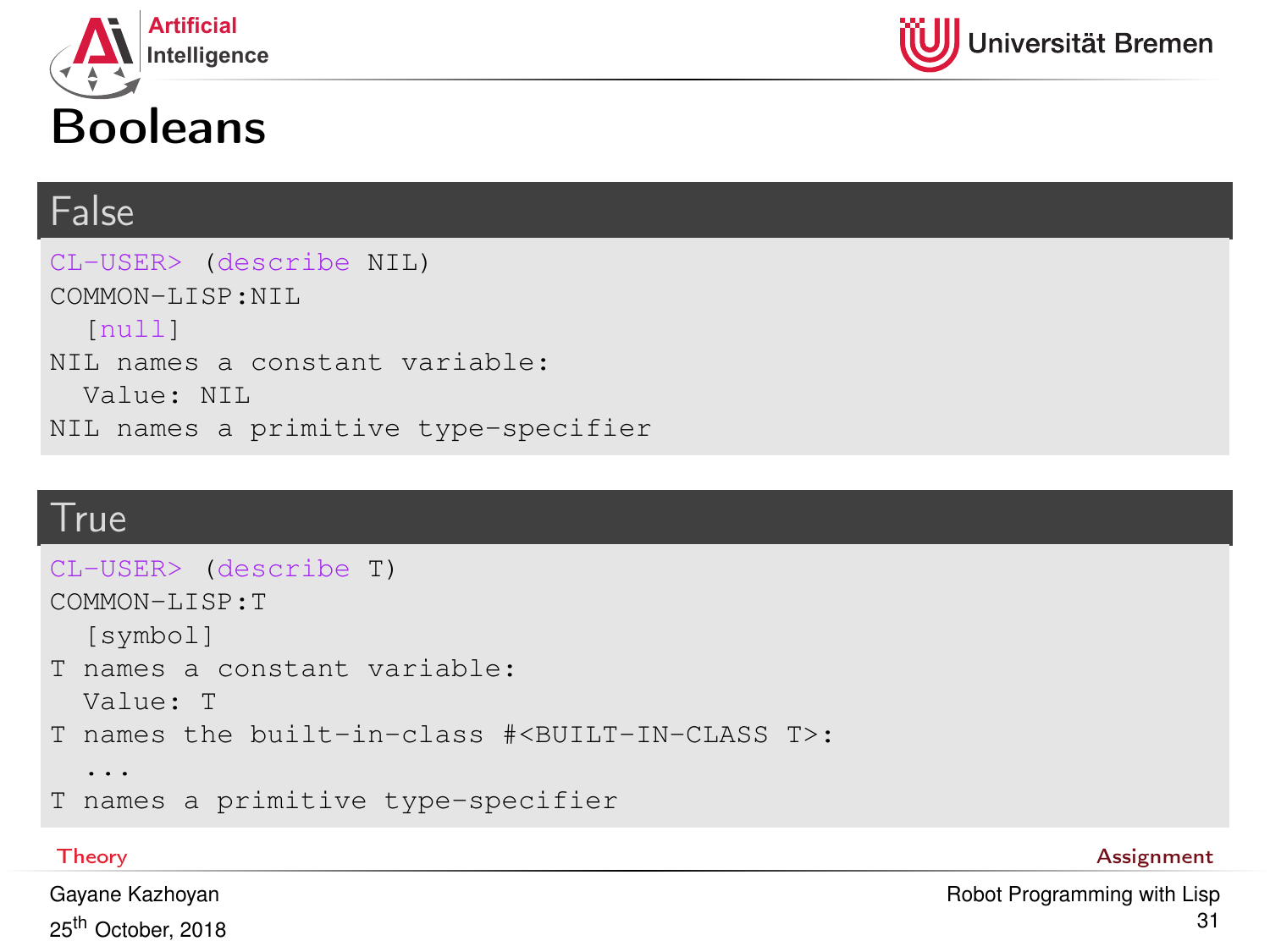



## List

| $CL-USER>$ (list 1 2 3)<br>$(1 \t2 \t3)$                                                                        |
|-----------------------------------------------------------------------------------------------------------------|
| $CL-USER>$ *<br>$(1 \t2 \t3)$                                                                                   |
| $CL-USER > (describe \star)$<br>$(1 \t2 \t3)$<br>[list]                                                         |
| $CL-USER > (1 2 3)$<br>$(1 \t2 \t3)$                                                                            |
| $CL-USER>$ ((1.1 1.2) (2.1 2.2) (some more stuff) (+ 1 3))<br>$((1.1 1.2) (2.1 2.2) (SOME MORE STUFF) (+ 1 3))$ |

[Theory](#page-1-0) [Assignment](#page-59-0)

Gayane Kazhoyan 25th October, 2018 [Robot Programming with Lisp](#page-0-0) 32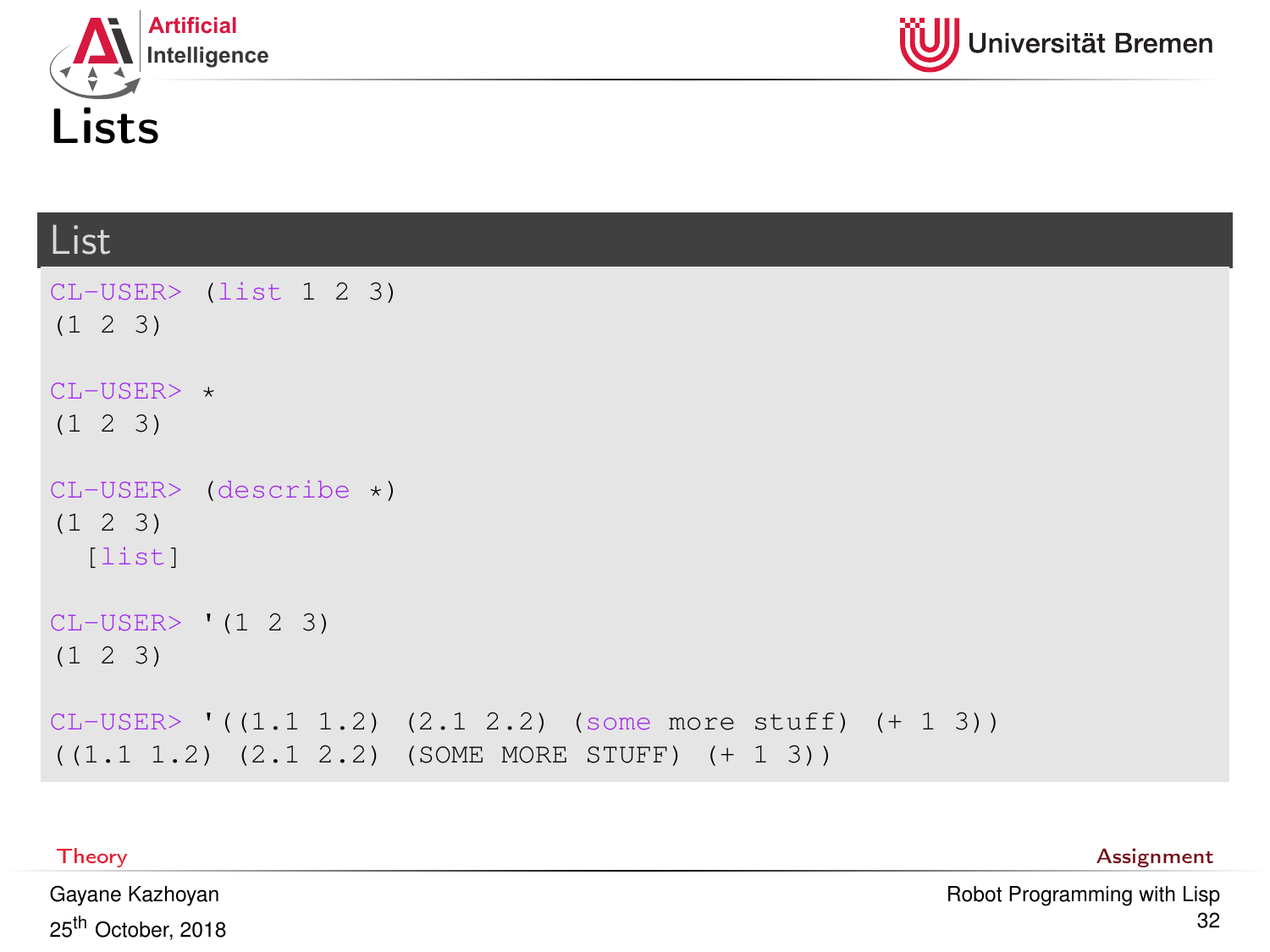



# Lists Explained



It's a linked list where each element has only 2 slots: value and next-elem. next-elem of the last element is NIL. The elements are called *cons cells* or *cons pairs*.

### List and NIL

```
CL-USER> '()
NTT.
CL-USER> (list )
NTT.
CL-USER> (type-of '(1 1 1))
CONS
CL-USER> (listp '(1 1 1))
T
CL-USER> (listp '())
T
```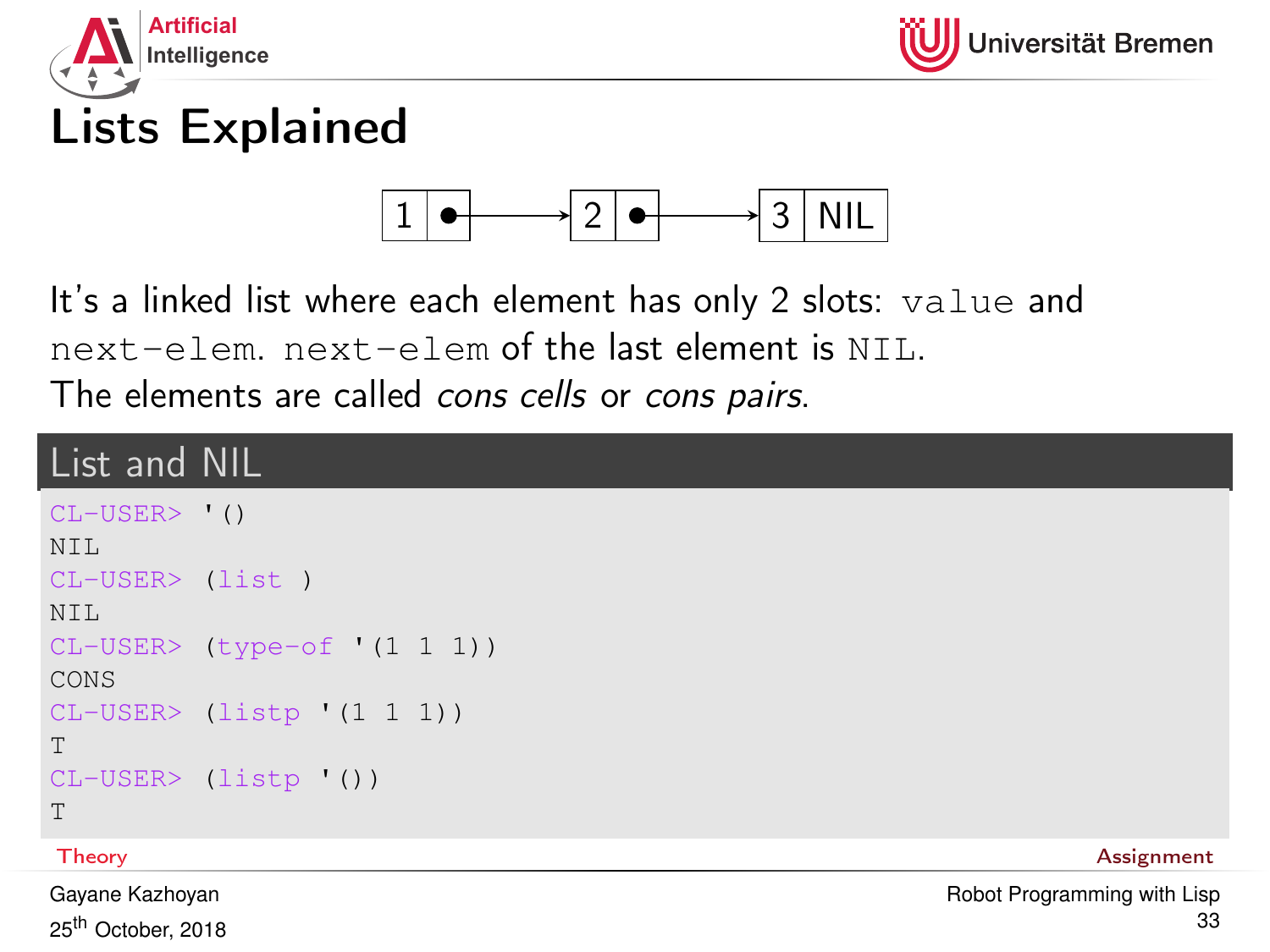



## Association Lists



It's a list where the first element of each cons cell is itself a cons cell.



[Theory](#page-1-0) [Assignment](#page-59-0)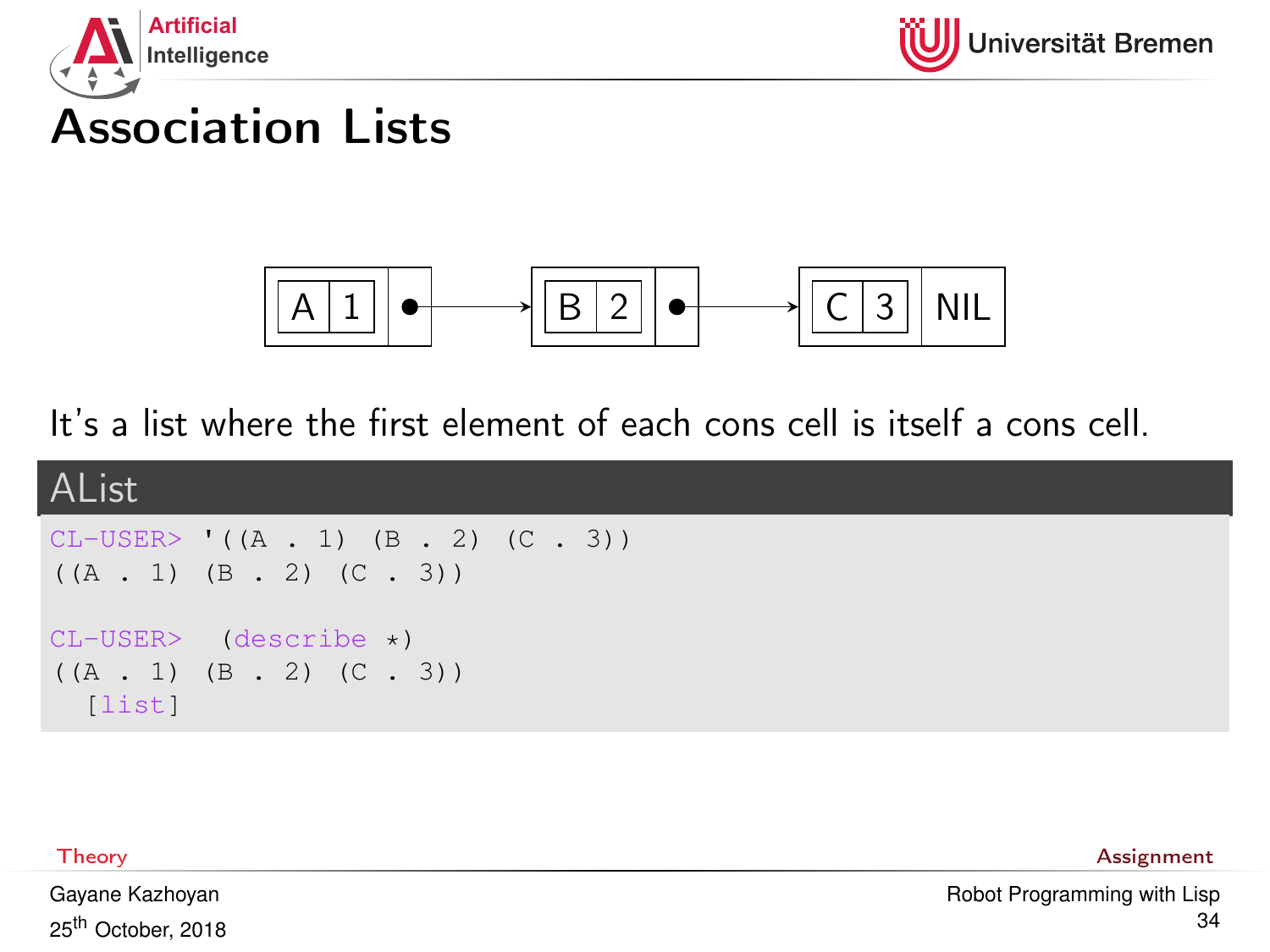



## Arrays

#### Vector

 $CI - USER> # (1 2 3)$  $# (1 2 3)$ 

#### Matrix

 $CL-USER> #2A((1 2) (3 4))$  $#2A((1 2) (3 4))$ 

### Mutli-dimensional array

```
CL-USER> (make-array '(4 2 3)
            :initial-contents
            '((a b c) (1 2 3))((d e f) (3 1 2))
              ((g h i) (2 3 1))
              ((j k l) (0 0 0))))
#3A(((A B C) (1 2 3)) ((D E F) (3 1 2)) ((G H I) (2 3 1)) ((J K L)
(0 0 0)))
```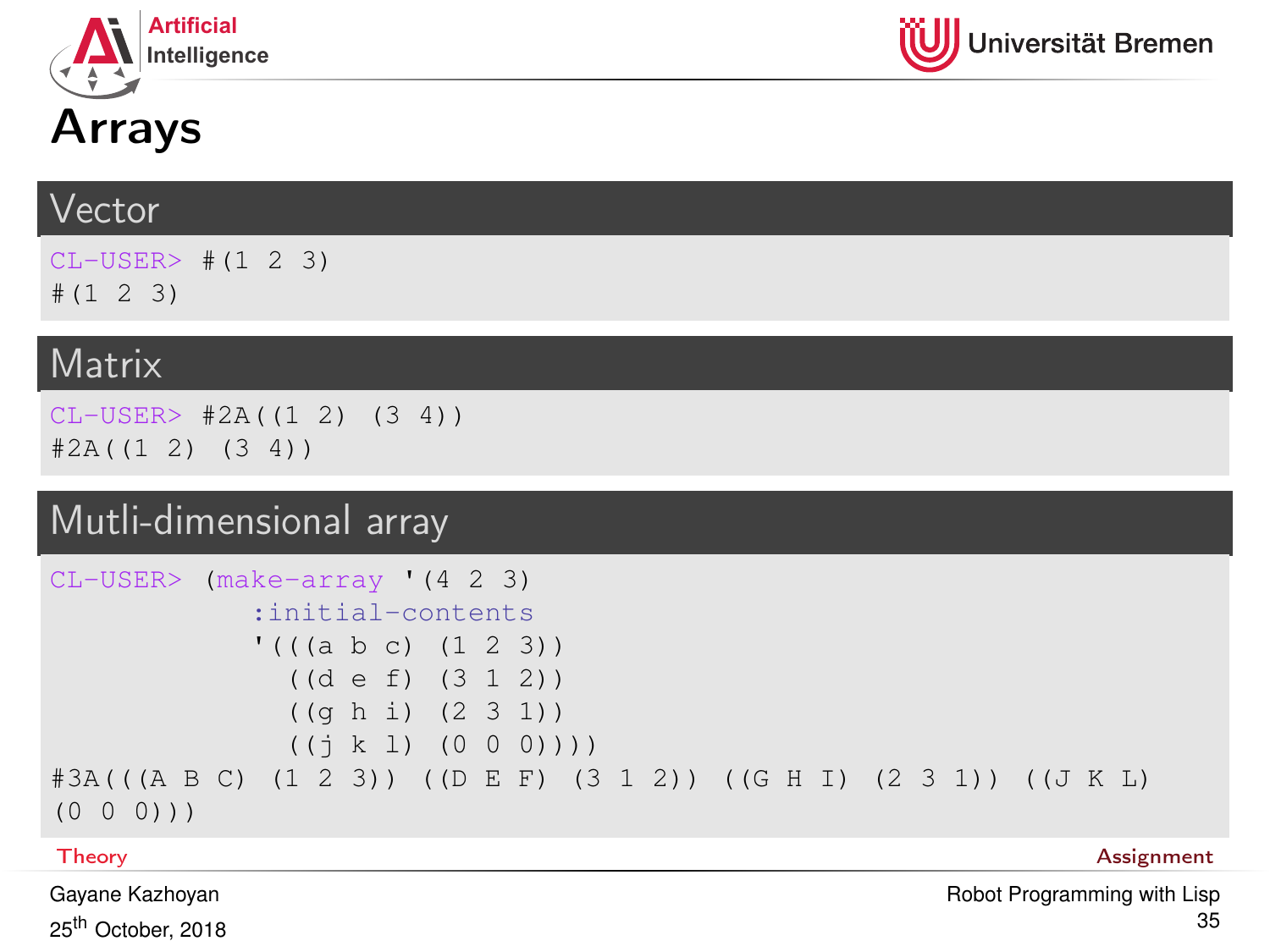



Data Types



The diagram is very simplified. Also, the following is completely omitted:

- standard-object (CLOS)
- stream (files)
- condition (error handling), ...

Gayane Kazhoyan 25<sup>th</sup> October, 2018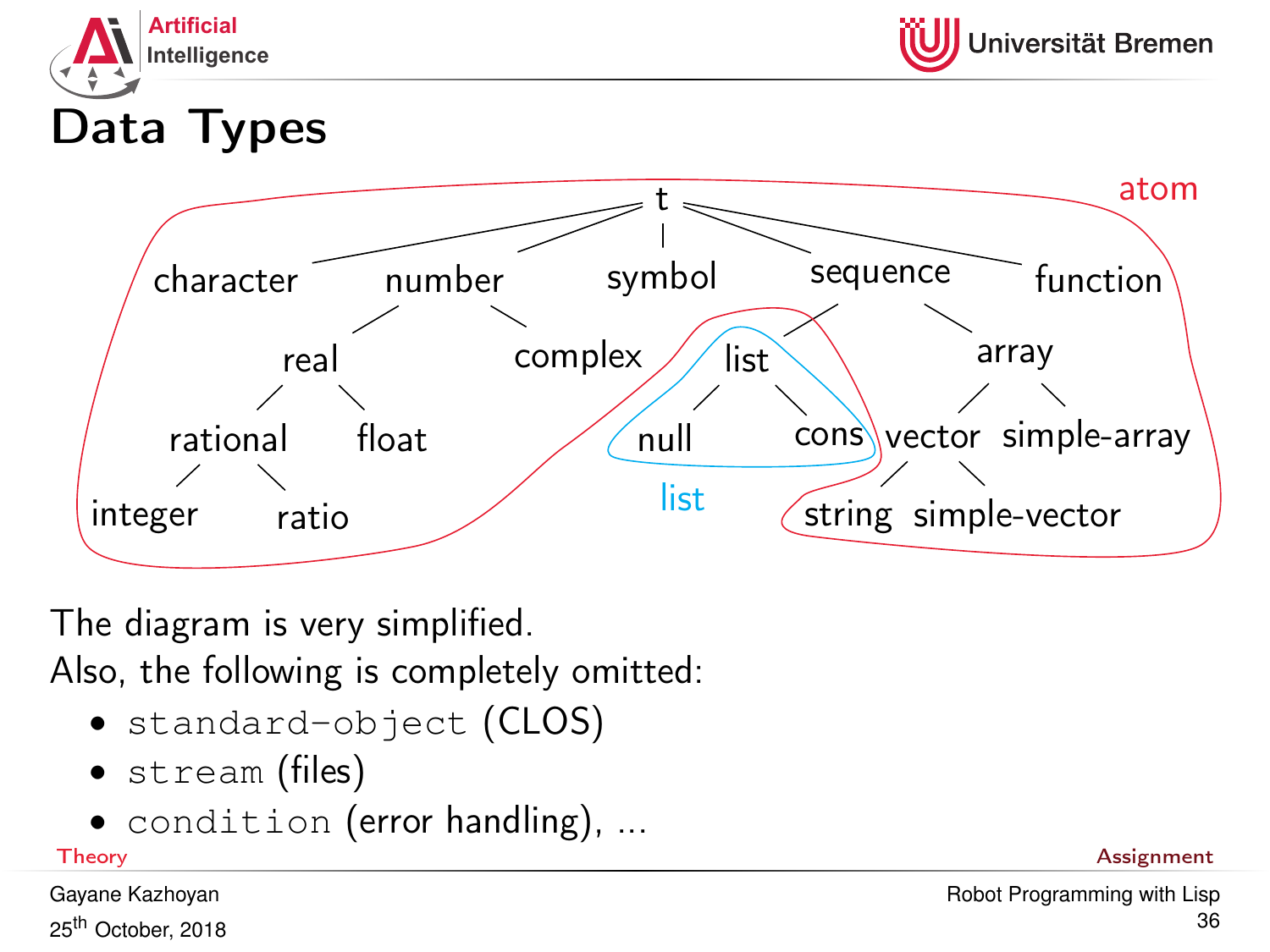



## Data and Code

Quoted constructs (both atoms and lists) are data:

CL-USER> '"abc"  $^{\text{II}}$ abc $^{\text{II}}$ 

CL-USER> '(+ 1 2)  $(+ 1 2)$ 

## Everything else is code:

CL-USER> (+ 1 2) 3

Conclusion: run-time code generation and manipulation done easily!

CL-USER> (eval '(+ 1 2)) ; but don't EVER use "eval" directly 3

[Theory](#page-1-0) [Assignment](#page-59-0)

Gayane Kazhoyan 25<sup>th</sup> October, 2018 [Robot Programming with Lisp](#page-0-0) 37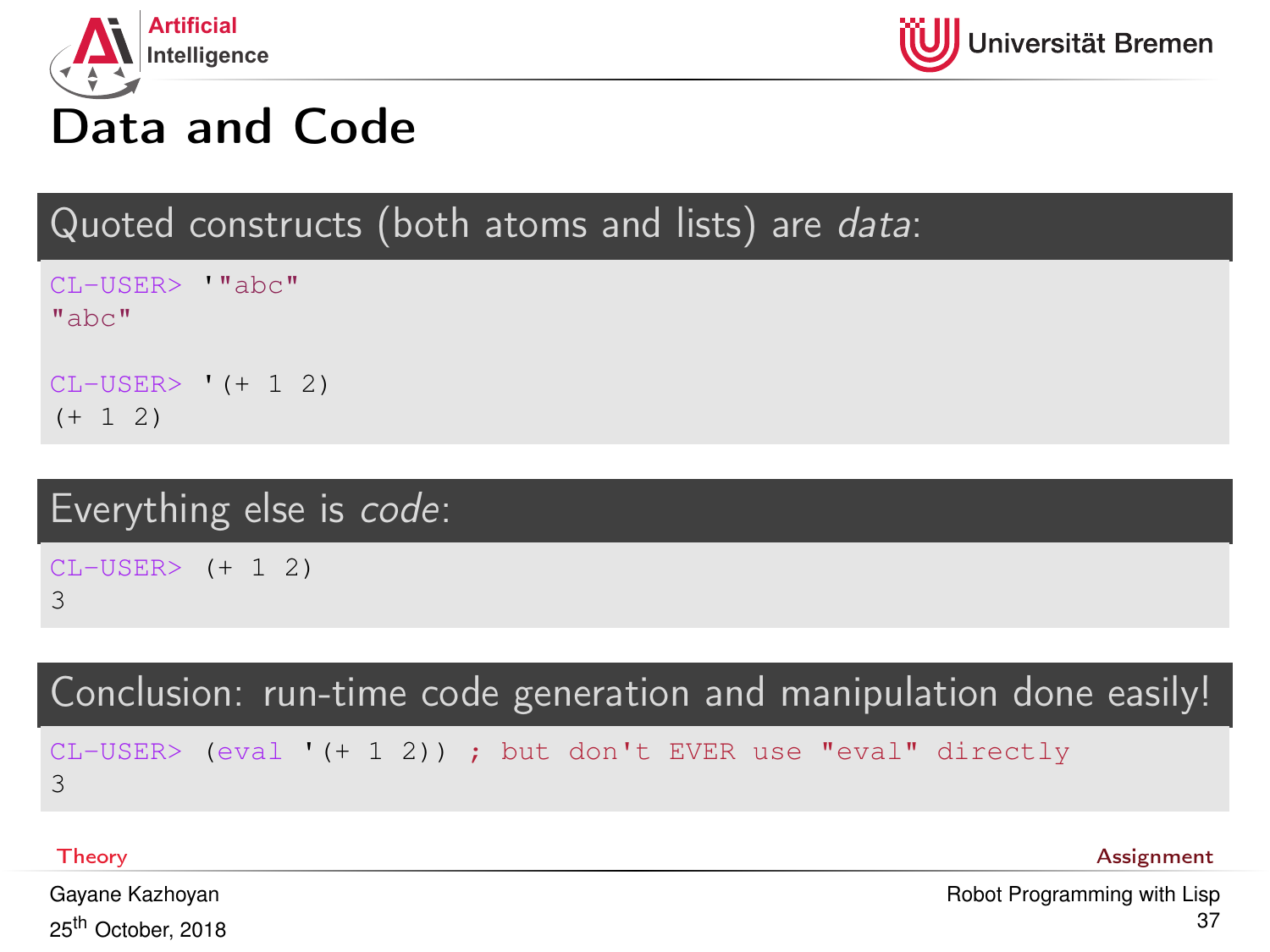



# Code as Composition of Lists

Code is one big nested list. Depending on the first element, an S-expression is compiled into a function, special form or macro.

| Function                                                                                                                  | Special Form                                                           |  |  |
|---------------------------------------------------------------------------------------------------------------------------|------------------------------------------------------------------------|--|--|
| $CL-USER>$ (list '+ 1 2)<br>$(LIST ' + 1 2)$<br>$CL-USER>$ (eval $\star$ )<br>$(+ 1 2)$<br>$CL-USER$ (eval $\star$ )<br>3 | $CL-USER$ (list if t 1 2)<br>(IF T<br>2)<br>$CL-USER>$ (eval $\star$ ) |  |  |

#### Macro

```
CL-USER> (list 'defun 'return-a '(a) 'a)
(DEFUN RETURN-A (A) A)
CI-USTR > (eval *)RETURN-A
CL-USER> (return-a 5)
5
```
Gayane Kazhoyan 25<sup>th</sup> October, 2018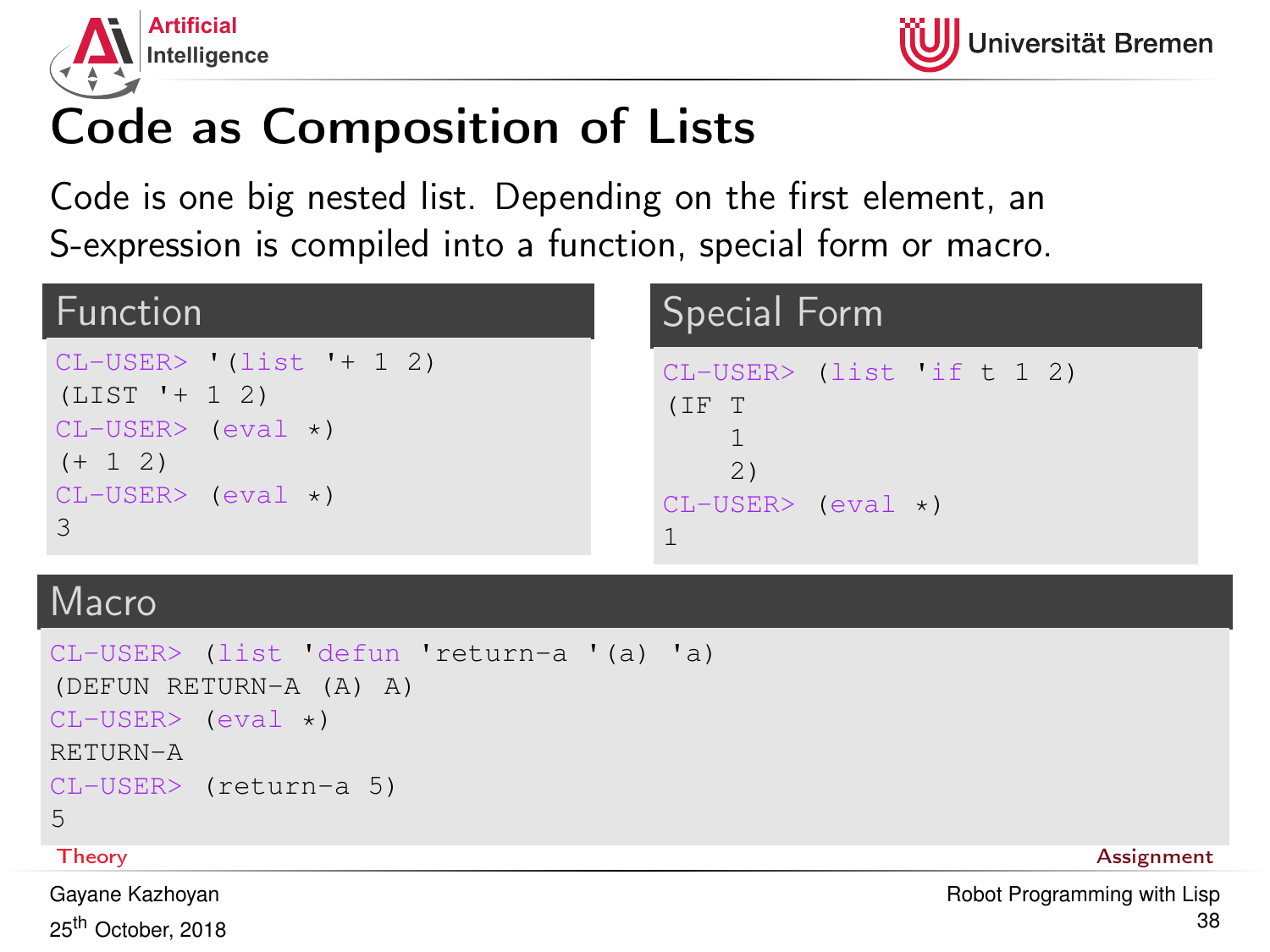



# More on Symbols

## Symbol

```
CL-USER> (setf my-symbol 1)
1
CL-USER> (defun my-symbol () 2)
MY-SYMBOL
CL-USER> (setf (get 'my-symbol 'my-property) 3)
3
CL-USER> 'my-symbol
MY-SYMBOL
```

| Symbol        |                                      |  |  |  |  |  |
|---------------|--------------------------------------|--|--|--|--|--|
| Field         | Value                                |  |  |  |  |  |
| Name          | my-symbol                            |  |  |  |  |  |
| Package       | COMMON-LISP-USER aka CL-USER         |  |  |  |  |  |
| Value         |                                      |  |  |  |  |  |
| Function      | # <function my-symbol=""></function> |  |  |  |  |  |
| Property list | (MY-PROPERTY 3)                      |  |  |  |  |  |

To inspect an expression in the REPL: right click  $\rightarrow$  inspect.

[Theory](#page-1-0) [Assignment](#page-59-0)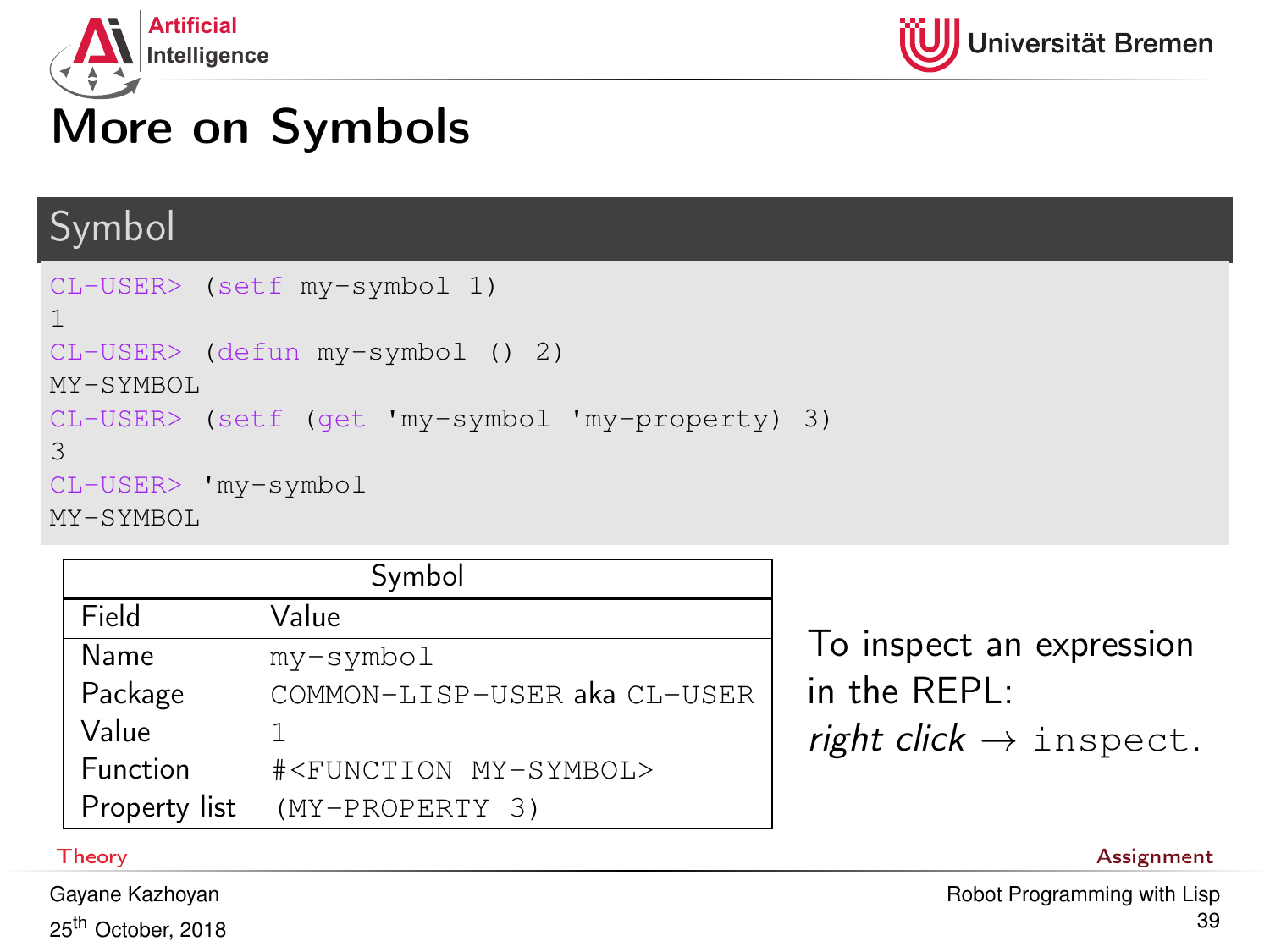

## Read-Eval-Print Loop



An example for special form REPLoop evaluation is the if command:

it evaluates only the first parameter, then chooses to evaluate either the second or third.

[Theory](#page-1-0) [Assignment](#page-59-0)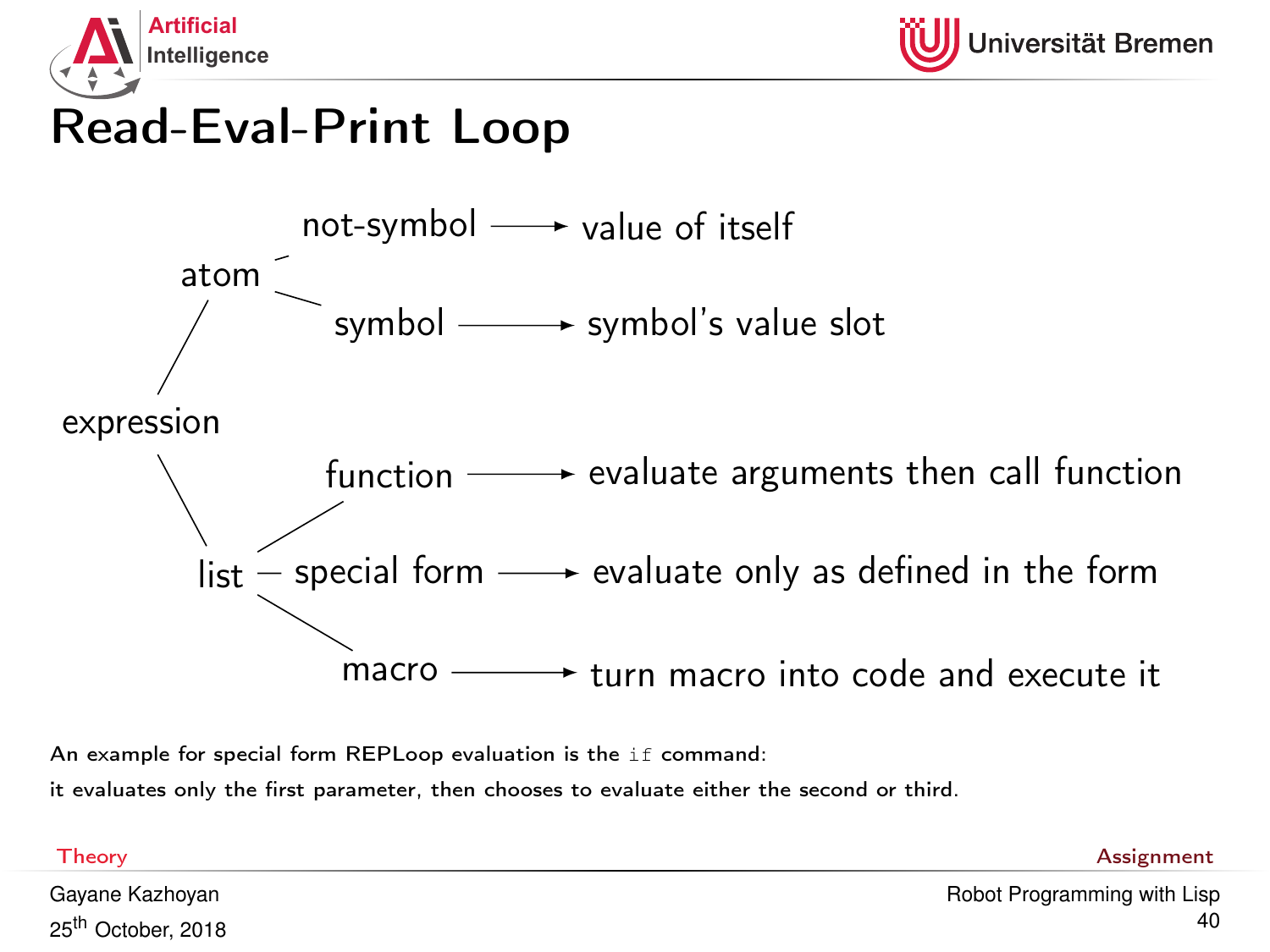

# Imperative Programming

The imperative programming paradigm represents programs as sequences of commands.

One important property thereof is that the program has a state and the commands manipulate it to achieve a desired state.

Common Lisp has powerful means for imperative programming (e.g., very advanced looping mechanisms) but many traditionally imperative constructs are implemented differently in Lisp.

We'll consider both ways (*imperative vs. functional*) and then compare them.

[Theory](#page-1-0) [Assignment](#page-59-0)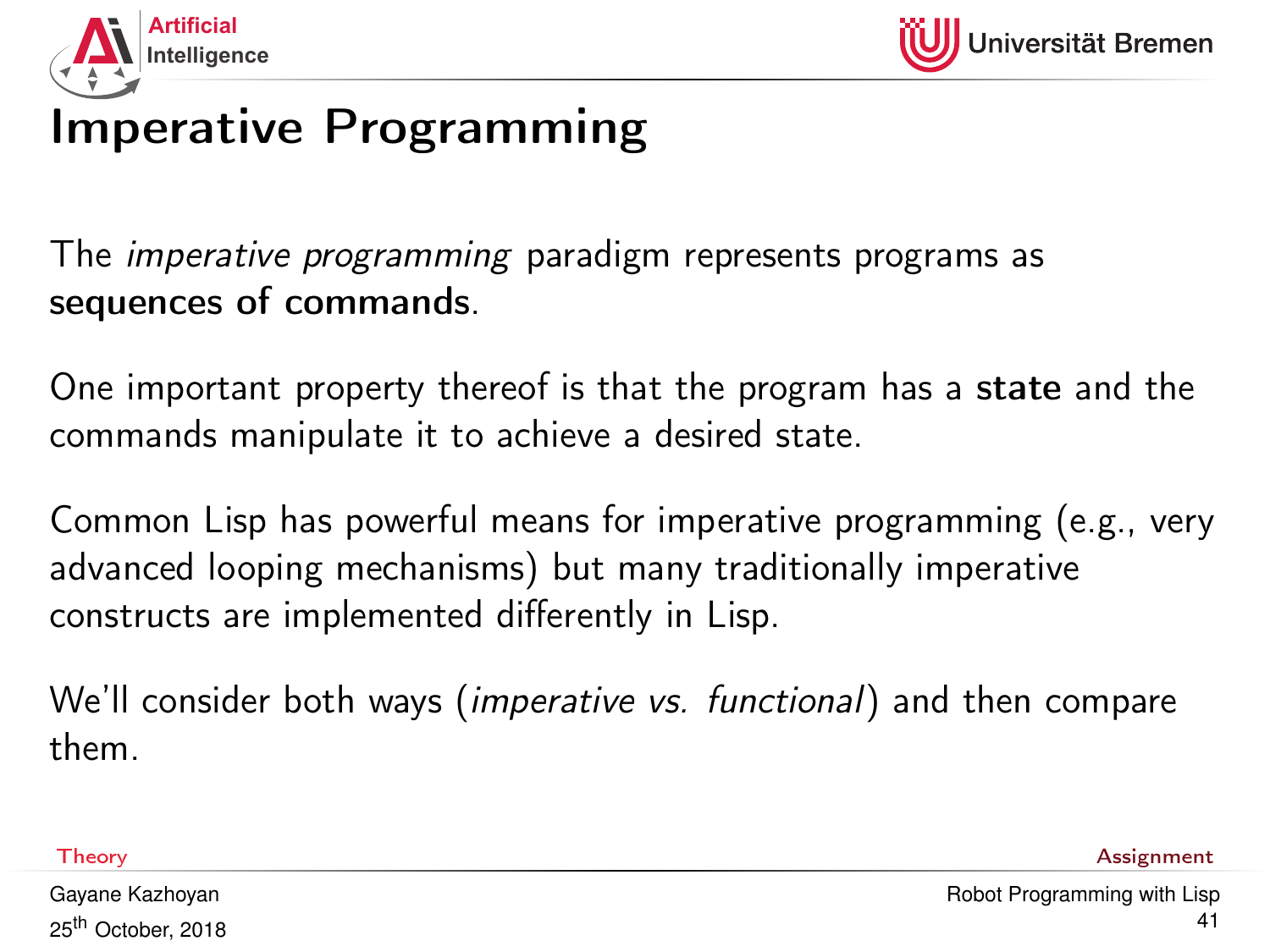



# Special Variables

#### Global Variables

```
CL-USER> (defvar *my-global-var* 'some-value "test variable")
*MY-GLOBAL-VAR*CL-USER> *my-global-var*
SOME-VALUE
CL-USER> (setf *my-global-var* 23)
23
CI-USER \starmv-global-var\star23
CL-USER> (incf *my-global-var*)
24
CL-USER> (defvar *my-global-var* 25)
*MY - GT. ORAT. -VAR*CL-USER> *my-global-var*
24
```
#### Naming convention: \*the-variable-name\*.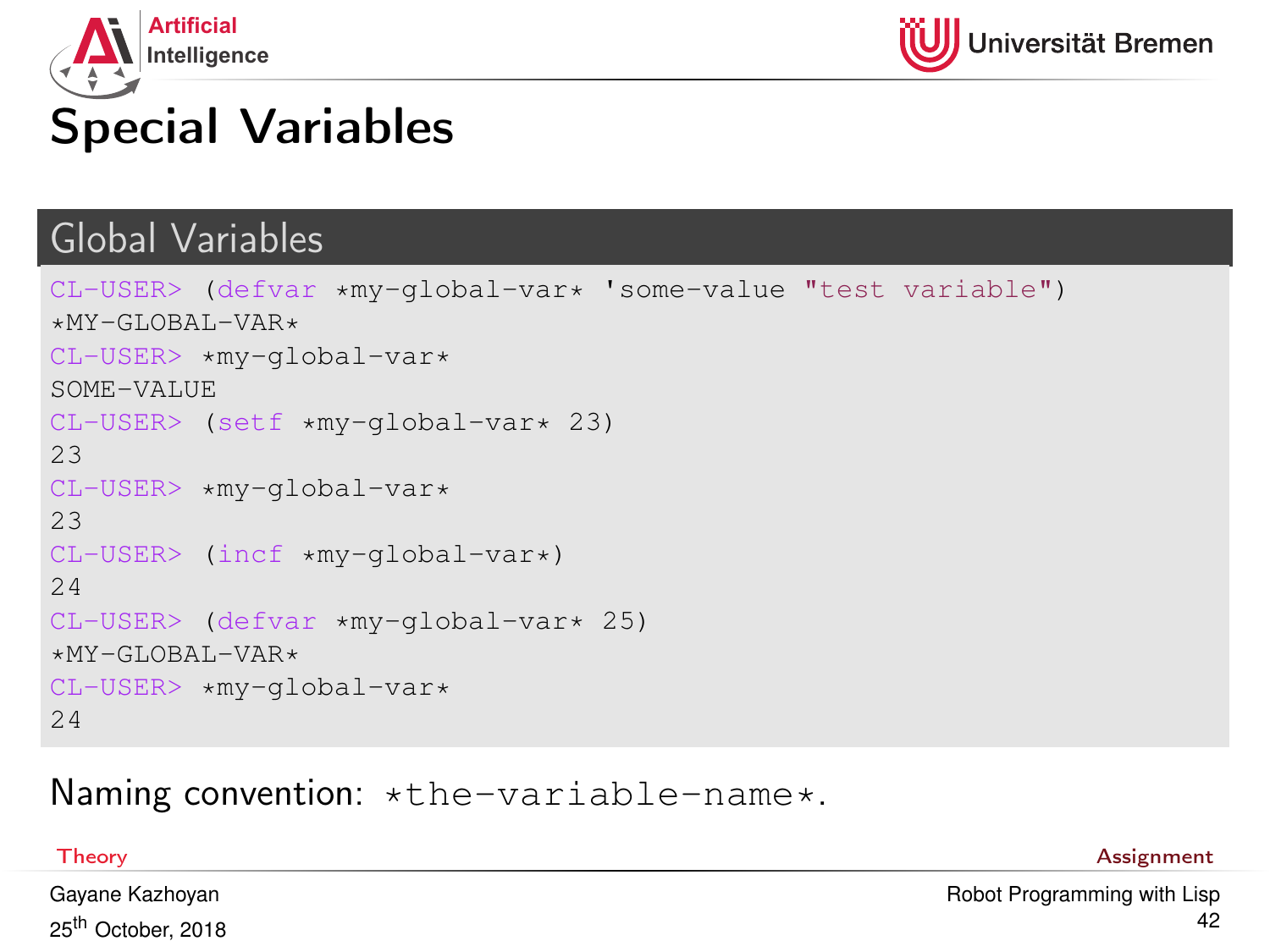



# Special Variables [2]

#### Parameters

```
CL-USER> (defparameter *my-param* 0.01)
*MY-PARAM*CL-USER> *my-param*
0.01
CL-USER> (setf *my-param* 0.1)
0.1
CL-USER> *my-param*
0.1
CL-USER> (defparameter *another-param*)
error while parsing arguments to DEFMACRO DEFPARAMETER
CL-USER> (defparameter *my-param* 0.5)
*MY-PARAM*CL-USER> *my-param*
0.5
```
[Theory](#page-1-0) [Assignment](#page-59-0)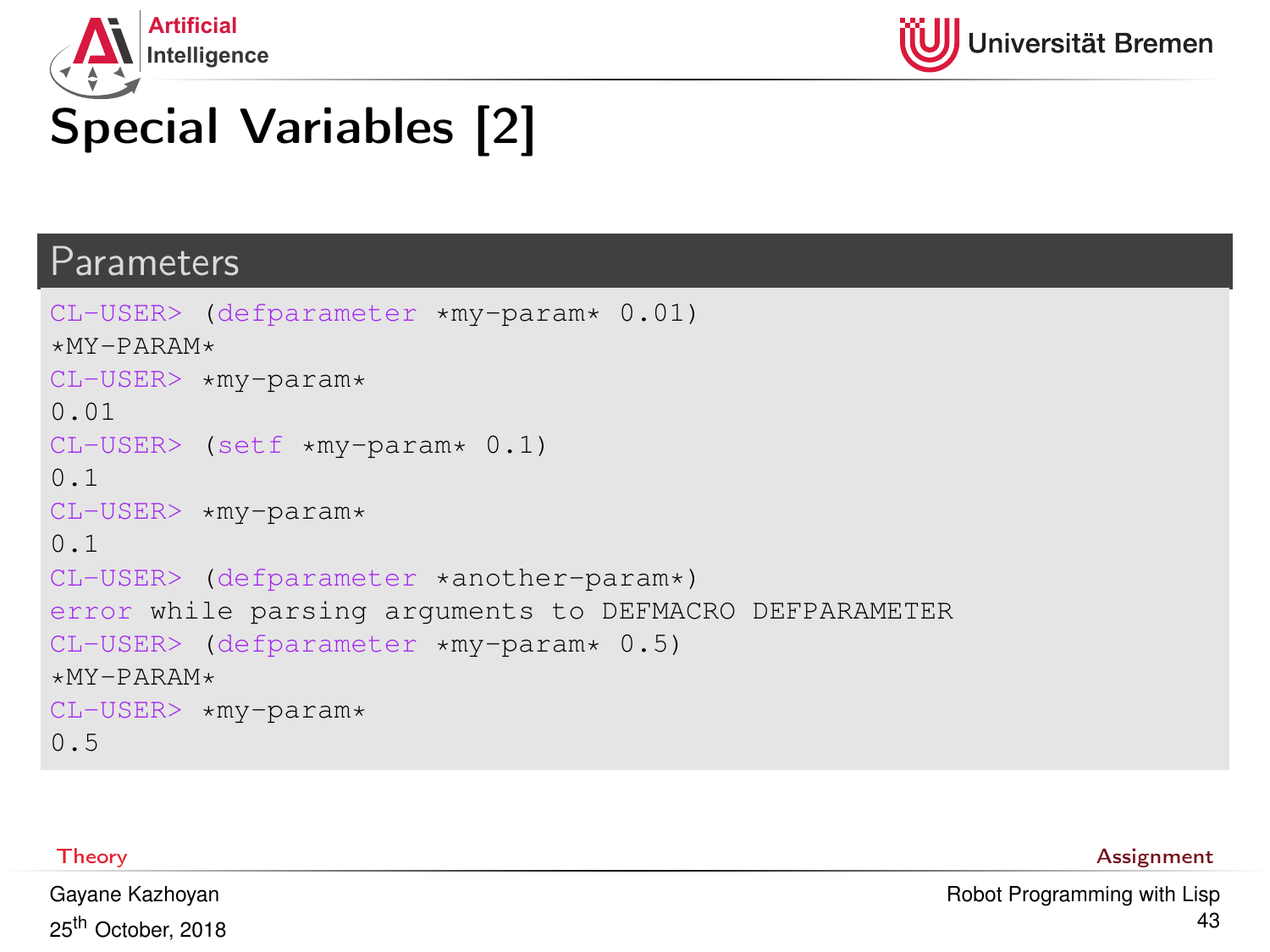



# Special Variables [3]

#### Constants

```
CL-USER> (defconstant +my-pi+ 3.14)
+MY-PT+CL-USER> +my-pi+
3.14
CL-USER> (setf +my-pi+ 3.14159)
Condition: +MY-PI+ is a constant and thus can't be set.
CL-USER> (defconstant +my-pi+ 3.14159)
+MY-PT+Condition: The constant +MY-PI+ is being redefined.
```
Naming convention: +the-constant-name+.

[Theory](#page-1-0) [Assignment](#page-59-0)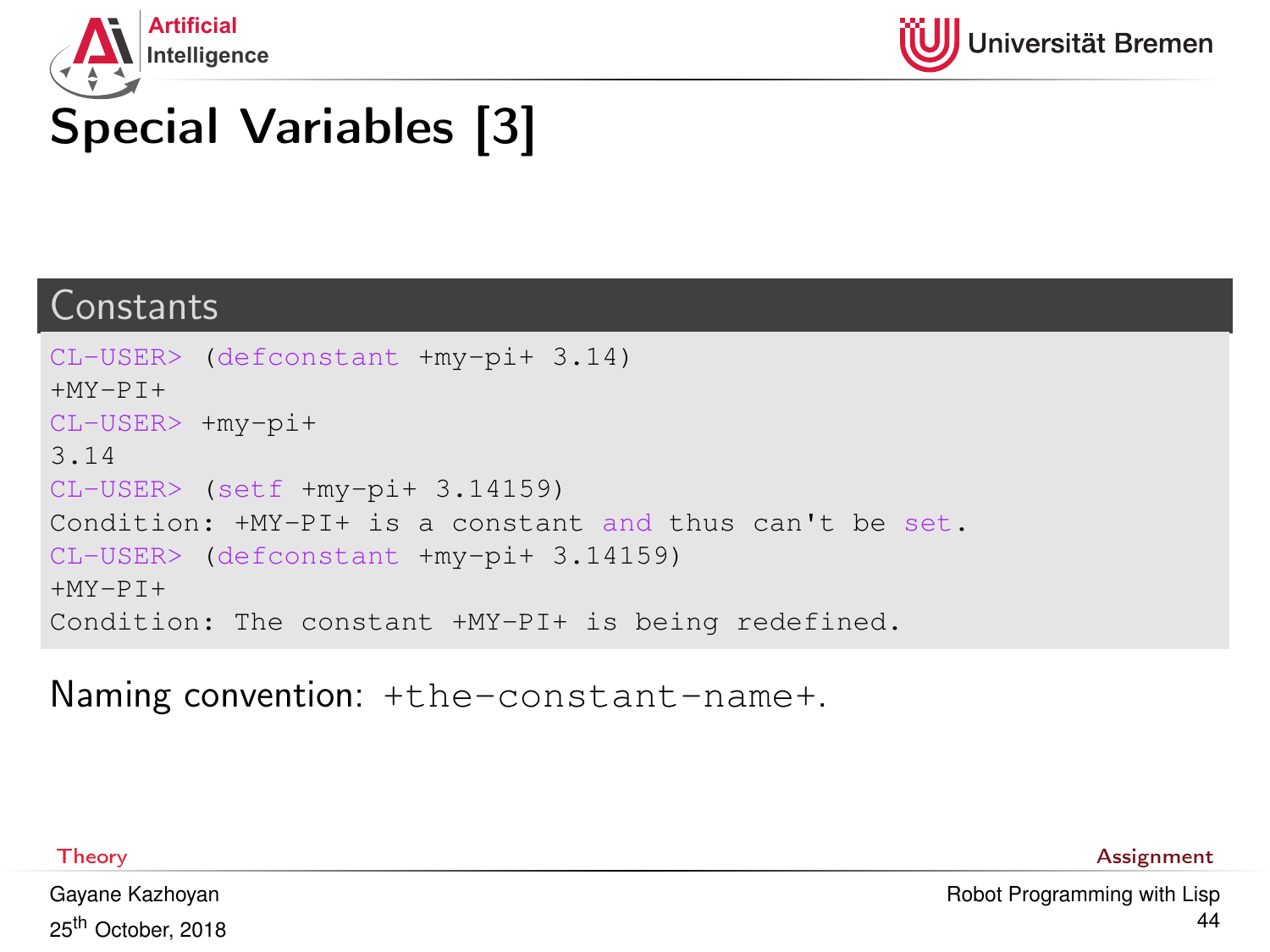



# Local Variables

#### Defining Local Variables

```
CL-USER> (let ((a 1)
                (b 2))
          (print a)
          b)
1
2
CL-USER> (print b)
The variable B is unbound.
```
#### Dependent Local Variables

```
CL-USER > (let \star (a 1))(b + a 2))(print a)
           b)
1
3
```
[Theory](#page-1-0) [Assignment](#page-59-0)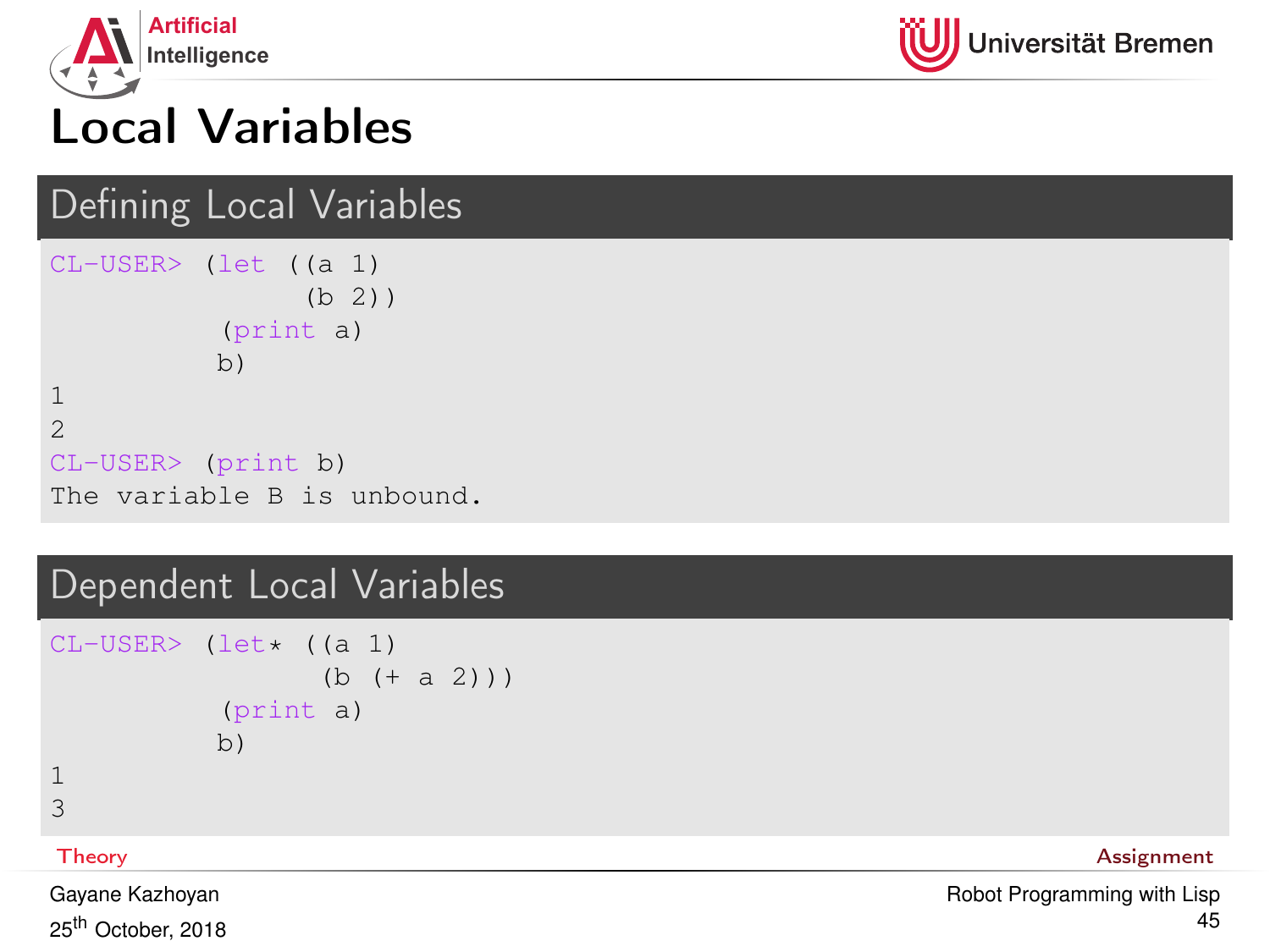



# Type Operations

#### **Predicates**

```
(type-of 5) ⇒ INTEGER
(typep 5 'number) ⇒ T
(type-of \#c(5 1)) \Rightarrow COMPLEX(type-of 'nil) ⇒ NULL
(listp ' (1 2 3)) \Rightarrow T(symbolp 'a) \Rightarrow T(type-of :k) \Rightarrow KEYWORD(symbolp :k) \Rightarrow T
```
#### Casts

```
(\text{coerce } (a \ b \ c) \text{ 'vector)} \Rightarrow \# (A \ B \ C)(coerce "a" 'character) ⇒ #\a
(coerce 7/2 'float) \Rightarrow 3.5
(coerce 7/2 'number) \Rightarrow 7/2(coerce 7/2 't) \Rightarrow 7/2(coerce 7/2 'null) \Rightarrow 7/2 can't be converted to type NULL.
```
[Theory](#page-1-0) [Assignment](#page-59-0)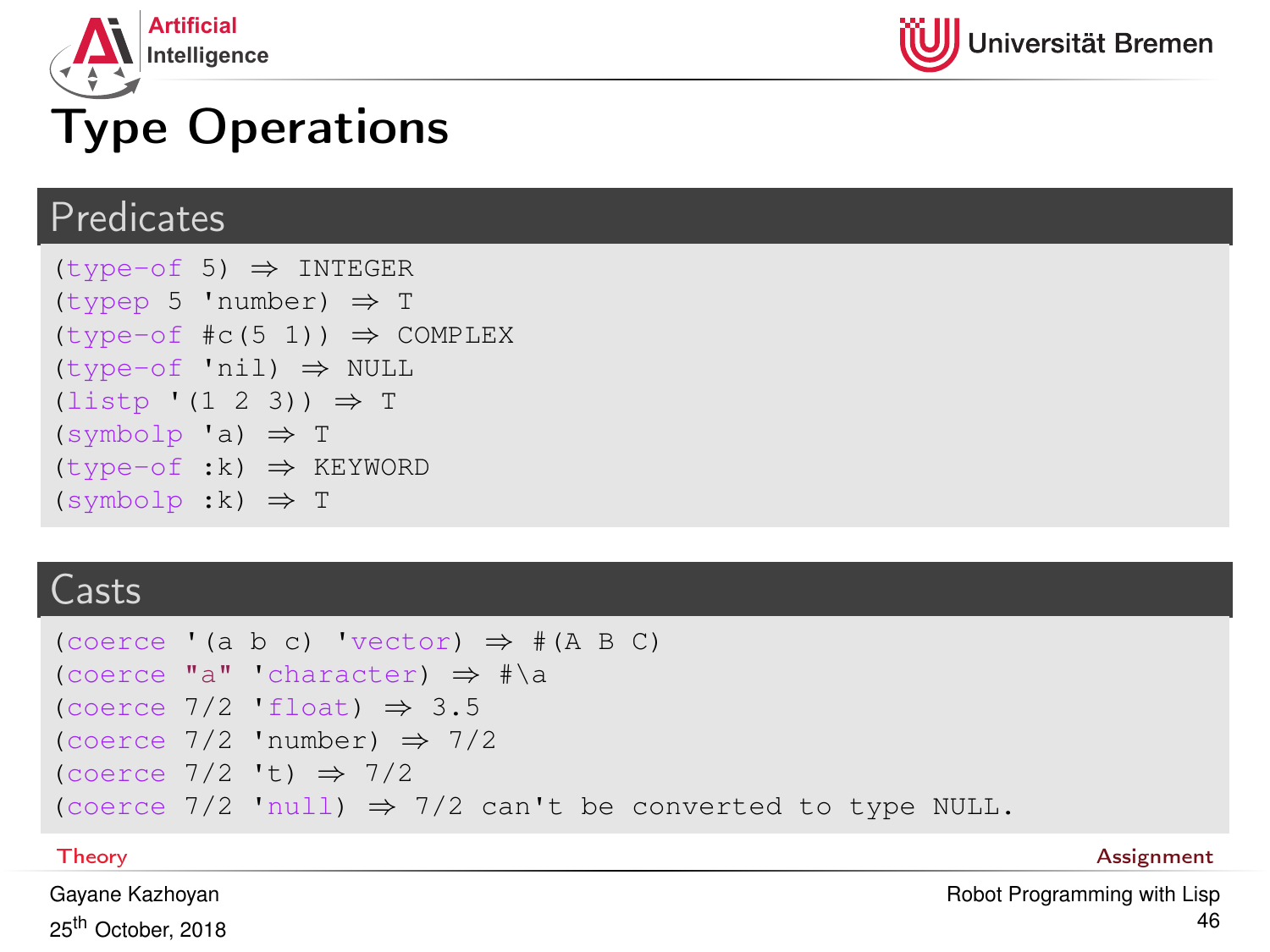



#### Casts

```
CL-USER> (> 2 1.5d0)
T
CL-USER> (<= 3.0d0 3)
T
CL-USER> (eq 1 1)
T
CL-USER> (eq 'bla 'bla)
T
CL-USER> (eq "bla" "bla")
NTT.
CL-USER> (eq '(1 2 3) '(1 2 3))
NTL
CL-USER> (eql '(1 2 3) '(1 2 3))
CL-USER> (= 2.4 2.4d0)
NTT.
CL-USER> (eql 1.0 1)
NTT.
                                    CL-USER> (equal '(1 2 3) '(1 2 3))
                                    T
                                    CL-USER> (equal "bla" "bla")
                                    T
                                    CL-USER> (equal "bla" "Bla")
                                    NTT.
                                    CL-USER> (equalp "bla" "Bla")
                                    T
                                    CL-USER> (equal #(1 2 3) #(1 2 3))
                                    NTT.
                                    CL-USER> (equalp #(1 2 3) #(1 2 3))
                                    T
                                    NTT.
                                    CL-USER> (string= "hello" "hello")
                                    T
```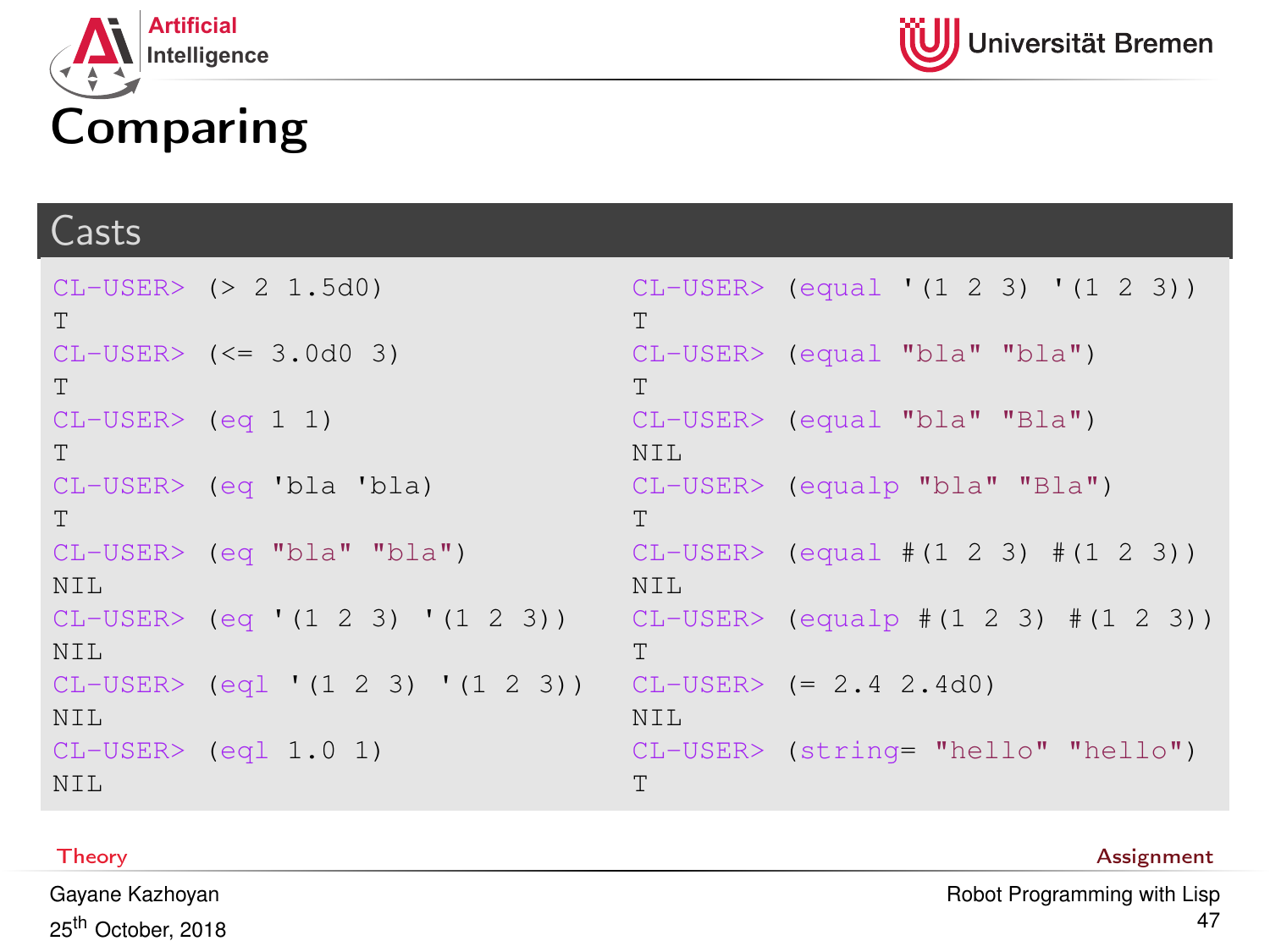



Comparing [2]

| X              | ٧               |     |     |     | eq eql equal equalp |
|----------------|-----------------|-----|-----|-----|---------------------|
| $\overline{a}$ | 'a              |     |     |     |                     |
| 0              |                 |     |     |     |                     |
| '(a)           | '(a)            | nil | nil |     |                     |
| "ab"           | " $ab"$         | nil | nil |     |                     |
| "Ab"           | "aB"            | nil | nil | nil |                     |
| 0              | 0.0             | nil | nil | nil |                     |
| 0              | $\vert 1 \vert$ | nil | nil | nil | nil                 |
|                |                 |     |     |     |                     |

 $=$  is for comparing numbers of the same type.

string= is an advanced tool for comparing strings.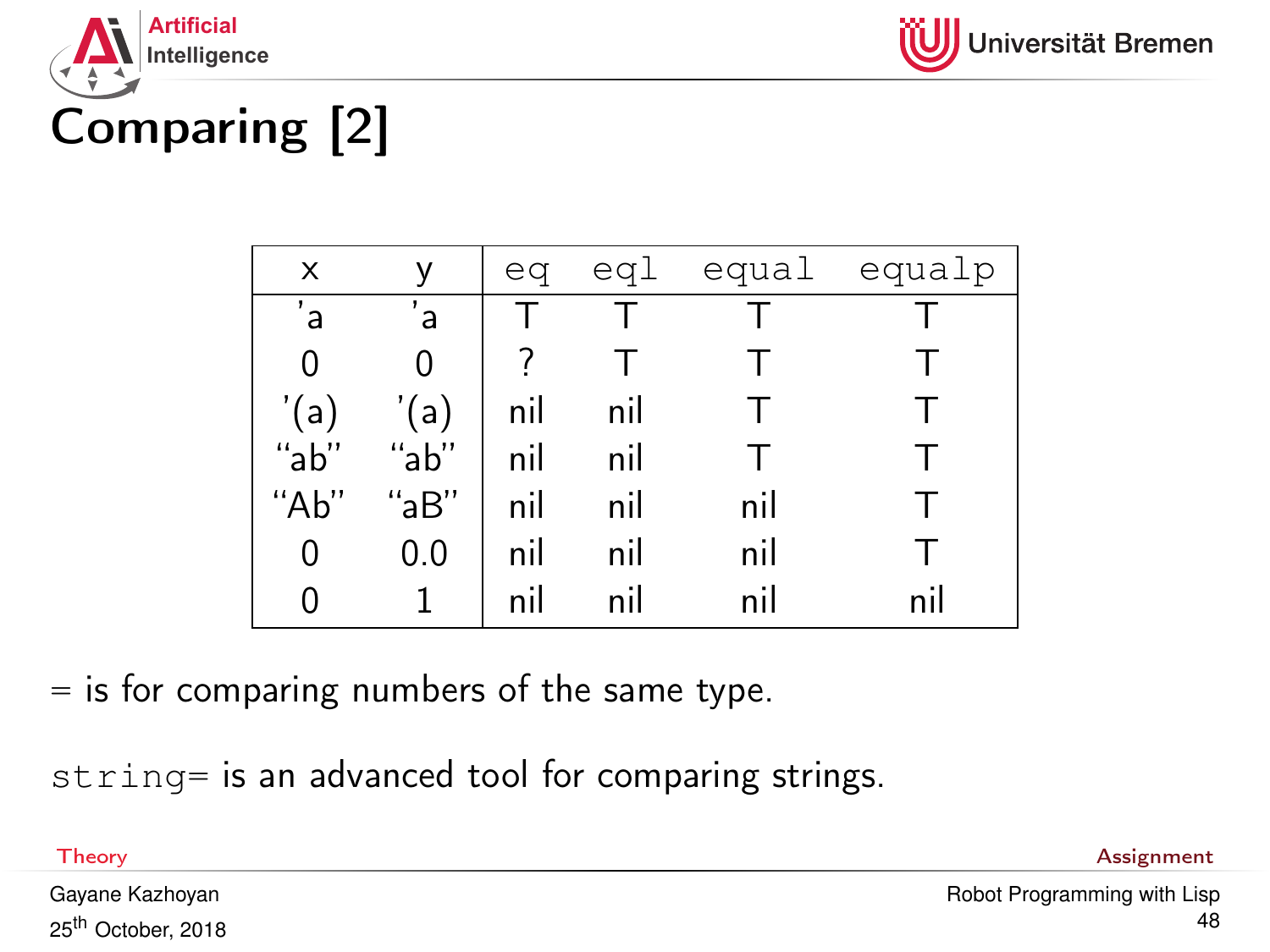



## List Operations

#### Lists

```
CL-USER> (cons 1 (cons 2 (cons 3 nil)))
CL-USER> (list 1 2 3)
CL-USER> '(1 2 3)
(1 2 3)
CI-USER> (listr \star)T
CL-USER (null * x)NTT.
CL-USER> (null '())
T
CL-USER> (null '(()))
N<sub>TL</sub>
CI-USER> (member 2 '(1 2 3))
(2 3)
CL-USER> (member 2 '((1 2) (3 4)))
CL-USER> (push 0 *my-list*)
NTT.
                                      CL-USER> (defvar *my-list*
                                                    '(1 2 3 4 5))
                                       *MY-LIST*CL-USER> (first *my-list*)
                                      1
                                      CL-USER> (rest *my-list*)
                                       (2 3 4 5)
                                      CL-USER> (nth 4 *my-list*)
                                      5
                                      CL-USER> (fourth *my-list*)
                                      4
                                      CL-USER> (last *my-list*)
                                      (5)
                                       (0 1 2 3 4 5)
```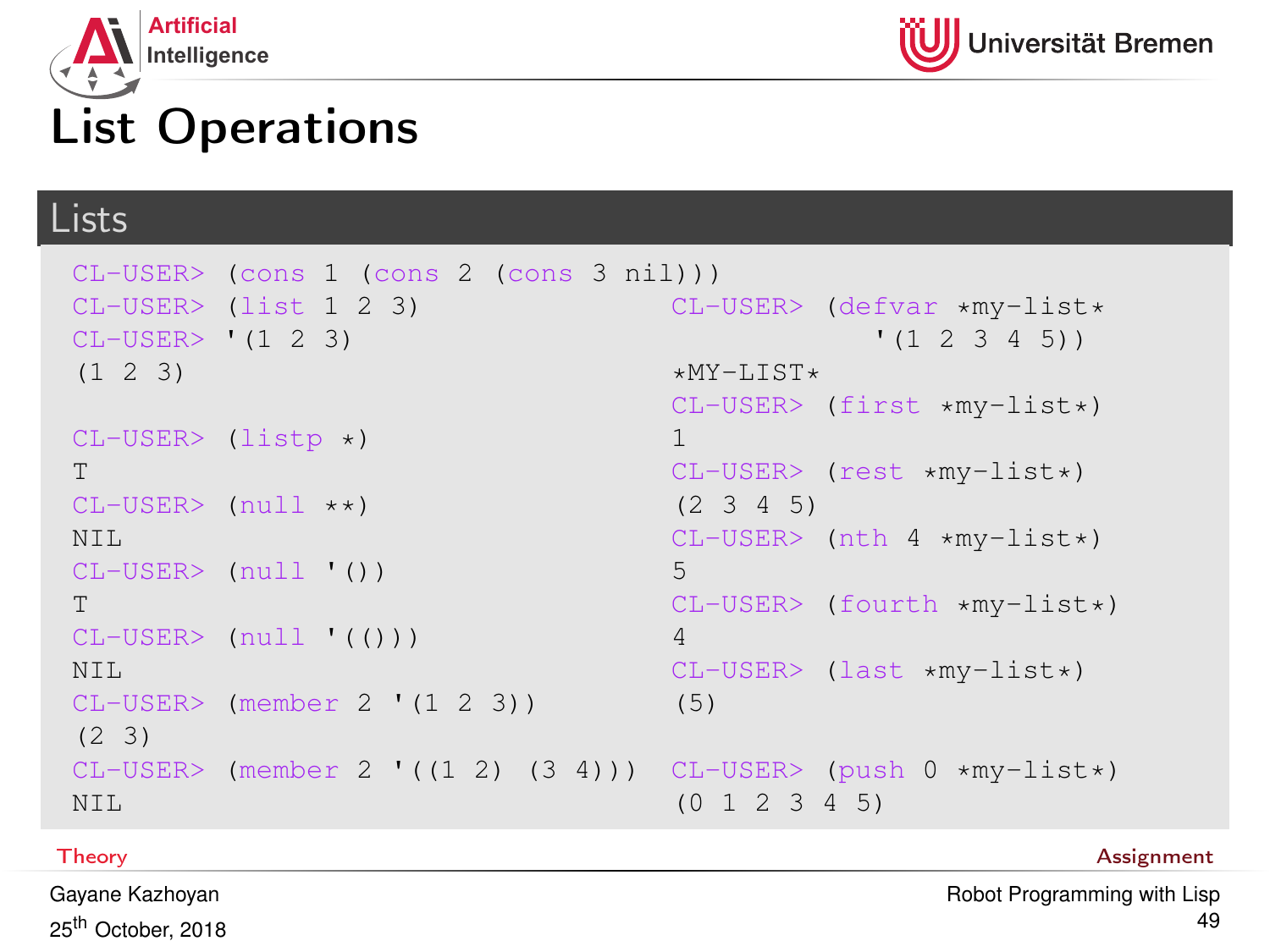



#### Association Lists

```
CL-USER> (cons (cons "Alice" "Jones")
               (cons (cons "Bill" "Smith")
                     (cons (cons "Cathy" "Smith")
                           nil)))
(("Alice" . "Jones") ("Bill" . "Smith") ("Cathy" . "Smith"))
CL-USER> '(("Alice" . "Jones") ("Bill" . "Smith") ("Cathy" . "Smith"))
(("Alice" . "Jones") ("Bill" . "Smith") ("Cathy" . "Smith"))
CL-USER> (assoc "Alice" *)
NTT.
CL-USER> (assoc "Alice" ** :test \#'string=)
("Alice" . "Jones")
CL-USER> (rassoc "Smith" *** :test \#'string=)
("Bill" . "Smith")
```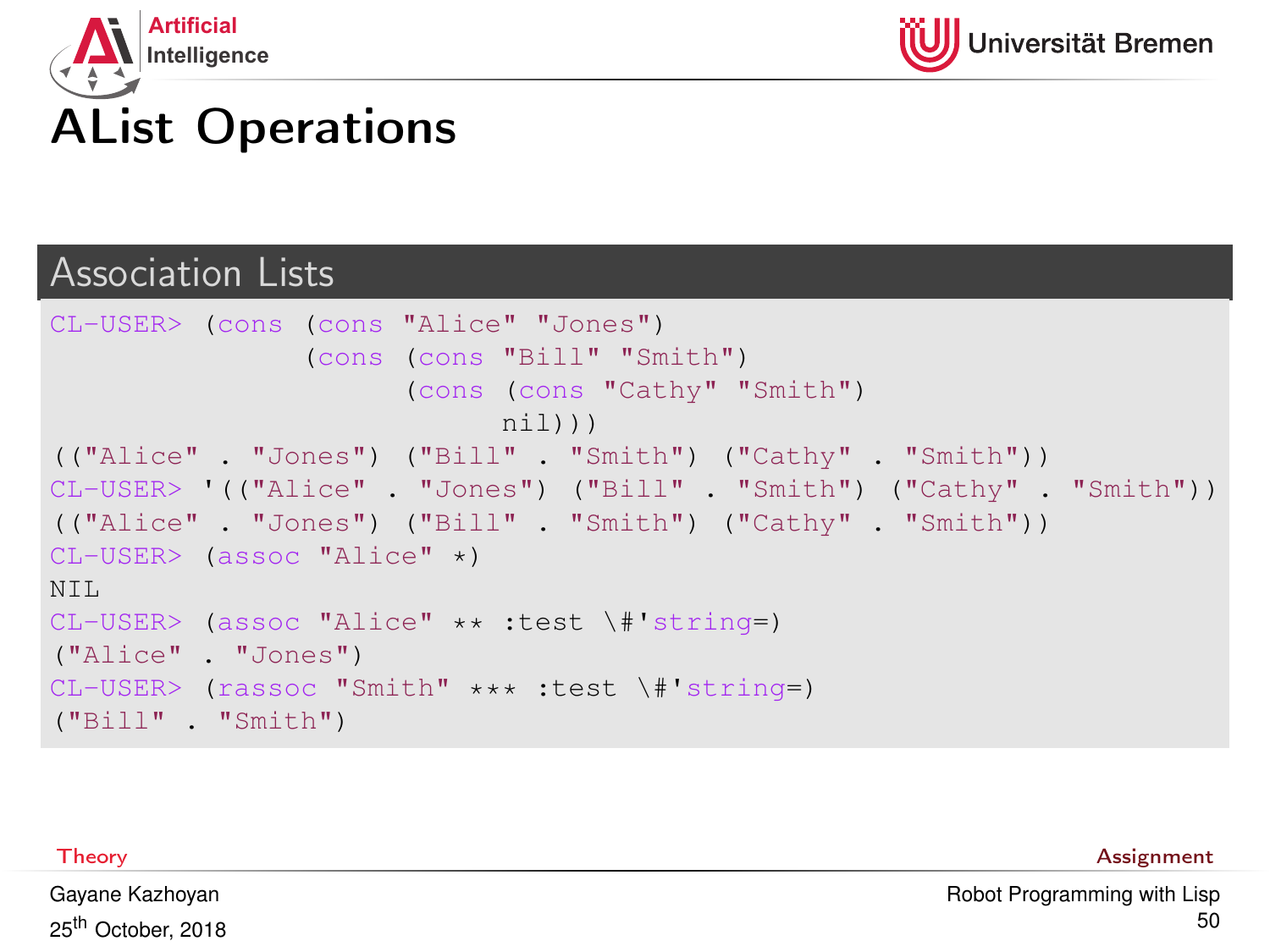

# Property Lists and Vectors

#### Property Lists

```
CL-USER> (defvar *plist* '())
*PLIST*CL-USER> (setf (getf *plist* 'key) 'value)
VALUE
CL-USER> *plist*
(KEY VALUE)
CL-USER> (setf (getf *plist* 'another-key)
                'another-value)
ANOTHER-VALUE
CL-USER> *plist*
(ANOTHER-KEY ANOTHER-VALUE KEY VALUE)
CL-USER> (setf (getf *plist* 'key)
                'new-value)
NEW-VALUE
CL-USER> *plist*
```
#### **Vectors**

```
CL-USER> #2A((1 2) (3 4))
#2A((1 2) (3 4))CL-USER> (aref \star 0 0)
1
CL-USER> (aref ** 1 1)
4
CL-USER \neq (1 2 3 4 5 6)
#(1 2 3 4 5 6)
CL-USER> (setf (aref * 5) 9)
9
CI-USER> **
#(1 2 3 4 5 9)
```
(ANOTHER-KEY ANOTHER-VALUE KEY NEW-VALUE)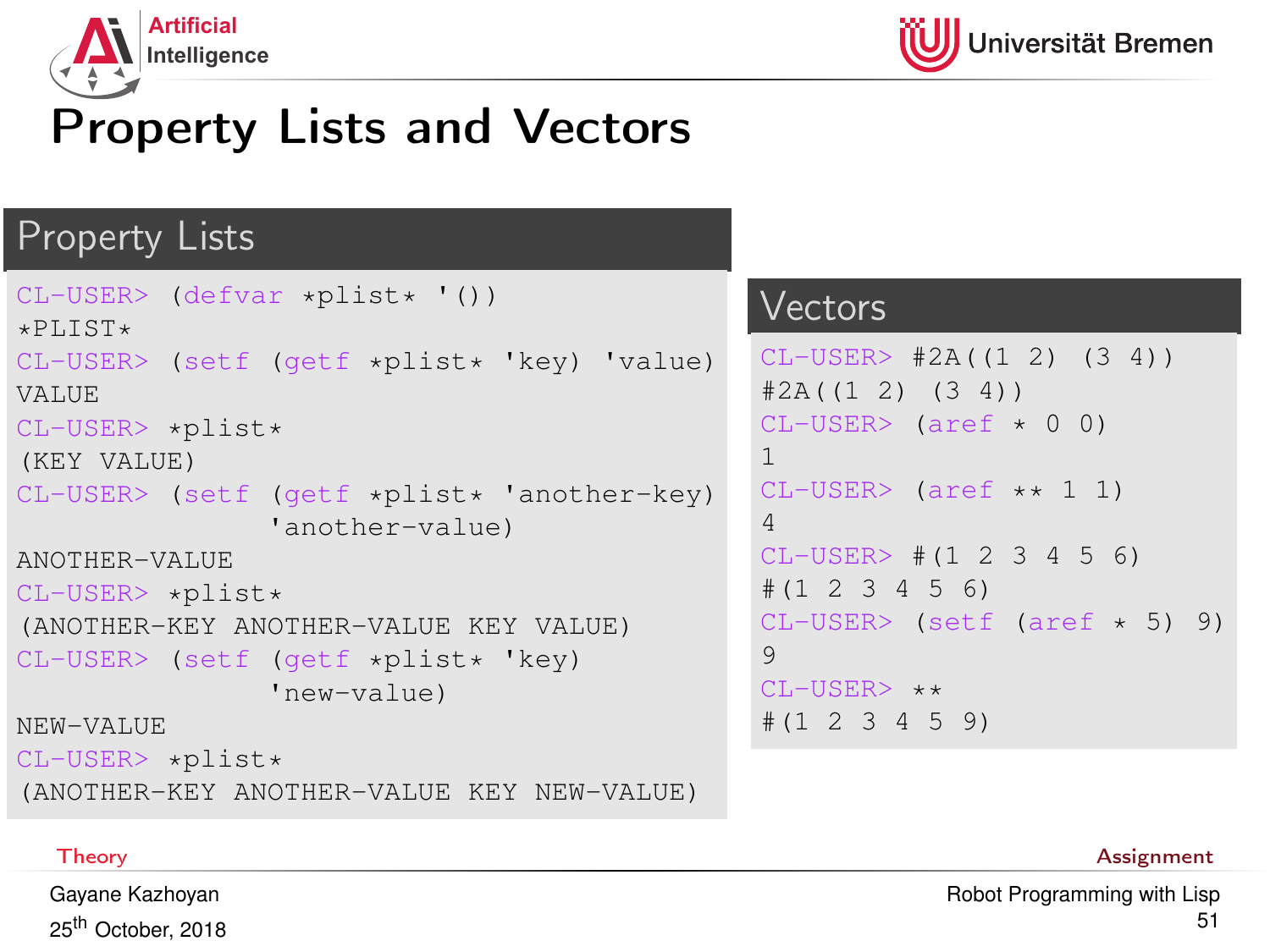



### Format Statements, Streams and Files

```
CL-USER> (read)
hello world
HELLO
CL-USER> (read-line)
hello world
"hello world"
CL-USER> (format nil "symbol to ~a" 'string)
"symbol to STRING"
CL-USER > (format t "1 + 1 = ~a~%" (+ 1 1))
1 + 1 = 2NTT.
CL-USER>
(with-open-file (stream "~/.bashrc")
    (do ((line (read-line stream nil)
                (read-line stream nil)))
        ((null line))
      (print line)))
```
[Theory](#page-1-0) [Assignment](#page-59-0)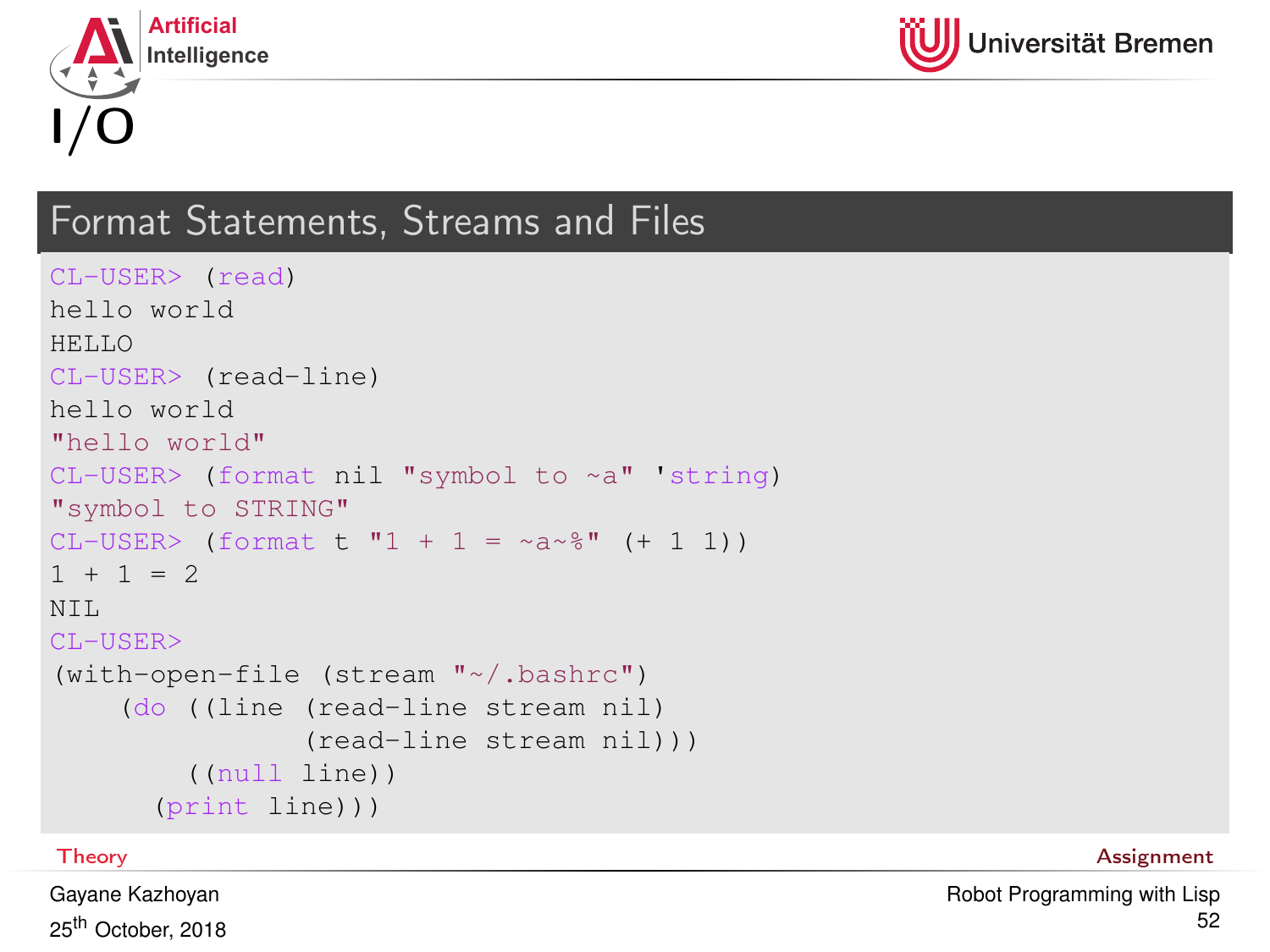

## Program Flow Constructs

#### if, case, unless

```
CL-USER> (defvar *weather* 'rainy)
*WERATHER*CL-USER> (if (eql *weather* 'rainy)
            (format t "I'm staying at home.")
            (format t "Let's go for a walk!"))
I'm staying at home.
NTT.
CL-USER> (case *weather*
          (rainy "Stay home")
          (snowing "Go ski")
          (sunny "Got to the park")
          (otherwise "Hmmm..."))
"Stay home"
CL-USER> (setf *weather* 'very-nice)
VERY-NICE
CL-USER> (unless (eql *weather* 'rainy)
          (format t "Let's go for a walk!"))
Let's go for a walk!
Theory Assignment
```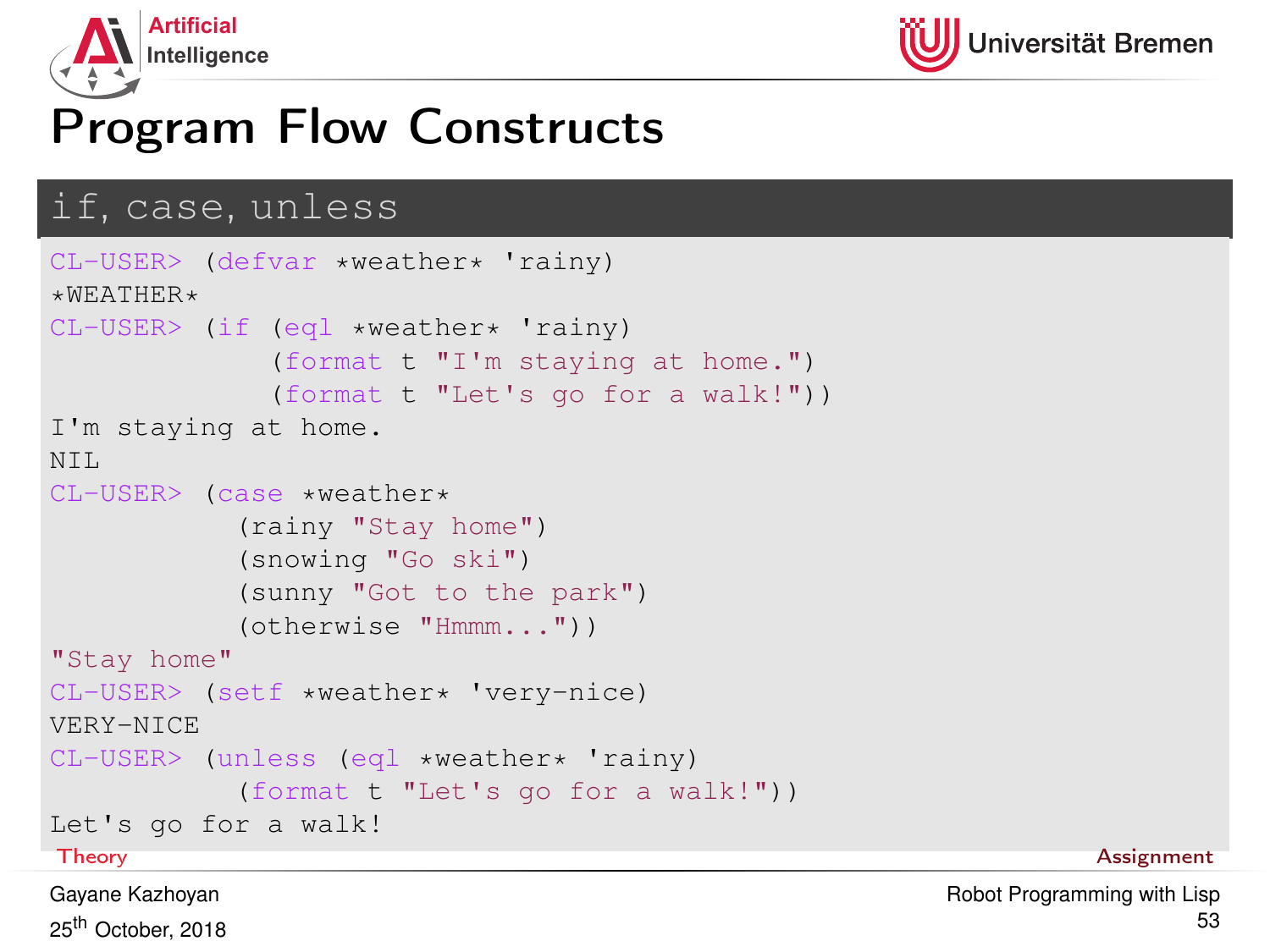



# Program Flow Constructs [2]

#### when, progn

```
CL-USER> (setf *weather* 'rainy)
RAINY
CI-IISER> (if (eql *weather* 'rainy)
              (progn
                (format t "Let's go for a walk.~%")
                (format t "But don't forget your umbrella.~%")))
Let's go for a walk.
But don't forget your umbrella.
NTT.
CL-USER> (when (eql *weather* 'rainy)
           (format t "Let's go for a walk.~%")
           (format t "But don't forget your umbrella.~%"))
Let's go for a walk.
But don't forget your umbrella.
NTT.
```
[Theory](#page-1-0) [Assignment](#page-59-0)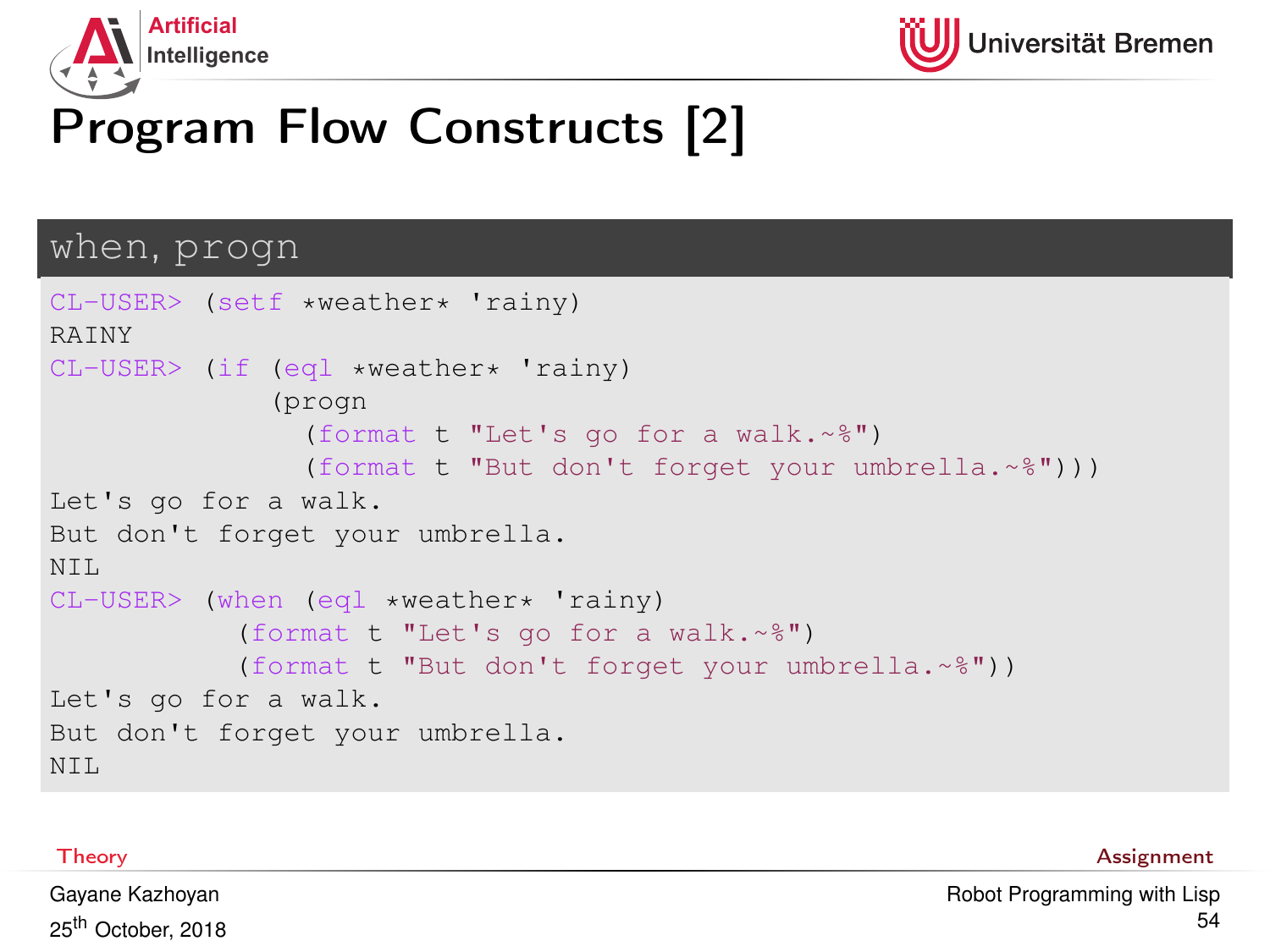



# Program Flow Constructs [3]

#### prog1, cond

```
CL-USER> (progn (setf *weather* 'it-rains-cats)
                    (format t "The weather today is ~a~%" *weather*))
The weather today is IT-RAINS-CATS
NTT.
CL-USER> (prog1 (setf *weather* 'whatever)
                    (format t "The weather today is ~a~%" *weather*))
The weather today is WHATEVER
WHATEVER
CL-USER> (defvar *x* 1.5)
*X*
CL-USER (cond ((\langle x,y,x,0\rangle -\langle x,x+1\rangle)
                  ((\langle \times \times \times \times 1) 1)
                  (t \star x \star))
```
1.5

[Theory](#page-1-0) [Assignment](#page-59-0)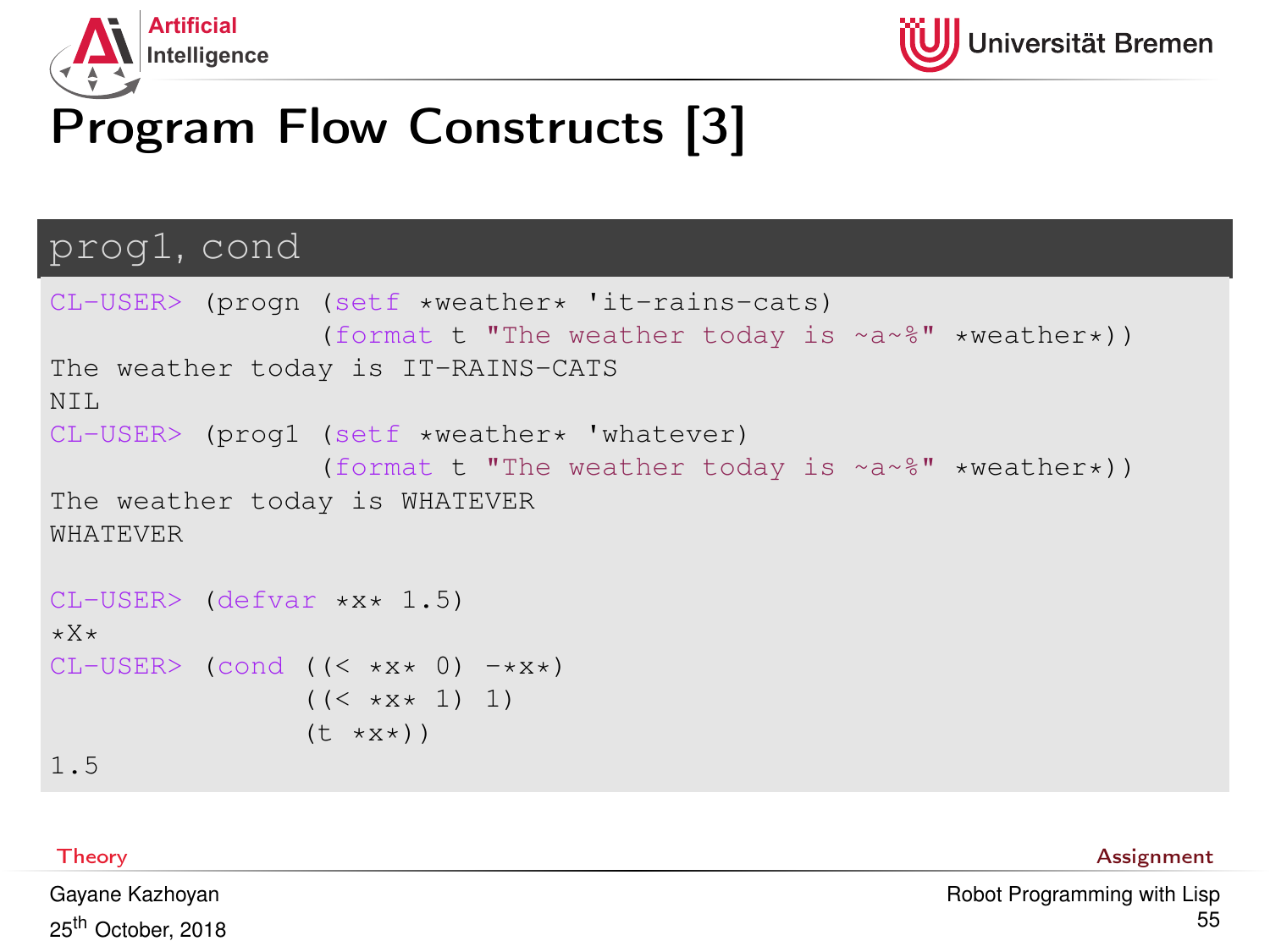



# Logical Operators

#### and, or, not

```
CL-USER> (defparameter *threshold* 0.001)
*THRESHOLD*CL-USER> (if (not (and (\leq = *threshold* 1) (> *threshold* 0)))
              (error "*threshold* should lie within (0; 1]~*"))
NTT.
CI-USER> (if (or (> *threshold* 1) (<= *threshold* 0))
              (error "*threshold* should lie within (0; 1]~*"))
NTT.
CI-IISER> (unless (and \leq *threshold* 1) (> *threshold* 0))
           (error "*threshold* should lie within (0; 1]~*"))
NTT.
```
[Theory](#page-1-0) [Assignment](#page-59-0)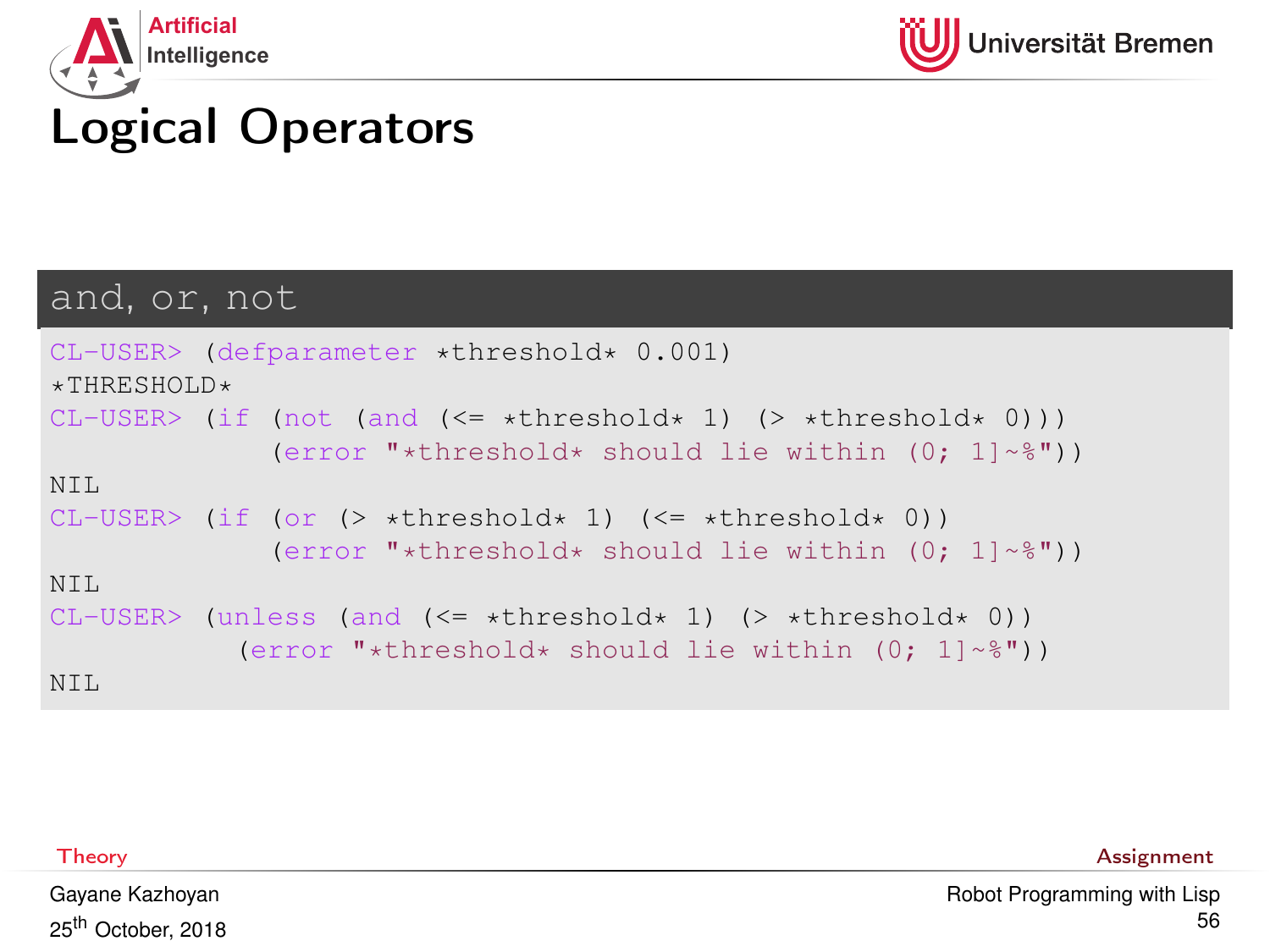



# Looping

#### dotimes, dolist, loop

```
CL-USER> (dotimes (i 10 (format t "the end~%"))
          (format t "\simd " i))
0 1 2 3 4 5 6 7 8 9 the end
NTT.
CL-USER> (defparameter *random* (loop repeat 10 collect (random 10000)))
*RANDOM*CL-USER> (dolist (element *random* (format t "...~%"))
          (format t "~a " element))
6505 5293 2987 2440 8012 3258 9871 896 2501 5158 ...
NTT.
CL-USER> (loop for i in *random*
              counting (evenp i) into evens
              counting (oddp i) into odds
              summing i into total
              maximizing i into max
              minimizing i into min
              finally (return (list evens odds total max min)))
(5 5 46921 9871 896)
Theory Assignment
```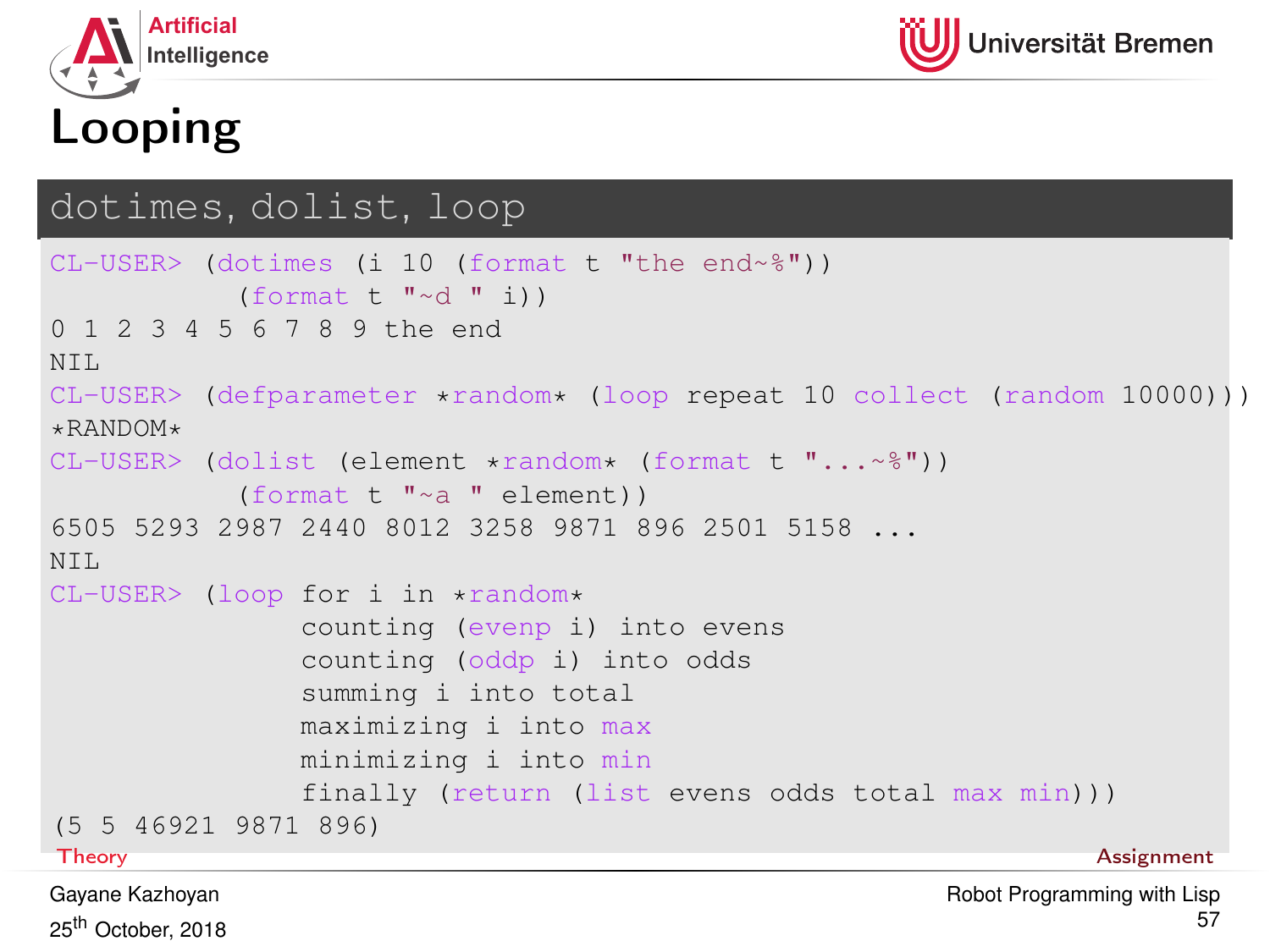



# Defining a Function and Calling It

## Defining a Function

```
CL-USER>
(defun my-cool-function-name (arg-1 arg-2 arg-3 arg-4)
  "This function combines its 4 input arguments into a list
and returns it."
  (list arg-1 arg-2 arg-3 arg-4))
MY-COOL-FUNCTION-NAME
```
### Calling a Function

```
CL-USER> (my-cool-function-name 1 3 5 7)
(1 3 5 7)
```
[Theory](#page-1-0) [Assignment](#page-59-0)

Gayane Kazhoyan 25<sup>th</sup> October, 2018 [Robot Programming with Lisp](#page-0-0) 58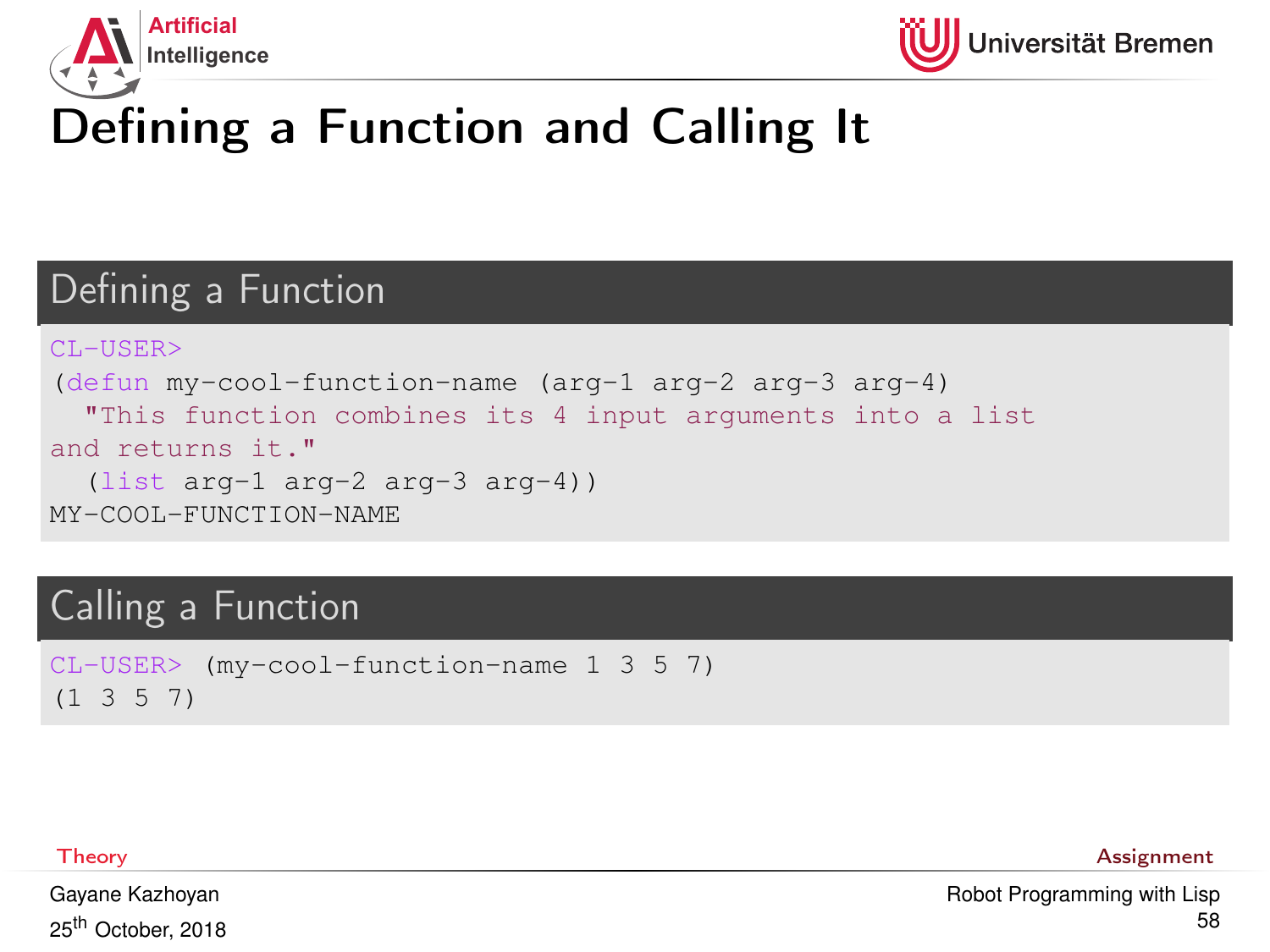



## Documentation

**Slime hotkeys** (in the REPL or . lisp file):

 $C-c \quad C-d \quad d$  describe symbol at point  $C-c$   $C-d$  f describe function at point  $C-c$   $C-d$  h open Hyperspec definition  $C-c$   $C-d$   $C-h$  list all Slime bindings for getting documentation  $M-$ . go into function definition  $M -$ , return one level up from the definition stack C-c M-m macroexpand expression at point  $C-c$   $C-v$  i inspect presentation at point (only in REPL) (or *right click*  $\rightarrow$  inspect)

Hint: cursor is called "*point*" in Emacs.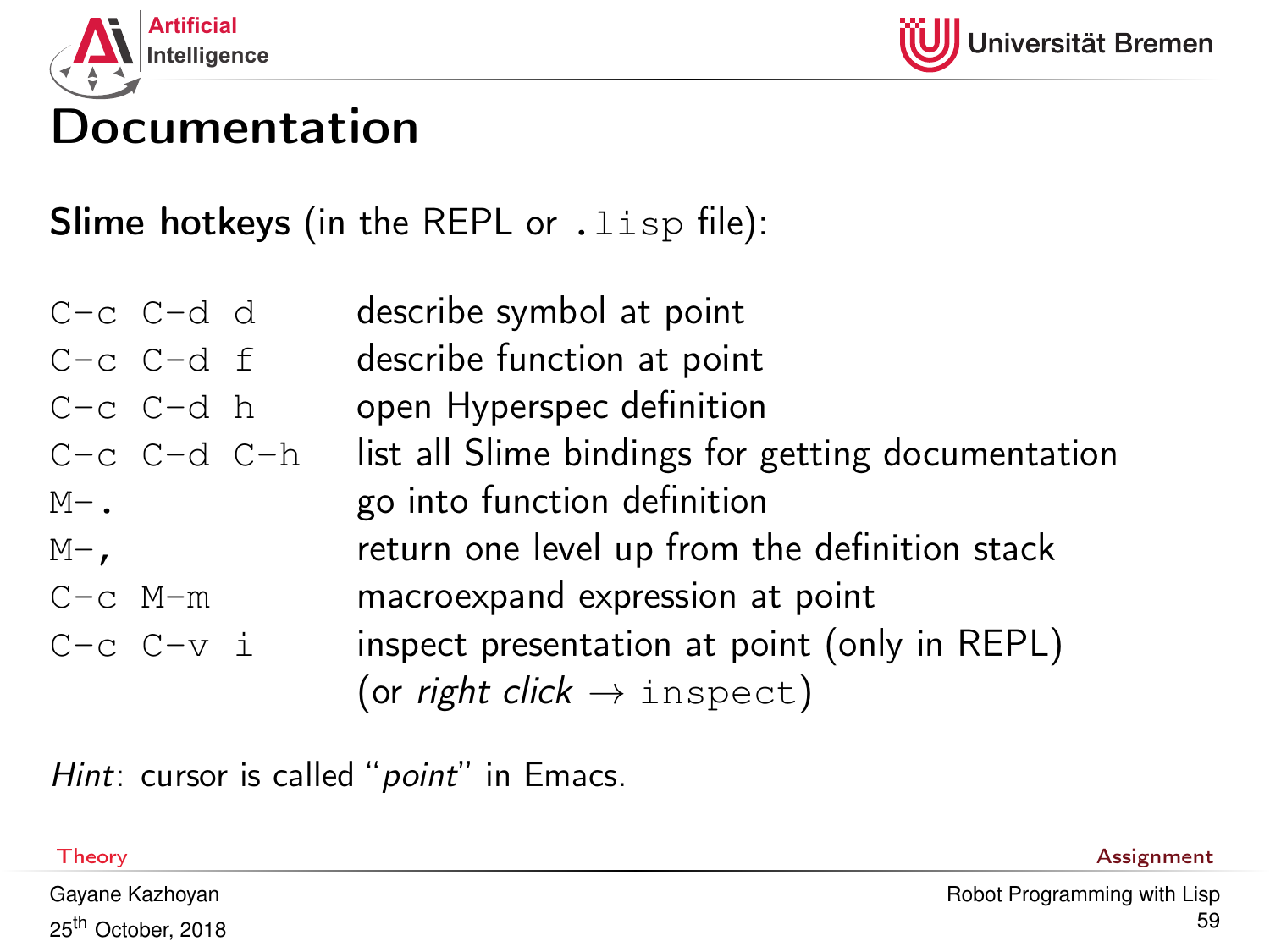<span id="page-59-0"></span>



## Assignment goals



Lisp basics

Gayane Kazhoyan 25th October, 2018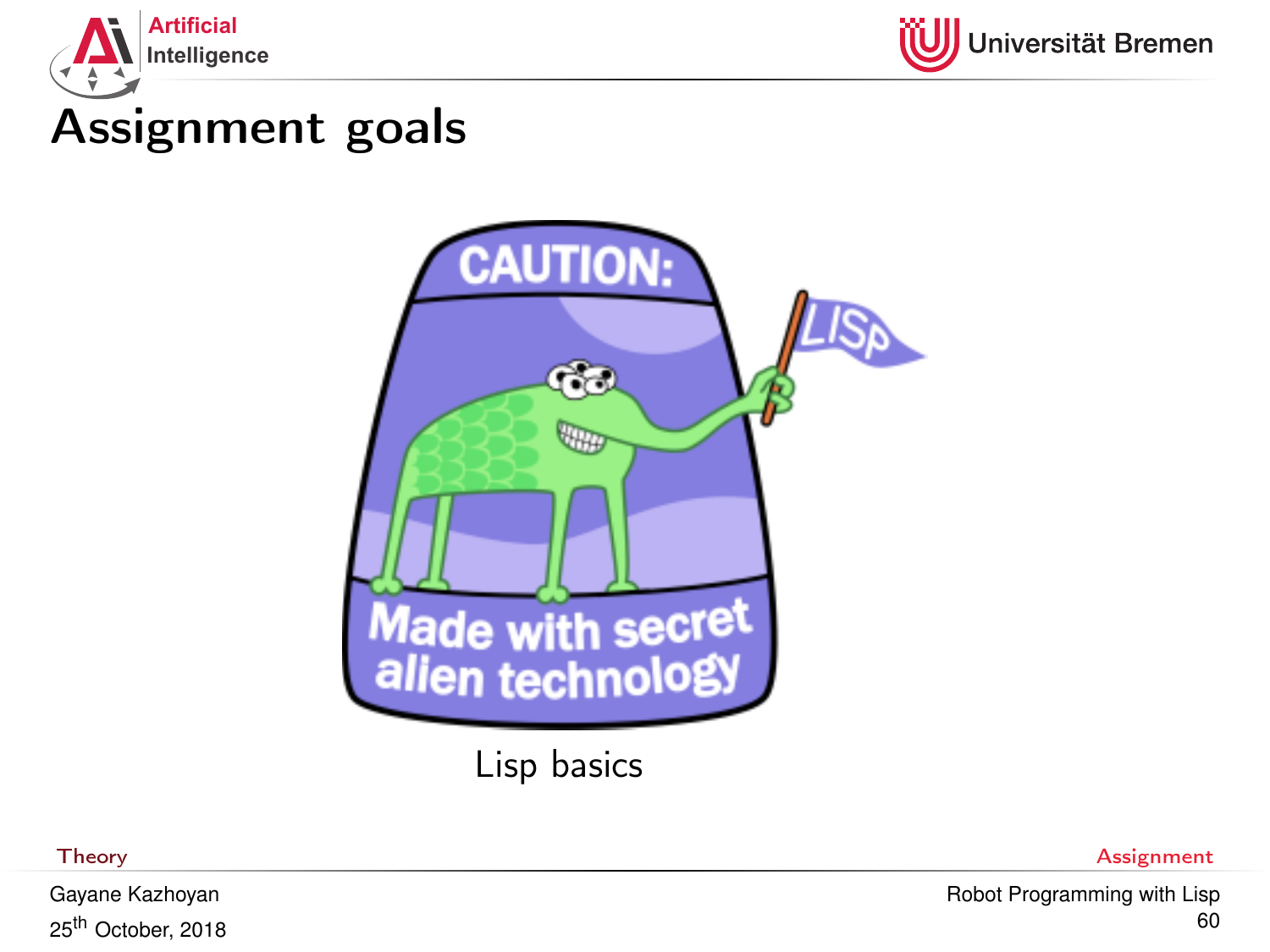



# Task 1: Update your repository

- Go to your lisp course material directory and update it: \$ roscd && cd ../src/lisp\_course\_exercises \$ git pull origin master
- You will see new directories that appeared there (assignment\_2, cram): \$ ll
- Install dependencies for CRAM:

\$ cd ../.. && rosdep install --from-paths src --ignore-src -r

• Compile your workspace with the new assignment:

```
$ catkin_make && rospack profile
```
[Theory](#page-1-0) [Assignment](#page-59-0)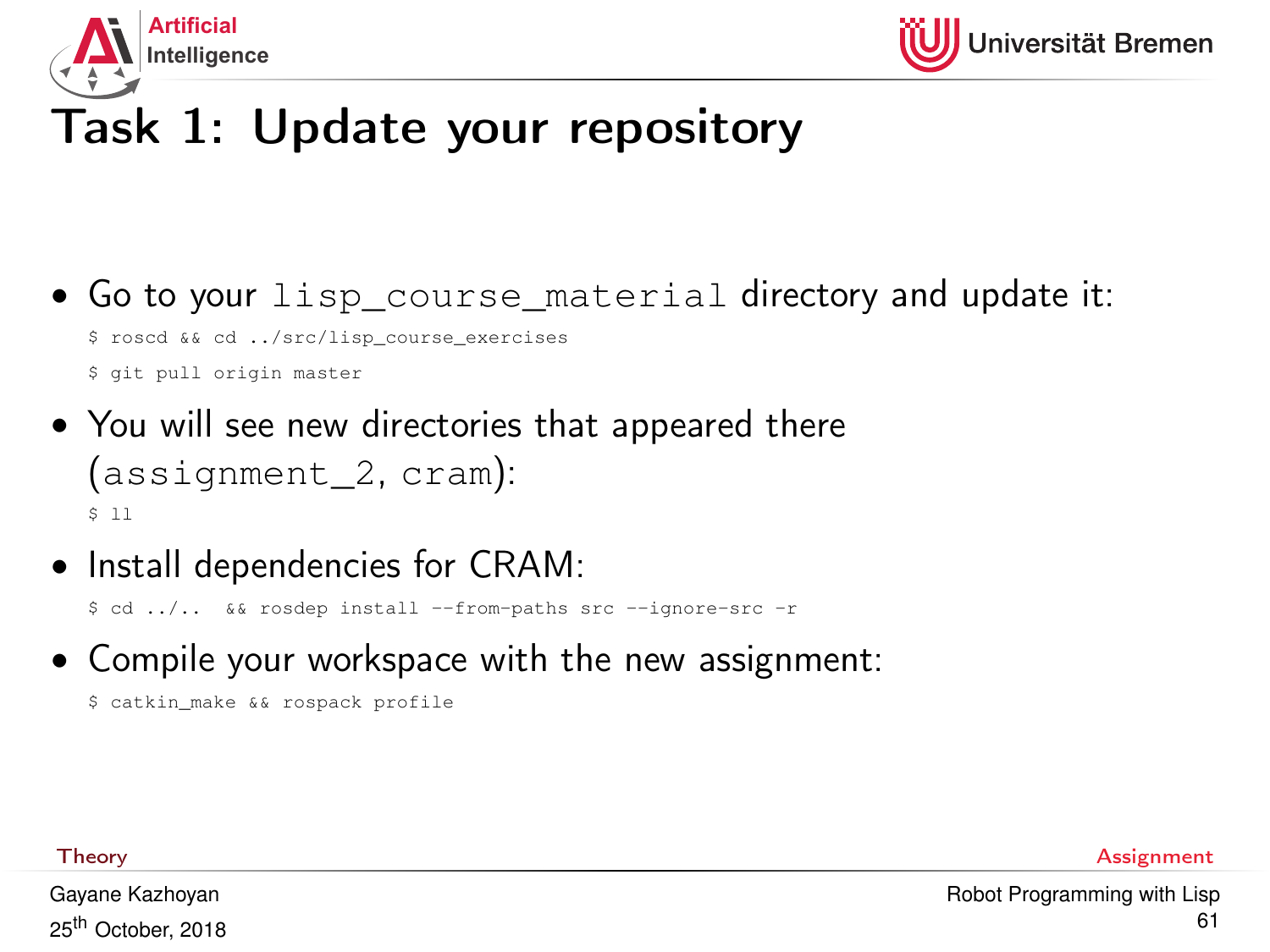

# Task 2: Lisp Homework

- Your Lisp assignment is in assignment  $2/\text{src}/...$
- (Re)start your Lisp REPL:

roslisp\_repl &

• Load the package code:

CL-USER> (ros-load:load-system "assignment\_2" :assignment-2)

- Follow the instructions in the simple-world.lisp file.
- Commit and push the changes once finished:

```
git add .
git commit -m "finished assignment_2"
git push my-repo master
```
Gayane Kazhoyan 25<sup>th</sup> October, 2018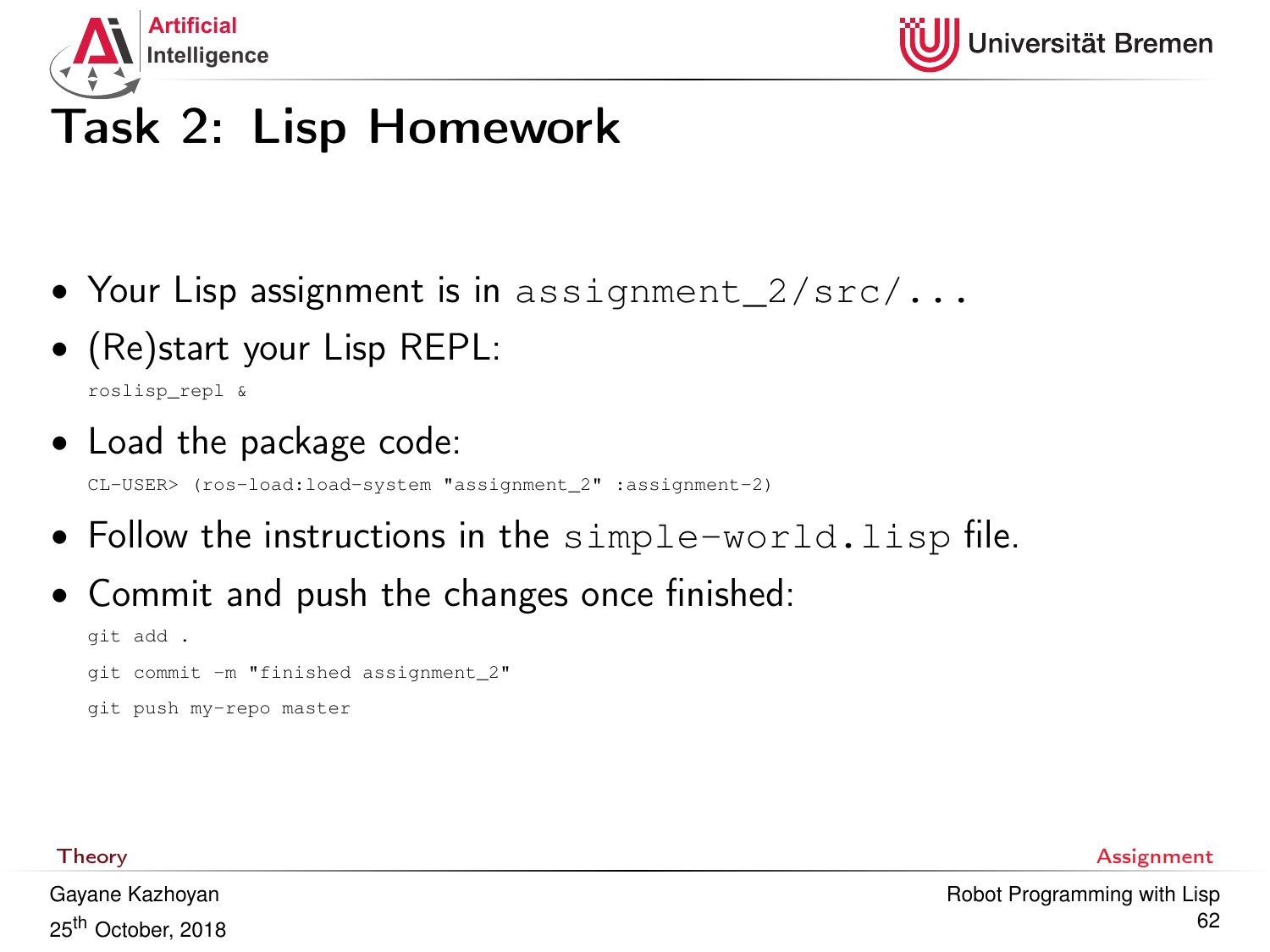



#### • Revenge of the nerds:

<http://www.paulgraham.com/icad.html>

## • Practical Common Lisp online book:

<http://www.gigamonkeys.com/book/>

### • The Little Schemer examples book:

<http://www.ccs.neu.edu/home/matthias/BTLS/>

Gayane Kazhoyan 25<sup>th</sup> October, 2018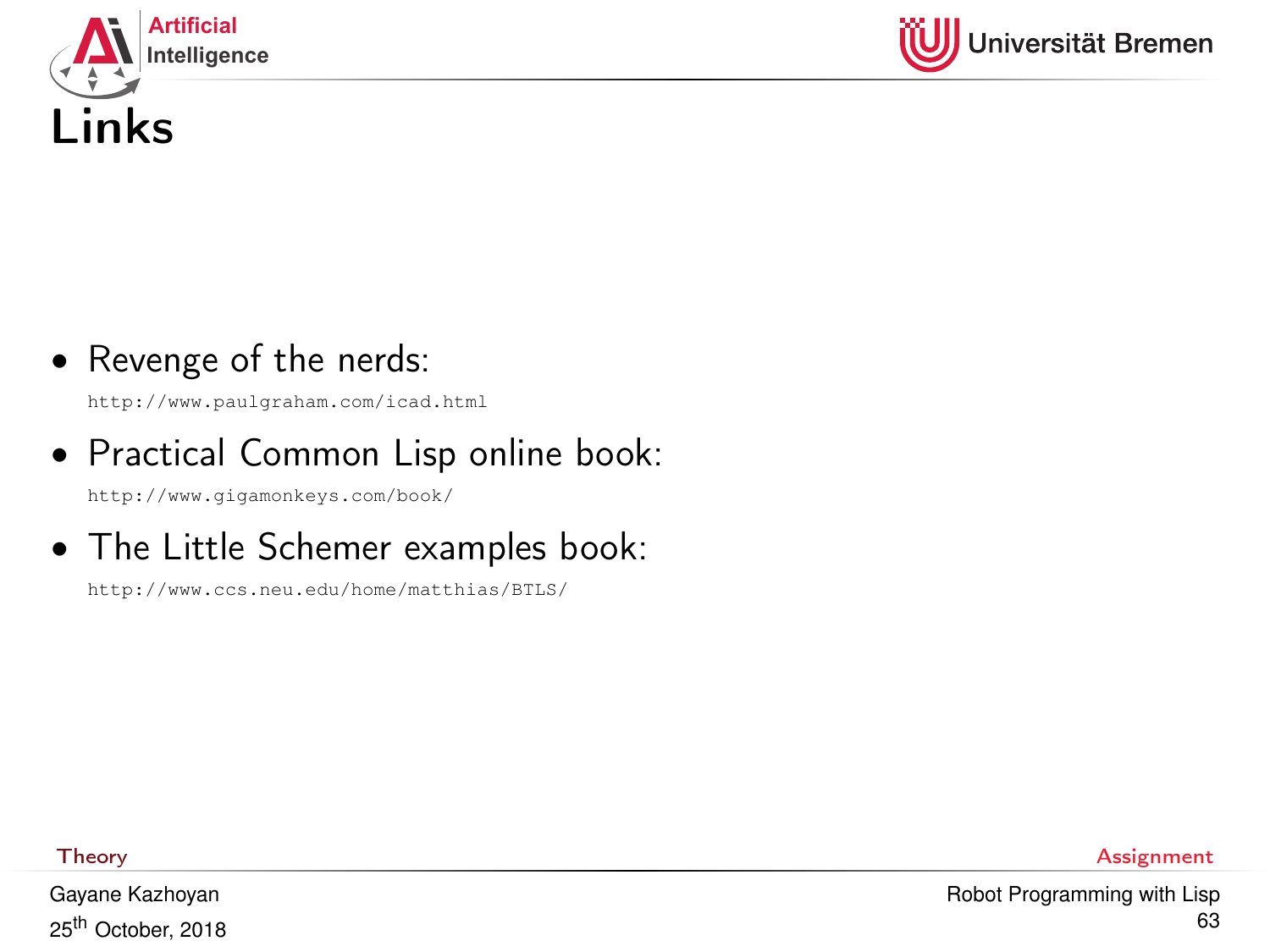



Assignment:

- Due: 31.10., Wednesday, 23:59 German time
- Points: 7 points

Next class:

- Date: 01.11.
- Time: 14:15
- Place: same room (TAB 0.36)

[Theory](#page-1-0) [Assignment](#page-59-0)

Gayane Kazhoyan 25<sup>th</sup> October, 2018 [Robot Programming with Lisp](#page-0-0) 64